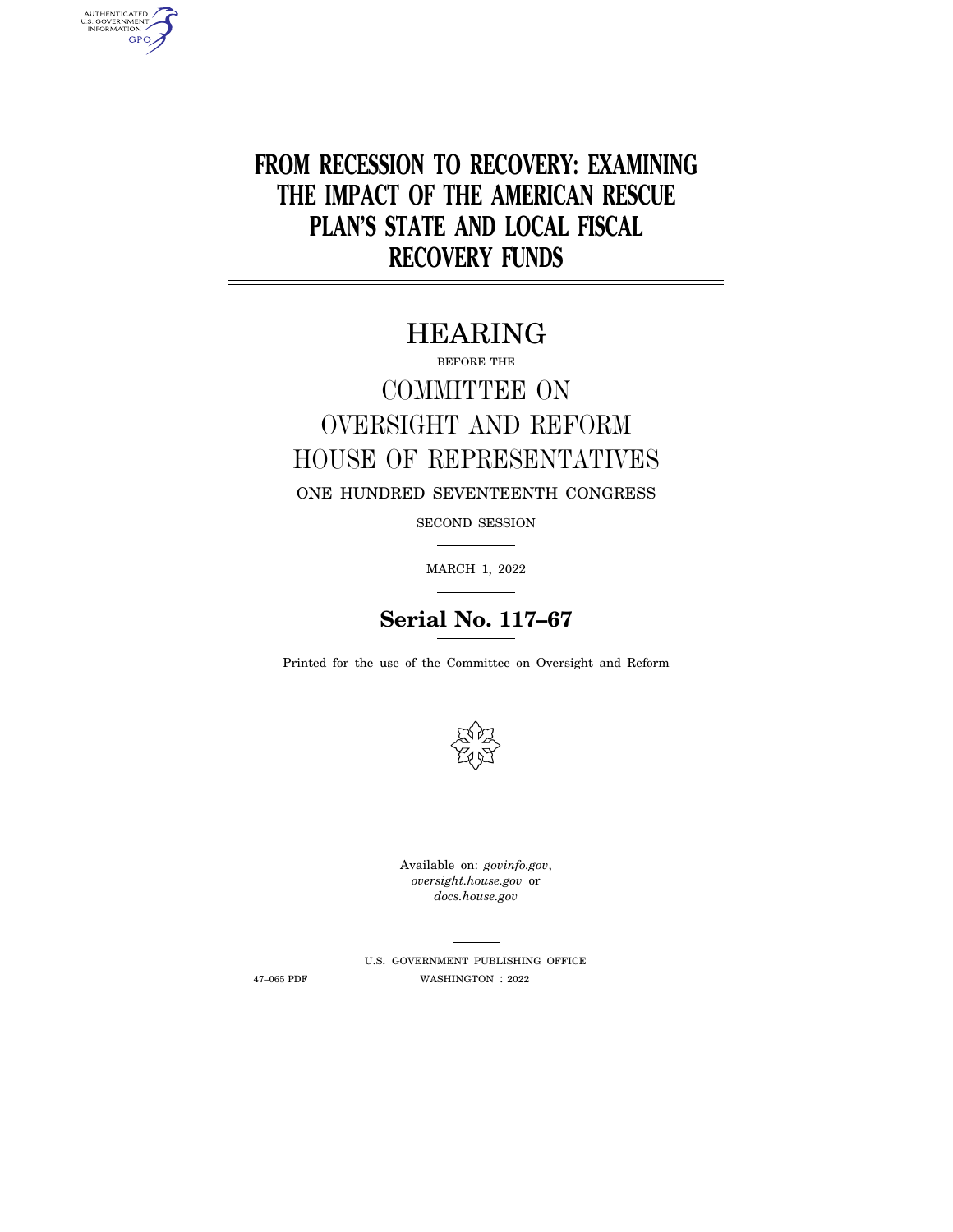#### COMMITTEE ON OVERSIGHT AND REFORM

#### CAROLYN B. MALONEY, New York, *Chairwoman*

ELEANOR HOLMES NORTON, District of Columbia STEPHEN F. LYNCH, Massachusetts JIM COOPER, Tennessee GERALD E. CONNOLLY, Virginia RAJA KRISHNAMOORTHI, Illinois JAMIE RASKIN, Maryland RO KHANNA, California KWEISI MFUME, Maryland ALEXANDRIA OCASIO-CORTEZ, New York RASHIDA TLAIB, Michigan KATIE PORTER, California CORI BUSH, Missouri SHONTEL M. BROWN, Ohio DANNY K. DAVIS, Illinois DEBBIE WASSERMAN SCHULTZ, Florida PETER WELCH, Vermont HENRY C. ''HANK'' JOHNSON, JR., Georgia JOHN P. SARBANES, Maryland JACKIE SPEIER, California ROBIN L. KELLY, Illinois BRENDA L. LAWRENCE, Michigan MARK DESAULNIER, California JIMMY GOMEZ, California AYANNA PRESSLEY, Massachusetts

JAMES COMER, Kentucky, *Ranking Minority Member*  JIM JORDAN, Ohio VIRGINIA FOXX, North Carolina JODY B. HICE, Georgia GLENN GROTHMAN, Wisconsin MICHAEL CLOUD, Texas BOB GIBBS, Ohio CLAY HIGGINS, Louisiana RALPH NORMAN, South Carolina PETE SESSIONS, Texas FRED KELLER, Pennsylvania ANDY BIGGS, Arizona ANDREW CLYDE, Georgia NANCY MACE, South Carolina SCOTT FRANKLIN, Florida JAKE LATURNER, Kansas PAT FALLON, Texas YVETTE HERRELL, New Mexico BYRON DONALDS, Florida **VACANCY** 

RUSS ANELLO, *Staff Director*  EMILY BURNS, *Policy Director*  ELISA LANIER, *Chief Clerk*  CONTACT NUMBER: 202-225-5051 MARK MARIN, *Minority Staff Director*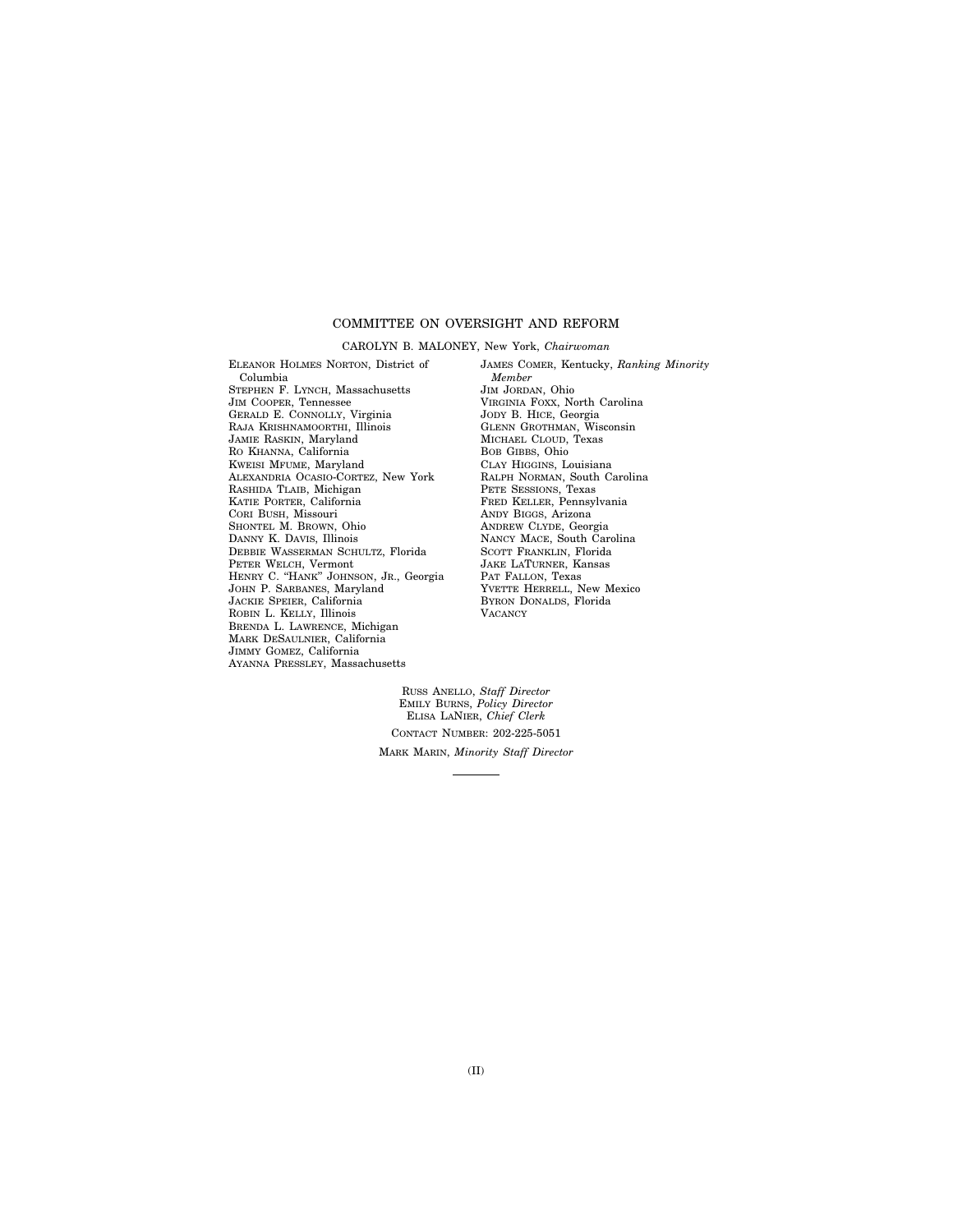### C O N T E N T S

|                                                                                                                                                                                                                                                                                                                                                                                                                                                                                                                                                                                     | Page |
|-------------------------------------------------------------------------------------------------------------------------------------------------------------------------------------------------------------------------------------------------------------------------------------------------------------------------------------------------------------------------------------------------------------------------------------------------------------------------------------------------------------------------------------------------------------------------------------|------|
| WITNESSES                                                                                                                                                                                                                                                                                                                                                                                                                                                                                                                                                                           |      |
| The Honorable J.B. Pritzker, Governor, state of Illinois<br>Oral Statement<br>$\begin{minipage}{0.9\linewidth} \begin{tabular}{l} \hline \textbf{1} & \textbf{2} & \textbf{3} & \textbf{4} & \textbf{5} & \textbf{6} & \textbf{6} & \textbf{7} & \textbf{8} & \textbf{9} & \textbf{10} & \textbf{10} & \textbf{10} & \textbf{10} & \textbf{10} & \textbf{10} & \textbf{10} & \textbf{10} & \textbf{10} & \textbf{10} & \textbf{10} & \textbf{10} & \textbf{10} & \textbf{10} & \textbf{10} & \textbf{10$<br>The Honorable Fawn Sharp, President National Congress of American Indi- | 8    |
| ans<br>Oral Statement<br>The Honorable Victoria Woodards, Mayor, City of Tacoma, Washington, First                                                                                                                                                                                                                                                                                                                                                                                                                                                                                  | 9    |
| Vice President, National League of Cities<br>Oral Statement<br>The Honorable Gary Moore, Judge-Executive Boone County, Kentucky, Imme-                                                                                                                                                                                                                                                                                                                                                                                                                                              | 11   |
| diate Past President, National Association of Counties<br>Oral Statement<br>Dr. Michael Leachman, Vice President for State Fiscal Policy, Center on                                                                                                                                                                                                                                                                                                                                                                                                                                 | 12   |
| <b>Budget and Policy Priorities</b><br>Mr. Marc Joffe (Minority Witness), Senior Policy Analyst, Reason Foundation                                                                                                                                                                                                                                                                                                                                                                                                                                                                  | 14   |
| Opening statements and the prepared statements for the witnesses are avail-                                                                                                                                                                                                                                                                                                                                                                                                                                                                                                         | 15   |

*able in the U.S. House of Representatives Repository at: docs.house.gov.* 

#### INDEX OF DOCUMENTS

*The documents listed below are available at: docs.house.gov.* 

- \* Moody's Analytics Report on Global Fiscal Policy in the Pandemic; submitted by Chairwoman Maloney.
- \* MissionSquare Research Institute on Public Sector Workforce; submitted by Rep. Connolly.
- \* Mayor Vince Williams's Statement for the Record; submitted by Rep. Raskin.
- \* National Conference of State Legislatures Letter; submitted by Chairwoman Maloney.
- \* National Conference of State Legislatures Report on Stimulus Spending; submitted by Chairwoman Maloney.
- \* National League of Cities Fiscal Report; submitted by Chairwoman Maloney.
- \* Questions for the Record: to Dr. Michael Leachman; submitted by Rep. DeSaulnier.

\* Questions for the Record: to The Honorable J.B. Pritzker and Dr. Michael Leachman; submitted by Rep. Welch.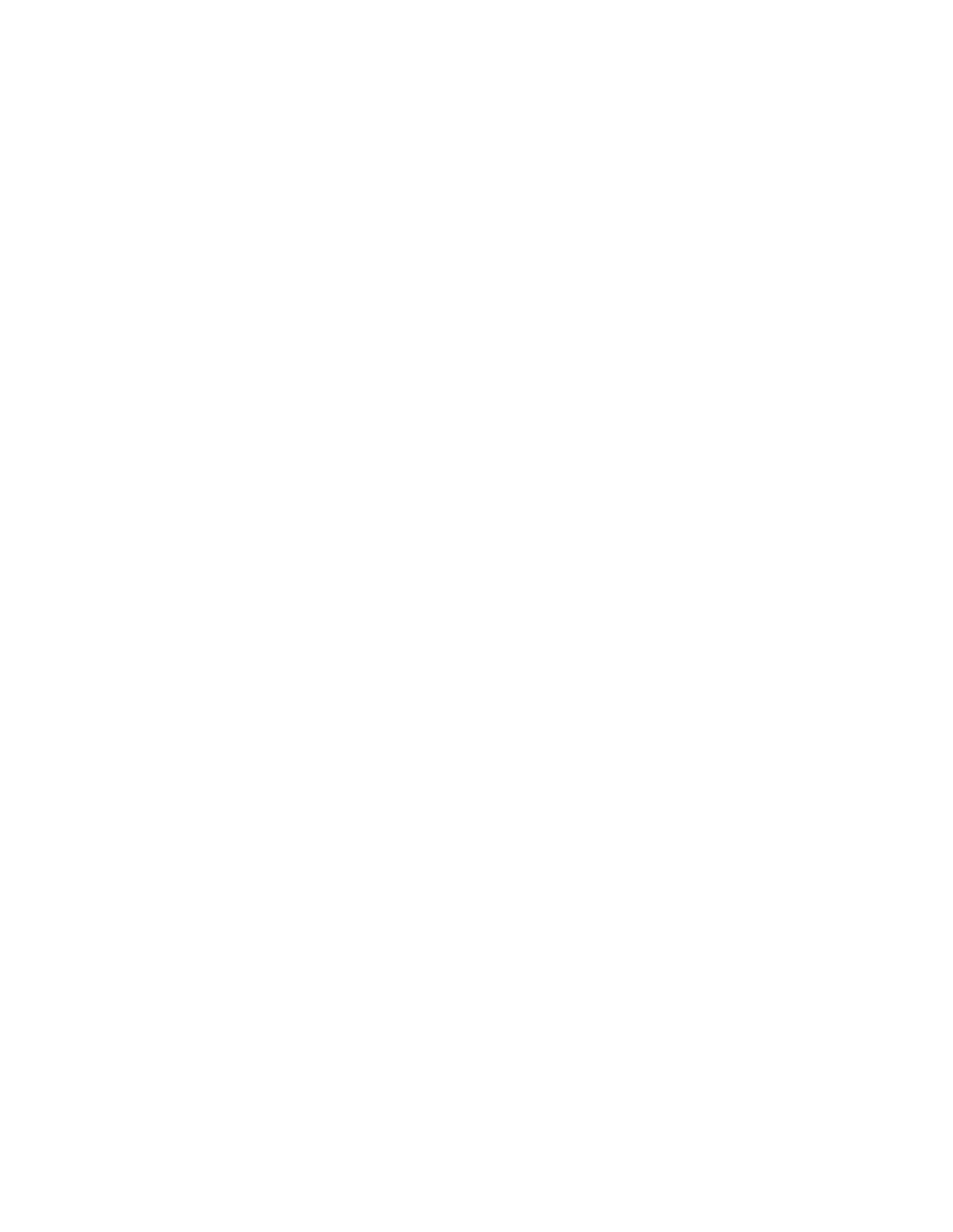## **FROM RECESSION TO RECOVERY: EXAMINING THE IMPACT OF THE AMERICAN RESCUE PLAN'S STATE AND LOCAL FISCAL RECOVERY FUNDS**

#### **Tuesday, March 1, 2022**

HOUSE OF REPRESENTATIVES, COMMITTEE ON OVERSIGHT AND REFORM,

*Washington, D.C.* 

The committee met, pursuant to notice, at 10:06 a.m., in room 2154, Rayburn House Office Building, and via Zoom; Hon. Carolyn Maloney [chairwoman of the committee] presiding.

Present: Representatives Maloney, Norton, Lynch, Connolly, Krishnamoorthi, Raskin, Khanna, Mfume, Tlaib, Porter, Bush, Brown, Davis, Wasserman Schultz, Welch, Johnson, Sarbanes, Kelly, Lawrence, DeSaulnier, Gomez, Pressley, Comer, Foxx, Hice, Grothman, Cloud, Gibbs, Higgins, Sessions, Keller, Biggs, Clyde, LaTurner, Herrell, and Donalds.

Chairwoman MALONEY. The committee meeting will come to order.

Without objection, the chair is authorized to declare a recess of the committee at any time.

I now recognize myself for an opening statement.

Before we begin, I just want to say that our hearts go out to the Ukrainian people. Russian President Putin personally provoked this conflict with a peaceful neighbor, and he alone bears full responsibility for the tragic and bloody consequences that are unfolding. I am grateful to President Biden for rallying the world to support the brave people of Ukraine. As we begin our work today, I want to make clear that this committee stands with Ukraine as well.

Two years ago, global attention was seized by a different crisis as the Coronavirus pandemic disrupted life across the world. Under the last Administration, the American economy experienced its worst contraction since 1946, and in April 2020, the unemployment rate skyrocketed to almost 15 percent, the highest rate since the Labor Department began collecting this data more than 70 years ago. In the months that followed, hundreds of thousands of Americans died, and millions more suffered the loss of their family members, jobs, and income.

The country had a decision to make. Faced with a destructive recession and public health crisis, would we show the courage necessary to save lives, support communities in need, and revive our stalled economy? President Biden's answer was ''yes.'' He proposed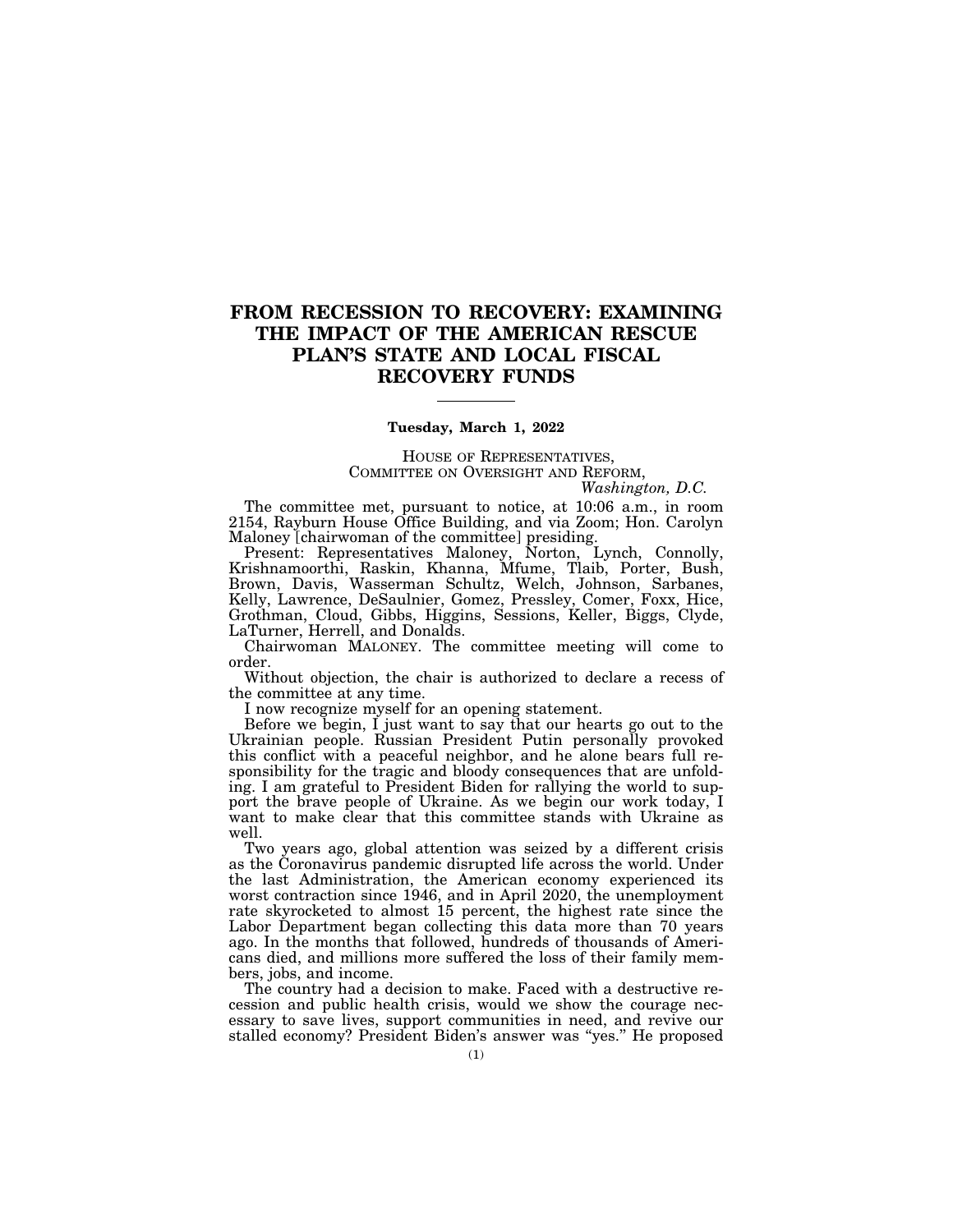the American Rescue Plan on his very first day in office along with the National Vaccination Program and direct support for families and small businesses. The plan included \$350 billion in Recovery Funds to States, tribes, territories, and local governments. I am proud to say that this committee in a bipartisan way played a key role in designating and passing these crucial Recovery Funds. We received input from hundreds of bipartisan stakeholders, including Governors, tribal leaders, mayors, union, industry leaders, and public health officials, and we listened to what they had to say.

First, Congress provided aid directly to governments of all sizes, many of which had been left to fend for themselves during the previous Administration. Second, rather than a top-down one-size-fitsall, we ensured the aid was flexible so that states, and cities, and local governments could invest in the solutions that fit their communities and priorities. Third, we ensured the aid would help restore the 1 million public sector jobs already lost due to the pandemic, including teachers, healthcare workers, and first responders. Fourth and finally, this aid was designed to promote an equitable recovery, ensuring those hit hardest by the pandemic received the help they deserved. One year later, I am pleased to report that the American Rescue Plan worked and has put our communities and our country on the path for a strong recovery from the recession and public health crisis that began under the previous Administration.

Adjusted for inflation, America's gross domestic product rose by 5.7 percent in 2021, far surpassing earlier forecasts. Last quarter's growth was an impressive seven percent. The American Rescue Plan has also led to a strong jobs recovery. Last month, the unemployment rate dropped to four percent, and that is lower than earlier forecasts predicted for all of 2022. That means more money in Americans' pockets. Even adjusted for inflation, Americans' incomes rose by an average of 5.6 percent in 2021. And those in the lower 50 percent of income distribution have raised their income at almost double that rate, helping to make our recovery more equitable. Making sure economic gains are distributed equitably across income brackets is one of my top priorities and is the focus of our bill, the Measuring Real Income Growth Act.

According to independent experts at Moody's Analytics, if Congress had not passed the American Rescue Plan, the country could have plunged into a double-dip recession. That would have meant lower growth and millions more people without jobs. Of course economies around the world have many challenges in the last year, including supply chain issues and inflation, which have been made worse by recent Russian aggression, but the American Rescue Plan has put America in the best position to manage these headwinds. In fact, the U.S. was the first Nation in the G7 group of large, developed economies to reach its pre-pandemic level of GDP, and our economy has grown at least three times faster than any other G7 country since the start of the pandemic. That is twice as much growth as that of all G7 countries combined.

But what matters most is how this law, and especially the state and local Recovery Funds, are impacting the lives of Americans every day. In New York City where the virus hit early and hard, Recovery Funds are supporting the Vaccine for All Corps, which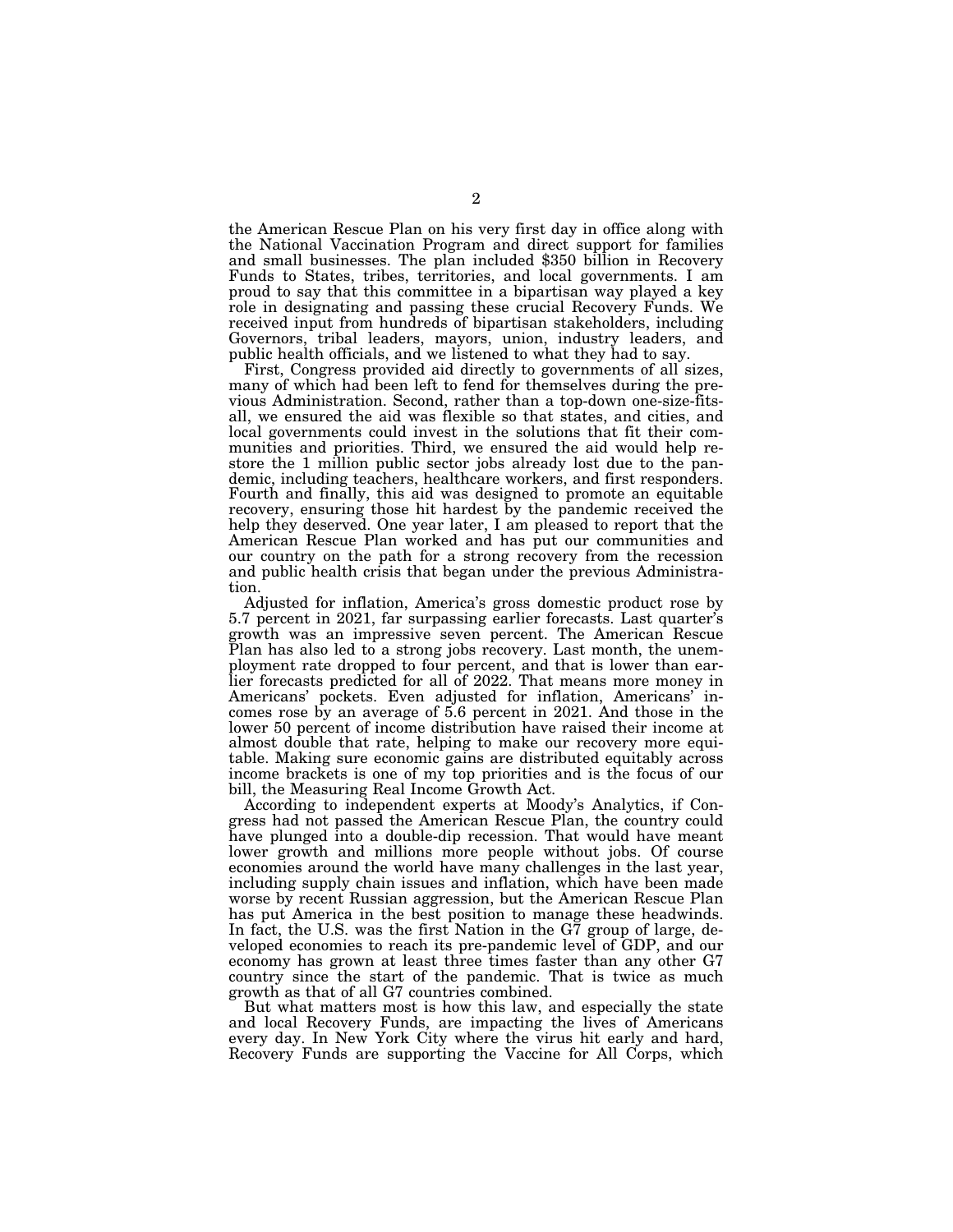brings vaccination opportunities to hard-to-reach populations, while creating entry-level clinical jobs for disadvantaged populations. The funds have also helped small businesses survive the pandemic through efforts, like the Open Restaurants, Open Streets, and Open Storefronts Programs, which helped save more than 100,000 jobs.

Our witnesses today will share many more stories from around the country and from the state, tribal, and local levels. The American Rescue Plan has been transformative in savings jobs and small businesses, protecting public health, and promoting an equitable recovery that supports opportunity for all. The Recovery Funds have helped move our country from a deep recession to a strong recovery, and today's investments will strengthen our country for decades to come.

I now recognize the distinguished ranking member, Mr. Comer, for an opening statement.

And I just want to mention that our bill that we worked on together in a bipartisan way from the ground up is under consideration before the U.S. Senate. It passed overwhelmingly in the House with strong bipartisan support, and we are hopeful that it will pass the Senate and put our Post Office on a firmer financial standing going forward to serve the American people. I want to publicly thank Mr. Comer for his leadership on that bill. Thank you.

I yield to Mr. Comer.

Mr. COMER. Thank you, Chairwoman Maloney. Thank you for calling this hearing today. I want to welcome our witnesses here today, and thank you for your testimony and input, especially my very good friend for many, many years, Boone County Judge-Executive Gary Moore. And, Judge Moore, I have to throw this in. I was in your county Saturday night. I spoke to the Kentucky Letter Carriers Association, Madam Chair, and gave them a very positive update on the progress of our bipartisan bill and what is going on in the Senate. And so I always enjoy going to Boone County, and it is just amazing the growth that you continue to experience up there. Very, very impressive.

But, Madam Chair, despite our great bipartisan work and accomplishments with postal reform which this committee has legislative jurisdiction over, I must say that I question the underlying premise of this hearing today. While states and localities surely appreciate billions of dollars in Federal aid, what exactly are we doing here? This is certainly not conducting oversight, and, as you can see, our side of the aisle, we are passionate and interested about conducting oversight. The bill Democrats passed might have sent plenty of money out the door, but they refused to put guardrails in place to ensure that it was spent well.

Democrats simply threw money out the door like they were throwing beads off a Mardi Gras float on Fat Tuesday. But economists across the political spectrum warned sending trillions of dollars out under the guise of COVID relief—money well in excess of what was needed—would result in a world-class hangover, and that is what we have got now in the form of the highest inflation rates we have seen since the early 1980's. Instead of celebrating Democrats' reckless spending binge today, we should instead address the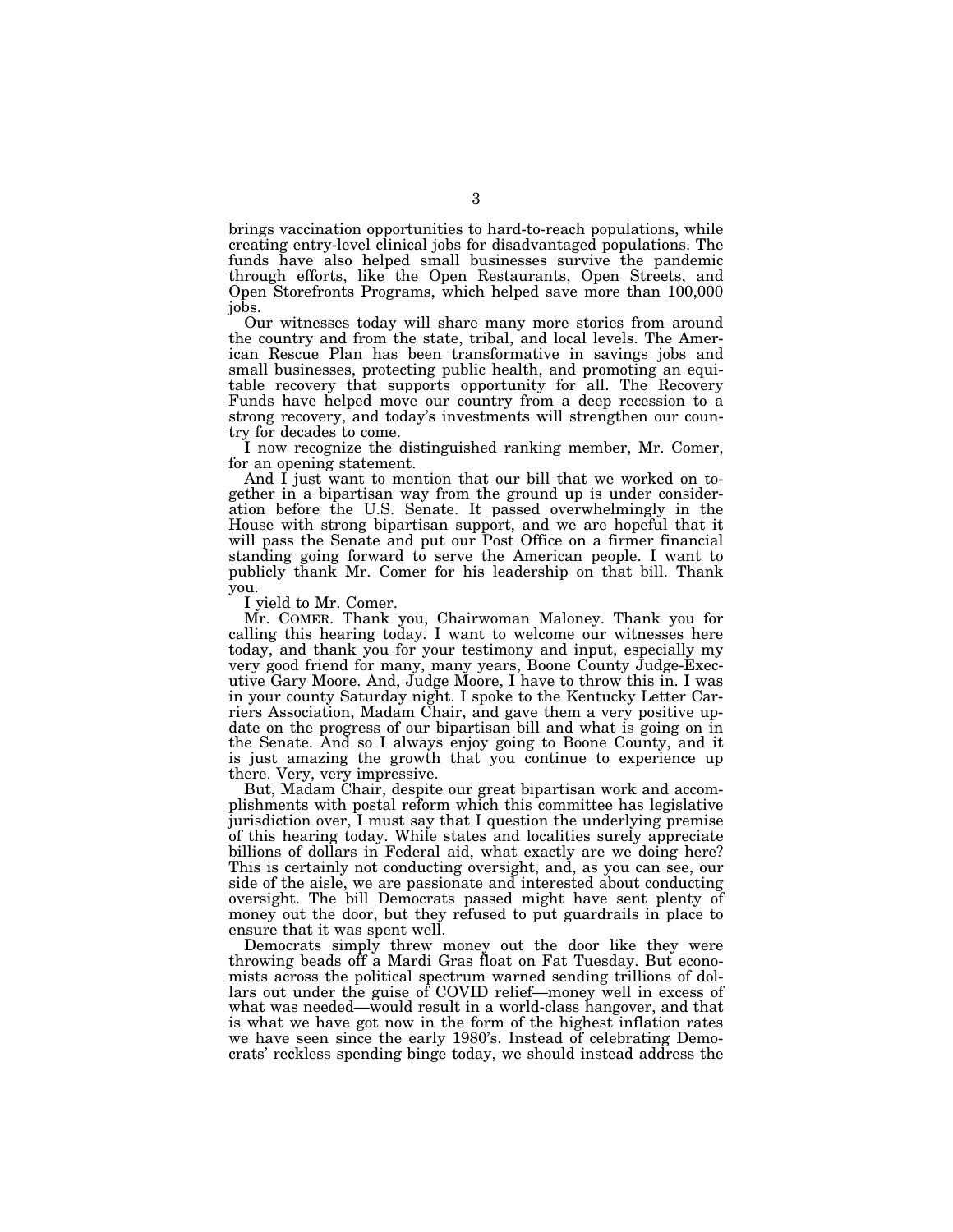many crises and issues that matter to the American people: inflation, the origins of the COVID pandemic, the energy crisis, the broken border, the disastrous withdrawal from Afghanistan, and now the war in the Ukraine. Sadly, this list continues to grow almost daily. These are the issues Republicans on the House Oversight Committee are concerned about.

Yet Democrats think the best use of our time is to give themselves a pat on the back, a job well done, giving out piles of cash for anything, any need, real and perceived, needs like green homes, stimulus payments for illegal immigrants. Yes, stimulus payments for illegal immigrants. This morning, I spoke at the Kentucky Farm Bureau meeting at the JW Marriott, and I had two farmers come up to me and say, is there anything you can do about these stimulus payments my H–2A workers are getting? I mean, is that where taxpayer dollars are supposed to go: stimulus payments for state parks and trails, golf courses, and the local zoo, and who knows what else? Who knows, because it is unclear if anybody is keeping track. There is no required public reporting.

I am sure states and localities can point to projects important to their communities, and I am sure Democrats will try to point to such projects in my home state of Kentucky, but that doesn't make the underlying facts disappear. Congress gave out trillions of recovery dollars that weren't needed for recovery, which has led to record-breaking inflation and kicked the door open for waste, fraud, and abuse. But it seems like the Oversight strategy is simply to not look. I am confident that strategy will change in January.

Madam Chair, I yield back.

Chairwoman MALONEY. The gentleman yields back, and today's hearing is very important. It is oversight. It is oversight of the \$350 billion that this committee voted on and sent out to our communities across the country. We have leaders from tribes, from cities, from states here to testify on what it meant in their communities or what problems are still there, and I think the proof is in the pudding. The facts tell a story that is very different. We have over 6.6 million new jobs created since President Biden took office, and, in fact, the U.S. was the first Nation out of the G7 group of large, developed economies to reach our pre-pandemic level of GDP, and our economy has grown at least three times faster than any other G7 country since the start of the pandemic. And if you look at that, that is twice as much growth as that of all of the G7 countries combined. And I have reports from the League of Cities, and from Moody's, and others that say that the American Rescue Plan contributed to this.

And I just want to say that I am disappointed that my Republican colleagues continue to make misleading claims about the Biden Administration's response to the pandemic and, I would say, the oversight work of the committee. The truth is the Select Subcommittee held 14 hearings and briefings last year. In January, they held a member briefing with top health officials, including CDC Director Walensky and one of the witnesses that Republicans have required, and they have another hearing planned for tomorrow on the impacts of the Coronavirus on childcare. The Biden Administration has made tremendous progress in expanding access to vaccines and testing, saving thousands of lives in the process. We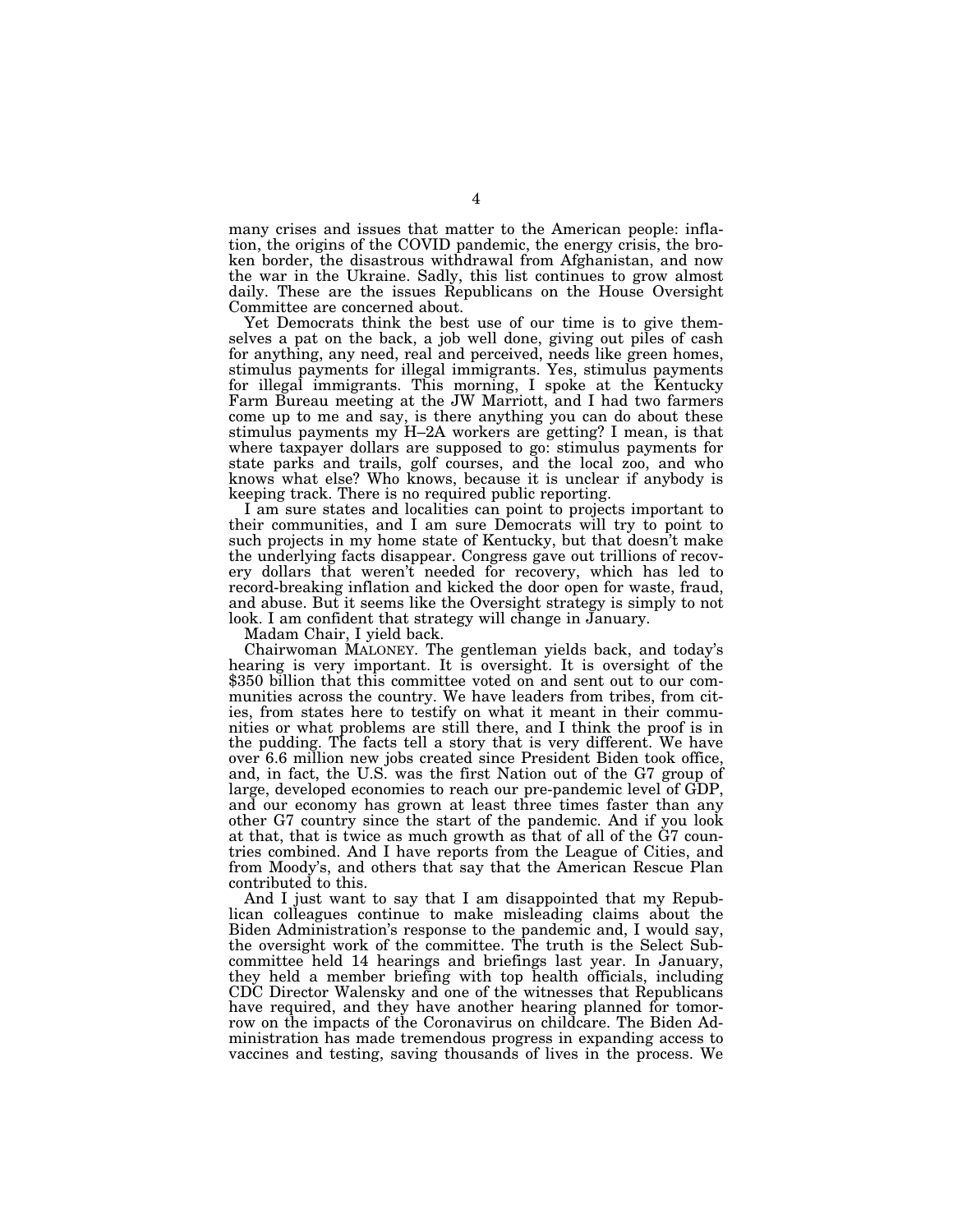have held numerous oversight hearings on the F-35, on contracts that were let for the Coronavirus, reclaiming funds, and we are conducting very, very vigorous oversight.

So with that, I would like to turn to the distinguished chairman of the subcommittee on this committee, Mr. Connolly.

Mr. CONNOLLY. Thank you, Madam Chairwoman, and let me join you in wanting to have this kind of oversight hearing. My friends on the other side of the aisle want to avoid talking about things that are uncomfortable. My friend, Mr. Comer—and I respect him—he and I had an exchange a number of months ago in which he actually raised the question: why should his constituents in Kentucky be paying for certain things that benefited largely other parts of America? But then a tornado hit your district, and all Americans responded, including this one, in wanting to provide relief, emergency relief, for people who were affected by a tragedy because we are all Americans.

A senator of Kentucky, minority leader of the U.S. Senate, in talking about the plight of local governments at the height of the pandemic, said, ''Let them file for bankruptcy.'' That was his ethos. By the way, the fact that constitutions in many states prohibit that notwithstanding, if local governments had, in fact, followed Mitch McConnell's advice, the bond market in the United States would have been destroyed. Services would have collapsed at the height of the worst pandemic in over 100 years.

Criticism of President Biden is fascinating to listen to if you want to forget that his predecessor, Donald Trump, was advocating drinking Clorox as a possible solution to the virus. We have come a long way. Economically, we have come a long way because of the investments we have been willing to make with some Republican support. The bill we passed in March of last year is one of the most transformative investments in response to this pandemic we could have made. We cut child poverty in half. And instead of having an economic collapse as was being predicted at the height of the pandemic, we had, as the chairwoman said, robust growth, the most robust growth of any industrialized nation in the world during this pandemic. We had a 5.7 percent GDP growth rate last year. We haven't had that since 1984. We had the lowest number of unemployment filings the last quarter of last year since 1969. We had, as the chairwoman said, the largest number of job growth in the history of America in the first year of any President.

I am proud of the investments we made, but I, like the chairwoman, and I hope all members of this committee, want to know what did we get right and what did we get wrong. How can we learn best lessons so that we do it even better as we move forward? So I am glad we are having this hearing, Madam Chairwoman. I thank you for convening it, and I would hope we will focus on the subject at hand instead of political gimmickry and posturing that helps nobody as we are trying to come out of this pandemic and continue the economic growth pattern that President Biden has overseen.

Thank you.

Mr. COMER. Point of order, Madam Chair.

Chairwoman MALONEY. The gentleman is recognized.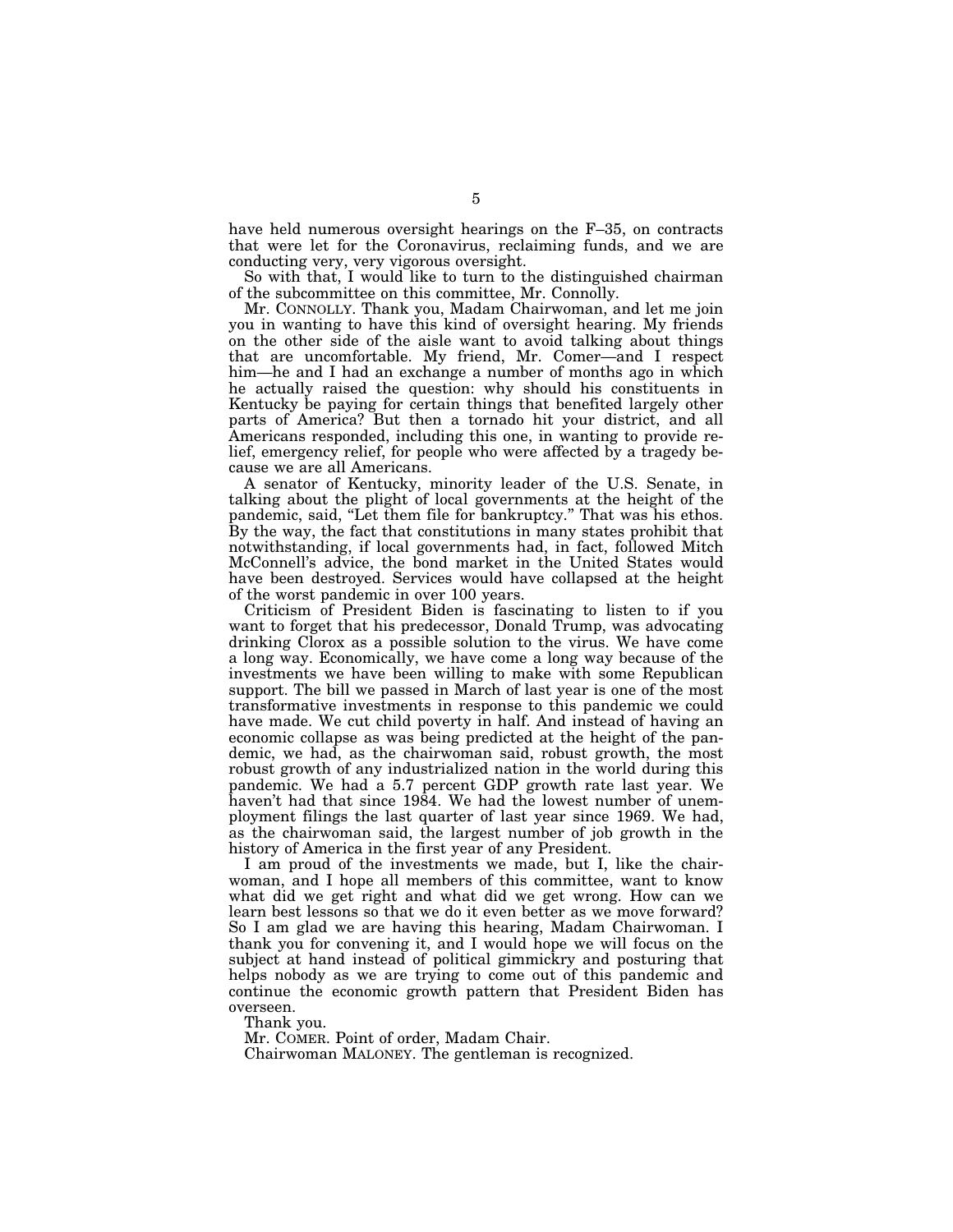Mr. COMER. I just want to make the point, and Mr. Connolly knows this. There is a difference between emergency relief funding, which is a function of the government, and unnecessary pork spending. I yield back.

Mr. CONNOLLY. Madam Chairwoman?

Chairwoman MALONEY. The gentleman-

Mr. CONNOLLY. I think a pandemic is an emergency.

Chairwoman MALONEY. I agree with the gentleman, but we have so many important witnesses that have flown in from all over the country, including Kentucky, so I want to hear what they have to say. So I hope we can focus on the topic before us. I thank Mr. Connolly for his opening statement, and I now recognize Mr. Hice, who is the ranking member of the Government Operations Subcommittee.

Mr. HICE. Thank you, Madam Chair. And, you know, it is amazing to me, Madam Chair, that you mentioned creation of 6 million new jobs. It is stunning that you did not mention the tens of millions of jobs that were lost by Democratic policies to pay people not to work, nor was mentioned the fact of the millions upon millions of jobs that were lost by the ridiculous vaccine mandates and so forth. And here we are yet again. Like so many of the hearings in this committee as of late, this is yet another one that is but a farce. Here we have the Democrats trying to take a victory lap, and, quite frankly, they are not even in the race, trying to somehow claim that the American Rescue Plan has created a booming economy.

That is laughable that somehow we have a booming economy now. I wonder if my friends on the other side of the aisle even look at what is happening in our country. Nobody is buying this argument, nor should they. We have rising energy costs, we have rising rent costs, we have got grocery bills skyrocketing, and we are going to try to sit here today and listen to the Democrats claim that we have a booming economy. The American Rescue Plan literally spewed—spewed—money on states and localities under the guise of pandemic relief, in spite of the fact that economists all across the political spectrum were arguing that that kind of money was not even needed.

And as has already been mentioned, I am sure these states and localities were happy to receive all that money, but it is absolutely reckless spending, like throwing lighter fluid on a bonfire of inflation, and now we literally have a wildfire of inflation that is out of control. In fact, we haven't seen rates like this since the miserable days of Jimmy Carter's Administration. The rising rates are obviously the result of a toxic brew of bad Democratic policies, trillions of dollars in spending for pet projects and liberal wish lists a mile long.

And I will say it again: the only reason that unemployment numbers might be falling is because Democrat policies, like paying people not to work and enforcing vaccine mandates that kept workers off the job—and by the way, those things didn't have any impact on preventing COVID—but those things are finally coming to an end. That is why we are seeing a change. It is not because of this American Rescue Plan. There are so many other things this committee should be spending its time on, but, quite frankly, time is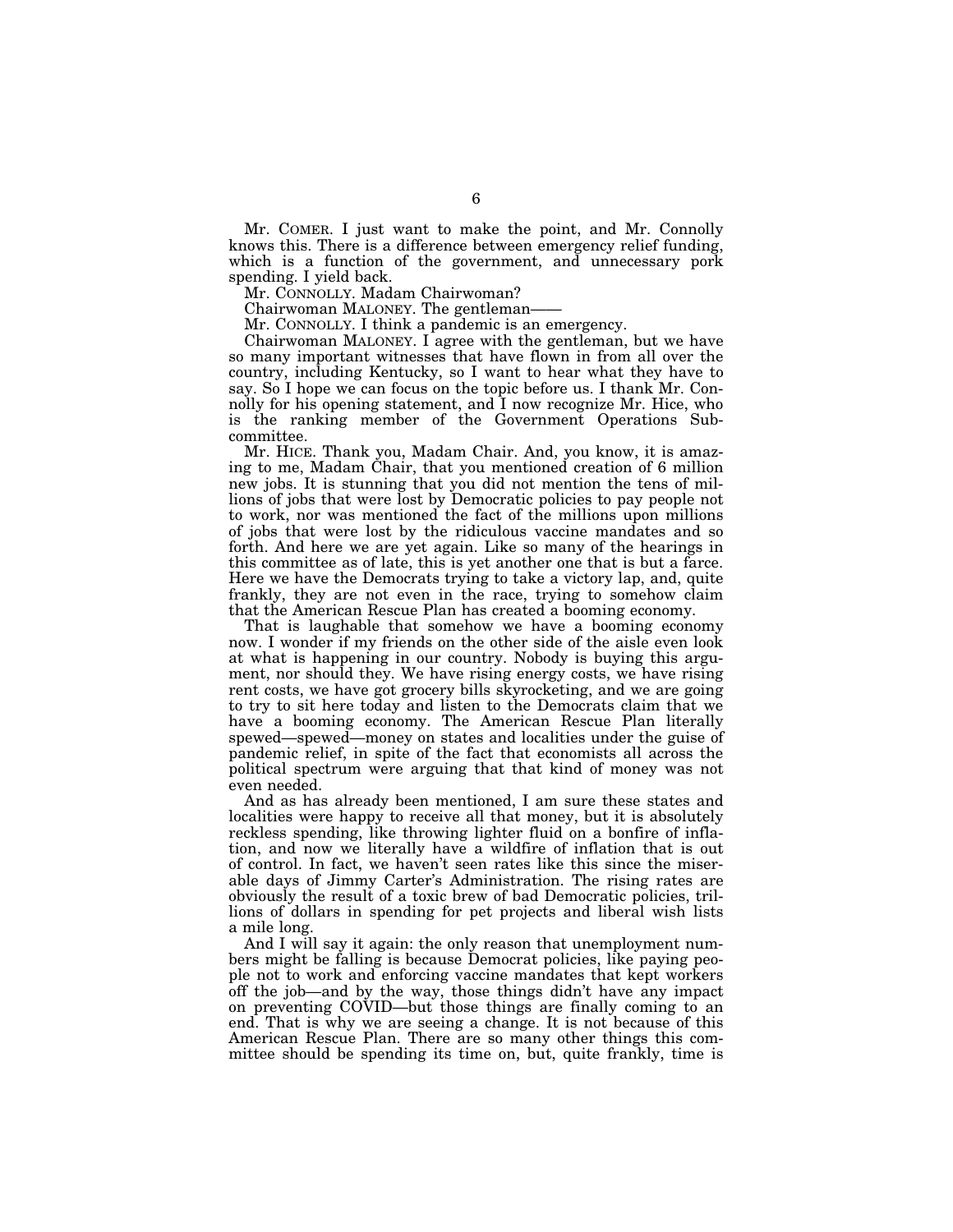a resource, and like money, Democrats are more than happy to waste it.

With that, Madam Chair, I yield back.

Chairwoman MALONEY. The gentleman yields back, and the facts tell a very different story than my good friend. And I would like unanimous consent to place in the record a Moody's report on the American Rescue Plan and inflation, and it is an economic analysis published just last week by Moody's Analytics where our minority witness worked for over five years.

This report completely debunks my Republican colleagues' claims that the American Rescue Plan is responsible for the inflation we are seeing today. The report states, and I quote, ''The American Rescue Plan has been criticized as being too large, overstimulating an already fast-improving economy and significantly contributing to the currently uncomfortably high inflation. This perspective is not consistent with our results.'' Moody's found that any inflation from the American Rescue Plan occurred primarily early in 2021 and was actually a positive sign that businesses were finally returning to normal prices after the pandemic had forced them to sell below market rates. According to Moody's, the inflation we have seen recently is caused by the Delta and Omicron surges and the global supply chain, not the American Rescue Plan. In fact, Moody's found that the American Rescue Plan is, and I quote, "responsible for adding well over 4 million more jobs in  $2021$ ," and that it sped up our Nation's jobs recovery by more than a year and helped our country avoid a double-dip recession.

I ask unanimous consent to put this in the record, and I urge my Republican colleagues to read this report. It is a very important one.

Without objection.

Chairwoman MALONEY. I would now like to yield briefly to my colleague, Congressman Krishnamoorthi, to introduce our first witness. Raj?

Mr. KRISHNAMOORTHI. Thank you, Chair Maloney. As an Illinoisian, and I am proud to introduce my Governor, Illinois Governor J.B. Pritzker. A descendant of immigrants from the Ukraine, Governor Pritzker has heralded a renaissance in Illinois' finances as well as its health and well-being. He has balanced the budget, he has reduced debt and pension obligations, and because of his efforts, all three credit rating agencies have upgraded Illinois' credit. On top of that, during the pandemic, he led a robust vaccination program and very, very strong relief for small businesses. In short, it is a new day in Illinois, and we look forward to hearing Governor Pritzker explain why. Thank you, Governor Pritzker.

Chairwoman MALONEY. After Governor Pritzker, we will hear from Fawn Sharp, who is the president of the National Congress of American Indians. Next, we will hear from Victoria Woodards, who is the mayor of Tacoma, Washington. Next, we will hear from Gary Moore, who is the judge-executive of Boone County, Kentucky. Next, we will hear from Dr. Michael Leachman, who is the vice president for state fiscal policy at the Center for Budget and Policy Priorities. Finally, we will hear from Marc Joffe, who is a senior policy analyst at the Reason Foundation.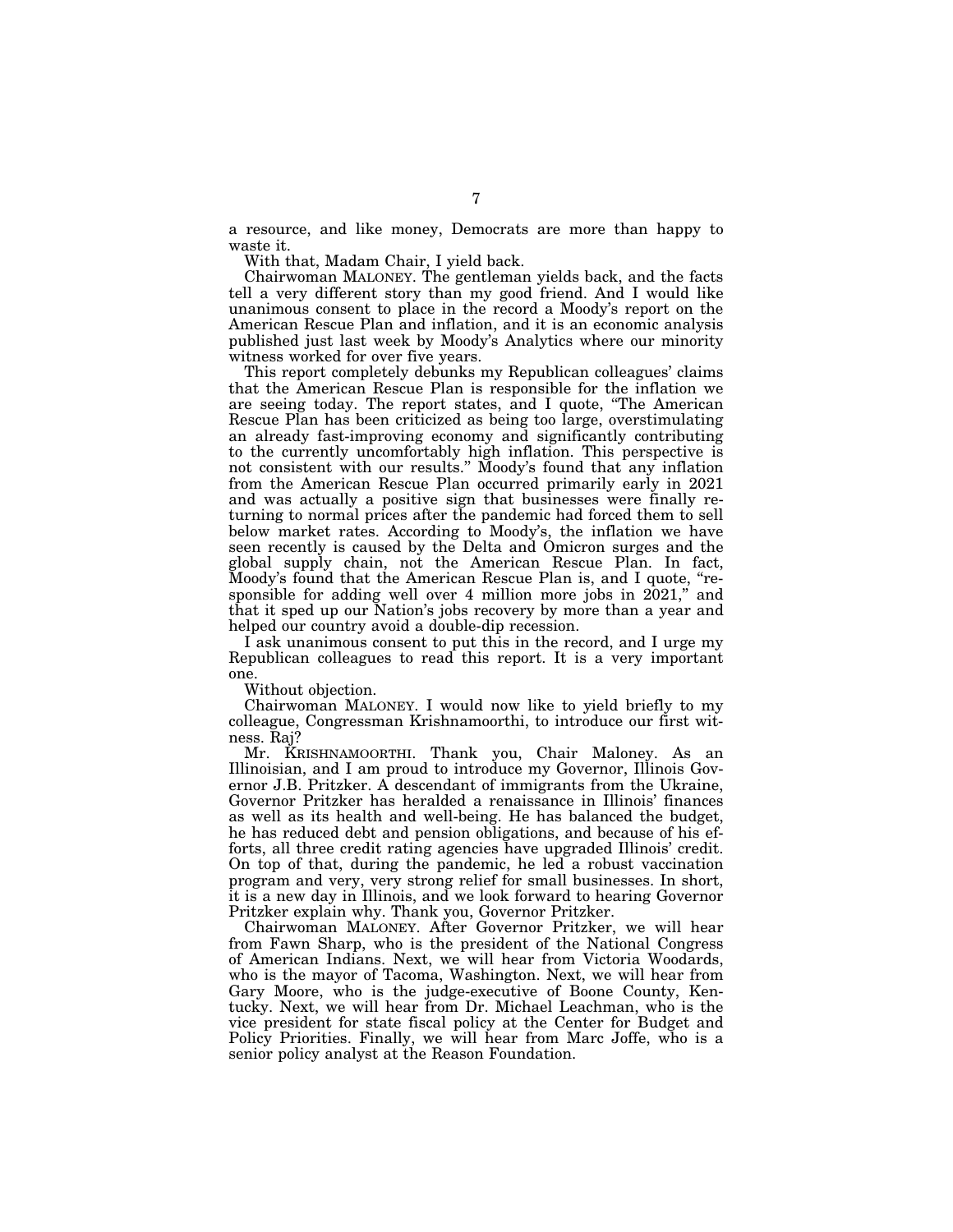The witnesses will be unmuted so we can swear them in. Please raise your right hands.

Do you swear to affirm that the testimony you are about to give is the truth, the whole truth, and nothing but the truth, so help you God?

[A chorus of ayes.]

Chairwoman MALONEY. OK. Let the record show that the witnesses answered in the affirmative. Thank you.

Without objection, your written statements will be made part of the record.

With that, Governor Pritzker, you are now recognized for your testimony.

#### **STATEMENT OF THE HONORABLE J.B. PRITZKER, GOVERNOR, STATE OF ILLINOIS**

Mr. PRITZKER. Thank you very much, Madam Chairwoman. I want to thank my friends who represent us in Illinois who are on this committee: of course, Congressman Krishnamoorthi and Congresswoman Robin Kelly. To you, Chair Maloney, Ranking Member James Comer, distinguished members of the committee, thank you for the opportunity to speak with you this morning.

I've governed through this pandemic focused on a central tenet, and that's the role of government in a crisis is to end the crisis as quickly as possible and to alleviate the pain it inflicts on the people that we serve. Roughly one year into the pandemic, the American Rescue Plan injected a burst of resources into the national economy at a critical time. With all our efforts over the last two years, our investments in working families and small businesses are paying off. In 2021, our Illinois job growth rate outpaced all our neighboring states and exceeded the national average. Also in 2021, Illinois grew new startups at a faster clip than all other midwest states and at a higher rate than the top eight most populous states nationally, states like California, and Texas, and Florida. There's no doubt in my mind that the ingenuity and resilience of our people played a huge role in shaping that trajectory.

I also know that my administration has used our resources, including ARPA funds, to provide as much short-and medium-term stability as possible to fuel our progress with great results. The program we discuss today provided the state of Illinois with \$8.12 billion. Our local governments, including Chicago, are on track to receive another \$5.93 billion. We view these resources as one-time recovery opportunities. We put half a billion dollars toward some of the most direct building blocks of our recovery: small businesses, tourism support, work force development, and restoring our commercial corridors. That includes \$300 million for our Back to Business Grant Program, building on our \$500 million 2020 program to bring relief grants to small businesses all across Illinois.

Our ARPA funds also made a significant impact on the No. 1 challenge of the last two years: our ability to manage and mitigate the virus itself. The state coordinated almost 8,000 mobile vaccination clinics for some of our most vulnerable residents, including more than 2,000 school and youth vaccination clinics. And at the peak of the Omicron surge, Illinois had nearly 3,000 healthcare workers deployed across the state to keep our healthcare system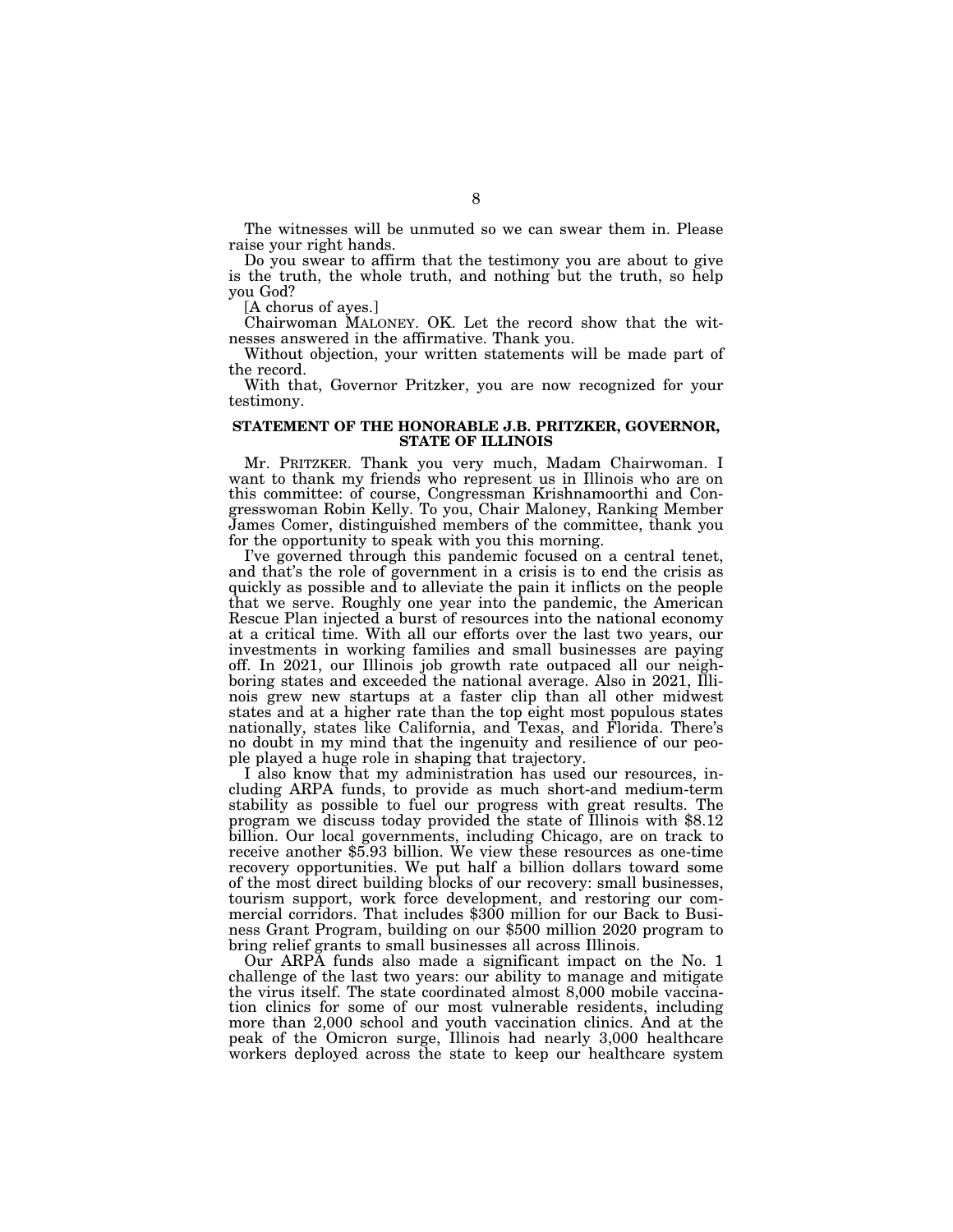operating. That is in addition to the healthcare workers we already employed. We increased support for immigrant welcoming centers. We ensured continuous government services at frontline agencies like the Department of Public Health. We launched an unprecedented commitment to combat firearm violence. We accelerated infrastructure investments, including our Internet Connectivity Expansion Program, and the list goes on.

I have always believed that our economic recovery, both as a Nation and as a state, goes hand-in-hand with our recovery from COVID–19, a truth that played out after the 1918 pandemic, and a truth that I expect history will tell of the moment that we live in now. The virus has remained a threat for far longer than any of us would like, but we continue to find ways to live our lives, grow our economy, and protect the vulnerable all at the same time. I appreciate the Federal Government's ongoing support of that mission, and I thank you, all of you, on the committee for the privilege of presenting my testimony to you and look forward to your questions.

Thank you, Madam Chair.

Chairwoman MALONEY. Thank you. President Sharp, you are now recognized for your testimony.

#### **STATEMENT OF THE HONORABLE FAWN SHARP, PRESIDENT, NATIONAL CONGRESS OF AMERICAN INDIANS**

Ms. SHARP.[Speaking native language.] Good morning, Chairwoman Maloney, Ranking Member Comer, and members of the House Committee on Oversight and Reform. I am Fawn Sharp, vice president of the Quinault Indian Nation and president of the National Congress of American Indians. Thank you for holding this hearing on the impact of the American Rescue Plan's Fiscal Recovery Funds.

Like all other governments, tribal nations strive to ensure the health and well-being of their citizens and all those who reside within their communities. Like all other governments, when the COVID pandemic struck, tribal nations deeply felt the toll on our collective health, economies, and cultures. And like all governments, tribal nations led the charge in ensuring that our communities were as safe as possible, using the resources we had available. While no government was fully prepared for all of COVID's impacts, Indian Country began the pandemic on unequal footing compared to state and local governments. Our needs, especially in the areas of healthcare funding and infrastructure development, have historically been neglected or, in some cases, completely ignored.

Since the COVID outbreak in the early 2020, we have lost many of our elders, those who help protect our languages, our ceremonies, and our cultures, and we have lost some of our youth, the future leaders of our nations. These devastating losses will no doubt have impacts for generations to come. Also, due to the pandemic, Indian Country has been dealing with unprecedented economic impacts. Where Federal, state, and local governments rely heavily on tax revenues, we in Indian Country do not have the same ability because of dual taxation and other economic policies and barriers. Most tribal nations rely on our businesses for com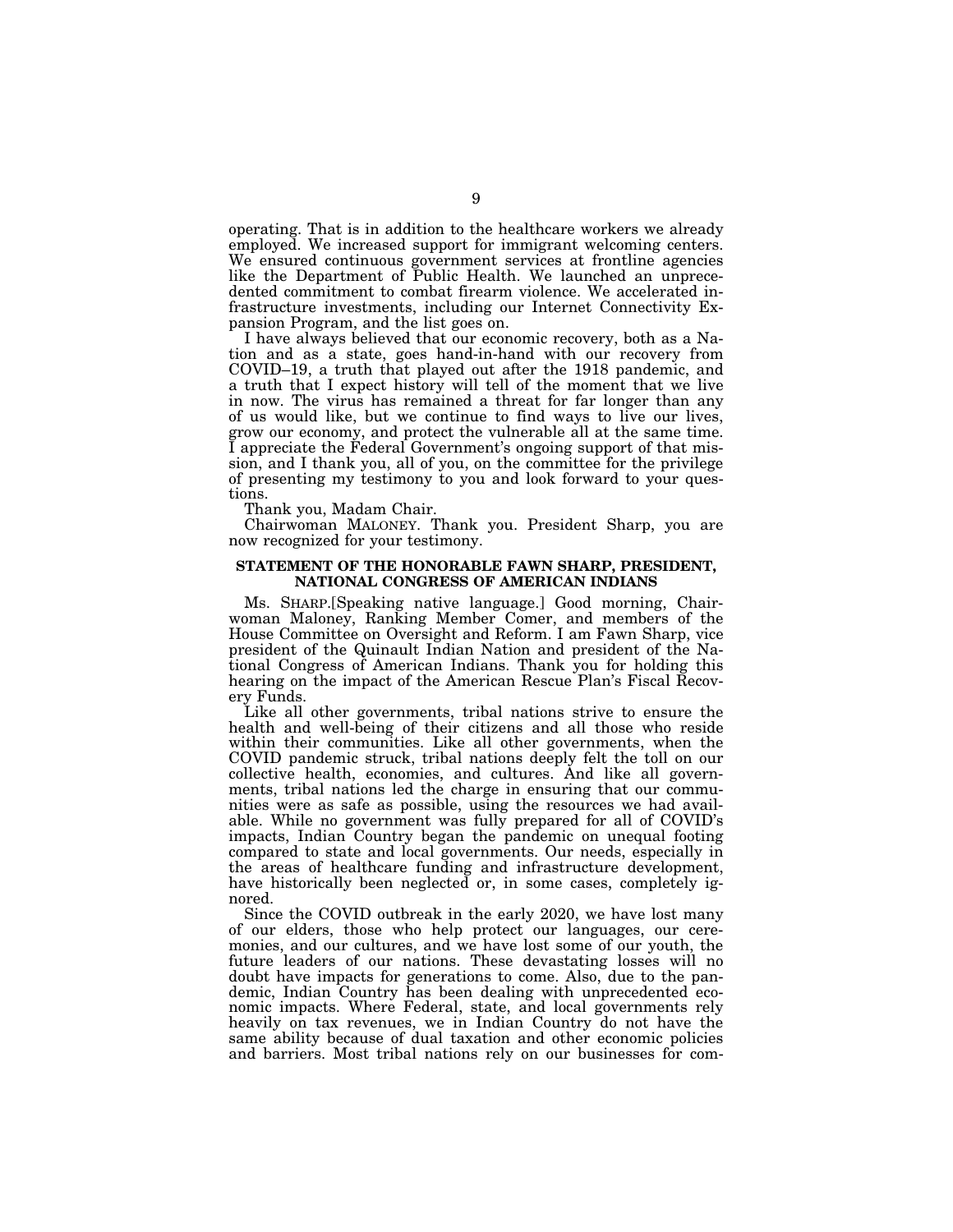mercial profits, as opposed to governmental revenues, through a system of taxation to provide essential services and make up for the Federal funding gaps that have existed for decades or longer. Further, because much of our governmental revenue is generated from tourism and service industries, when reservations closed for public health reasons, when travel stopped, and when tribal offices were shut down for extended periods of time, it took a disproportionate toll on our economies. Tribal gaming lost \$4.4 billion in revenue in 2020 alone and another \$1 billion in lost wages. After one year of the pandemic, only a fifth of tribal governments, tribally owned businesses, and tribal organizations had stable revenues, and over half of those lost at least 40 percent of their revenues, while most tribes saw operational costs rise by 20 percent or more.

It will take time to fully quantify the economic impacts of COVID–19 to Indian Country, but there is no doubt that the pandemic has had a uniquely devastating effect on tribal nations' economies and our ability to provide essential governmental services. The American Rescue Plan Act of 2021 was a crucial measure to support the immediate needs and help address the systemic under funding of Indian Country. Its \$31 billion in funding to Indian Country represents the largest single infusion of Federal funding to Native Americans in history, and we thank Congress and the Administration for hearing our call and acknowledging the needs of our nations.

I would like to share with you some of our success stories, from Alaska to the Southwest, to the Heartland in Oklahoma, to the Great Lakes, up into the New England area, and down into the Gulf of Mexico. In healthcare and wellness, many tribes, like the Mississippi Band of Choctaw Indians, invested in improving their healthcare centers, and the Cherokee Nation made investments in healthcare services while also emphasizing mental health. Several tribes invested funding into healthcare mobile units, like the Northern Arapaho Tribe's mobile medical unit and Gila River Indian Community's mobile COVID–19 vaccination unit. The Osage Nation expanded its farming and meat processing, while the Round Valley Tribes developed a much-needed food bank to address food insecurity. To support our economies and infrastructure, we saw tribes, like the Saint Regis Mohawk Tribe, create a pandemic recovery business support program to help nearly 300 tribally registered businesses. Tribes like the Navajo Nation and many others are investing in new water lines, electric lines, broadband, road improvement, and housing. To support operations, several tribes, like the Oglala Sioux Tribe, constructed new infrastructure for their emergency management, and many tribes addressed housing issues, like the native village of Saint Michael in Alaska, who constructed 26 small homes, increasing the number of homes in the village by nearly 25 percent.

The Fiscal Recovery Funds acknowledge our inherent sovereignty and bring us one step closer to achieving governmental parity. It provides not just funding but the deference and flexibility to use funds as we see fit. Parity, deference, and acknowledgement of our tribal nations' inherent rights are the foundation for building a stronger Nation-to-nation relationship. This must be the new standard for engagement between our tribal nations and the Fed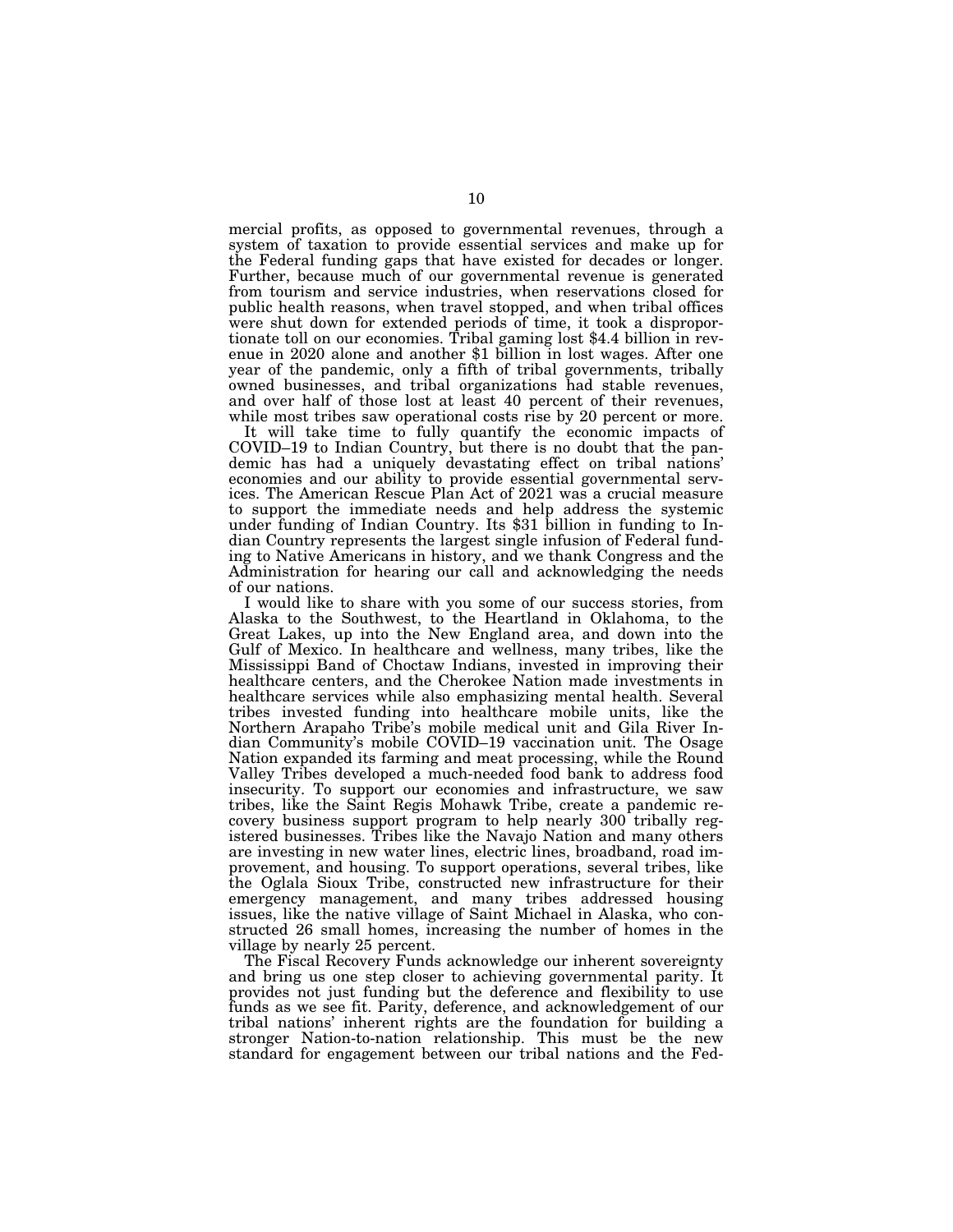eral Government going forward. We have seen what we can do when we began to work together as sovereigns. We must continue down that path, and only then will tribal nations fully flourish.

We thank you.

[Speaking native language.]

Chairwoman MALONEY. Thank you. We now recognize Mayor Victoria Woodards, and she is the vice president of the National League of Cities. You are now recognized for your testimony.

[No response.]

Ms. WOODARDS. Sorry about that. Got to get myself off mute this morning.

#### **STATEMENT OF THE HONORABLE VICTORIA WOODARDS, MAYOR, CITY OF TACOMA, WASHINGTON, ON BEHALF OF FIRST VICE PRESIDENT, NATIONAL LEAGUE OF CITIES**

Ms. WOODARDS. Good morning, Chair, and thank you so much for having me here this morning to be able to speak to you about the work that you all have done that has been so helpful to my community.

Chairwoman Maloney, Ranking Member Comer, and members of the committee, I am Mayor Victoria Woodards of Tacoma, Washington, and I am also, as it's been said, the first vice president of the National League of Cities, or NLC, an organization that represents 19,000 cities, towns, and villages nationwide. I am honored to testify before the committee today on the State and Local Fiscal Recovery Funds Program, which was a part of the American Rescue Plan Act of 2021. I want to thank the committee for their relentless work drafting ARPA and for working closely with outside stakeholders, including NLC, to ensure that every local government, regardless of size, received an SLFRF grant.

In the spring of 2020, our Nation faced an unprecedented public health emergency with devastating economic repercussions for our communities. There was a nationwide shutdown of businesses, schools, services, entertainment, and more to stop the spread of COVID–19. This shutdown, which was needed, halted all local economies, resulting in the national economic crisis at the same time of a national public health crisis. Local governments, like Tacoma, continued to provide critical services during this time to keep our city running and meet the needs of our most vulnerable citizens.

As the pandemic continued, city of Tacoma employees continued to provide essential services, and the city absorbed unforeseen costs across every municipal department while overseeing the local public health response and addressing community needs. Pre-existing problems and inequities within our city were exacerbated by the crisis. Sadly, many constituents got caught in the virus and experienced related health problems while the broader community contended with its impacts, including job loss, income insecurity, housing insecurity or homelessness, food insecurity, and declining business. The Federal Government relied on their partners at the local level to address these challenges, and we did so for nearly a year without access to any direct or flexible funding.

That changed in March 2021 when lawmakers passed the American Rescue Plan Act, providing \$350 billion to inter-government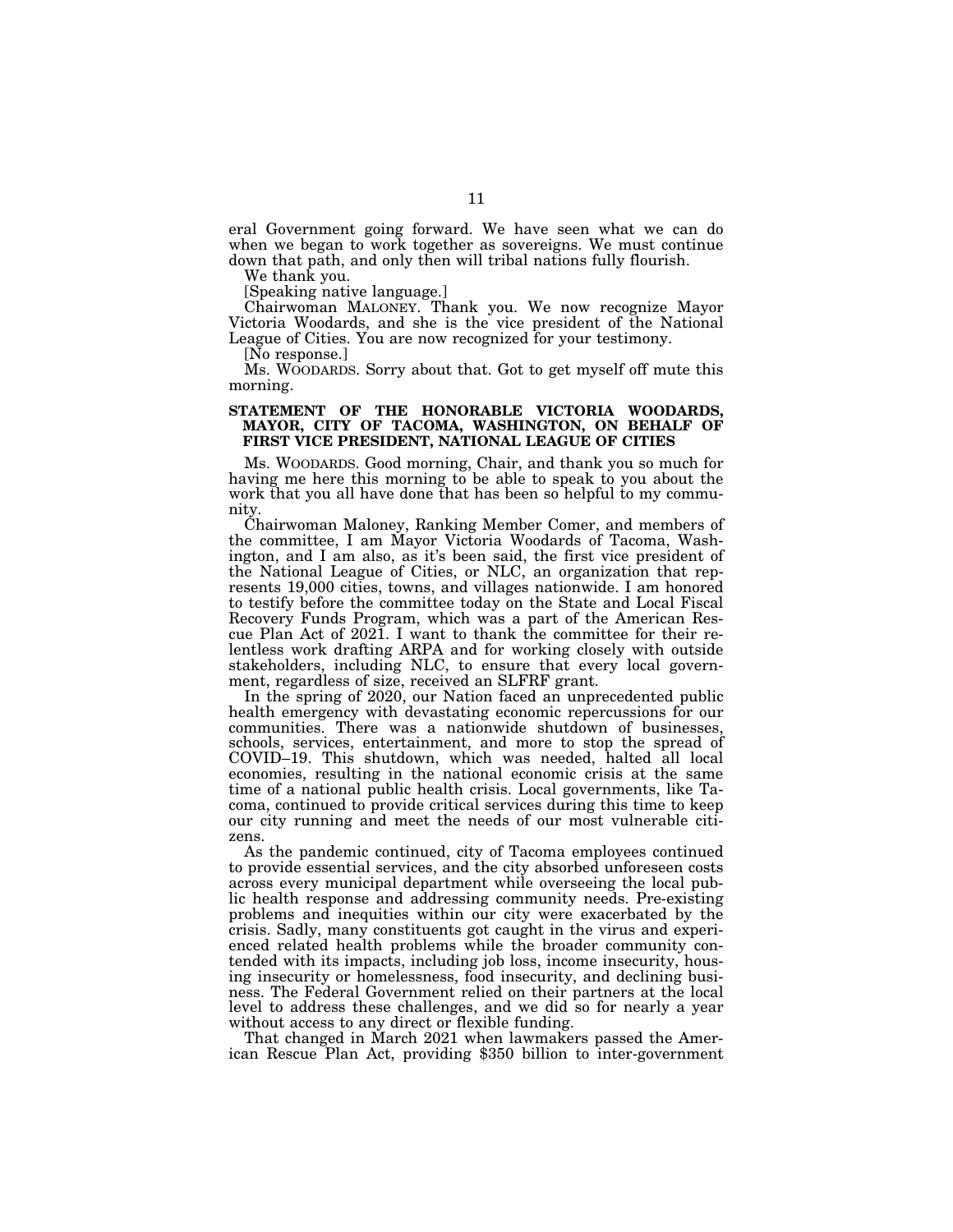partners, including \$45.57 billion worth of assistance for metropolitan cities, like the city of Tacoma. My colleagues and I heralded the arrival of those critical resources last spring, which empowered us to manage the public health emergency, address the urgent needs of our community, anticipate long-term impacts, and pave the way for a more equitable recovery. We would not have been able to accomplish that without the critical Federal funding provided by the American Rescue Plan Act.

Tacoma faced over \$59 million worth of estimated revenue loss due to the COVID–19 pandemic and public health emergency. During 2020, the city took quick action to reduce expenses through program elimination, time reductions, and temporary furloughs to address the projected revenue losses based on the projected losses of 2021 and 2022. The city of Tacoma planned significant cuts to our central and basic community services. Our story is not unique, but what is unique is that the SLFRF Program transferred the decision-making process from the Federal Government to local governments, empowering those of us who know their communities best with resources to enact real, immediate, impactful change. This is a major step forward in recognizing the vital role of local economies, and stabilizing our national economy, and bolstering our collective recovery.

In Tacoma, this Federal funding allowed us to sustain essential services and to meet emergent needs of our community across a variety of issues. Most importantly, the funding makes a difference in the lives of our residents. Tacoma leveraged ARPA dollars and existing resources to increase services and support programs targeting our city's most vulnerable populations. Though our partnerships, we provided shelter, case management, and other supportive services to our homeless youth and adults. We are expected to serve almost 10,000 bed nights in 2022. Those stabilization efforts included health and wellness appointments, employment services, and financial counseling for those in need. Our service providers connected our veterans with benefits, housing, employment, and other resources. And as a veteran myself, I am particularly proud of our work to support this population.

While this work in recovery is very much still under way, I want you to know that there is a long road ahead of us, and I am thankful to the members of this committee for your leadership and advocacy. Thank you again for allowing me to be here this morning to testify, and I look forward to your questions.

Chairwoman MALONEY. Thank you so much for your testimony.

We will now hear from Honorable Judge Moore, judge-executive, Boone County, Kentucky. He will be testifying on behalf of the National Association of Counties. You are now recognized, Judge Moore.

#### **STATEMENT OF THE HONORABLE GARY MOORE, JUDGE-EXEC-UTIVE, BOONE COUNTY, KENTUCKY, AND IMMEDIATE PAST PRESIDENT, ON BEHALF OF NATIONAL ASSOCIATION OF COUNTIES**

Judge MOORE. Thank you, Chairwoman Maloney, Ranking Member Comer, my friend and fellow Kentuckian, and distinguished members of this committee. My name is Gary Moore. I am the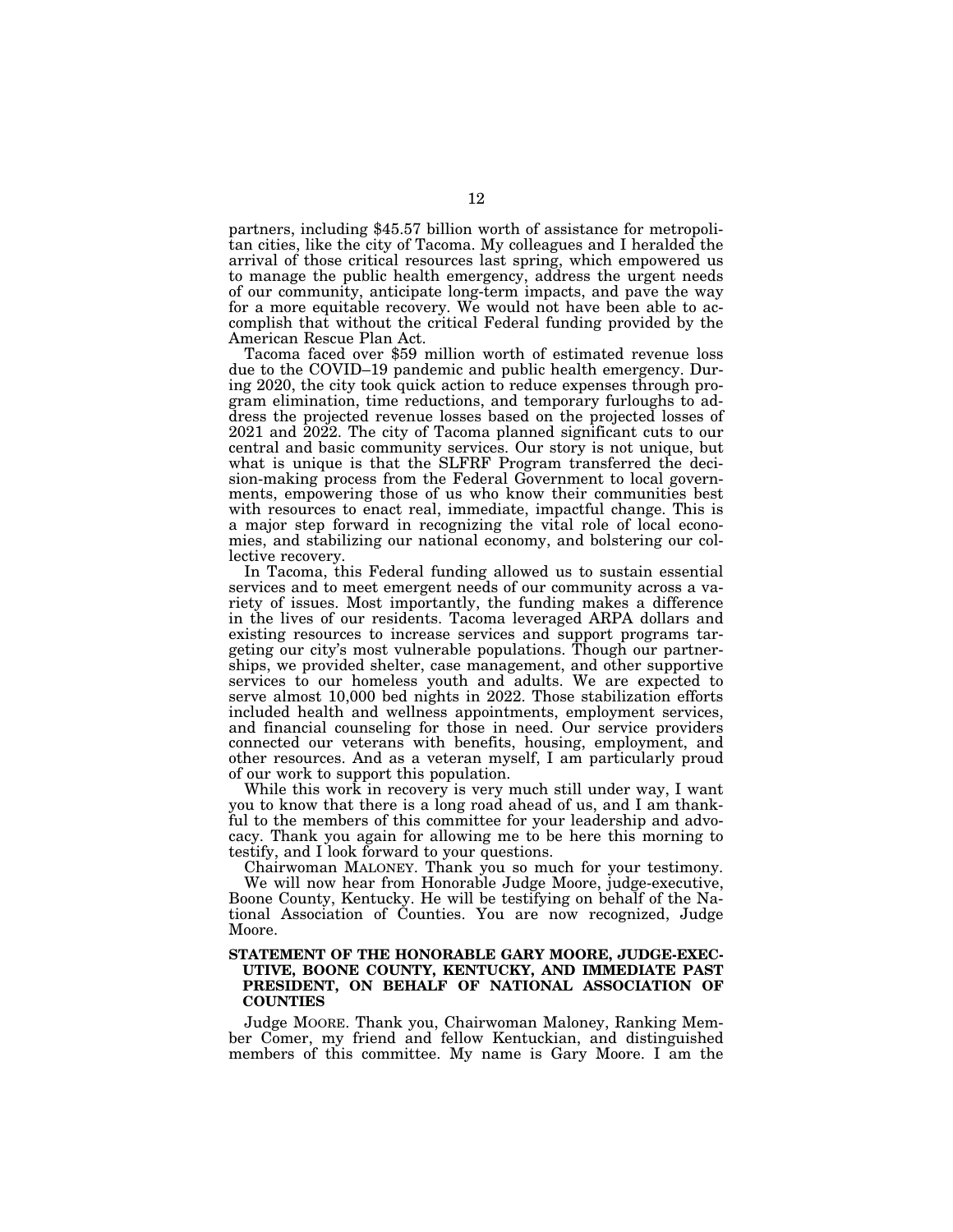elected judge-executive in Boone County, Kentucky. I'm also here today in a role as the immediate past president of NACo, the National Association of Counties. Since the onset of the Coronavirus pandemic, counties have served on the frontline. We support over 1,900 local public health departments, nearly 1,000 hospitals and critical access clinics, more than 800 long-term care facilities, and 750 behavioral health centers. We're also responsible for emergency operations, 9–1–1 service, protective services for children, for seniors, and for veterans, among many other responsibilities.

I am here today to discuss the impacts of the American Rescue Plan's Coronavirus State and Local Fiscal Recovery Fund and the critical importance to this program, which is needed to help support Federal, state, and local recovery.

I would like to begin first by expressing counties' appreciation for the work and passage of the American Rescue Plan, which provided aid to all counties of all sizes. As the pressing challenges and needs continue to outstrip depleted resources of many counties during this unprecedented national emergency, this law recognizes counties' vast responsibility to care for our most vulnerable residents: our sick, unemployed, elderly, and our youth. Counties are steadfastly committed at the local level to good financial stewardship, investing these Recovery Funds quickly and effectively to support the health and safety of our residents and strengthen the economy. I want to add we were also supportive of guardrails for these funds.

Since the enactment of ARPA, American counties have been working hard to develop Recovery Fund implementation plans that will spur an equitable economic recovery across our Nation. NACo analyzed 200 county ARPA Recovery Fund plans, revealing countydesigned community investments across key areas of the need. In my home county of Boone County, Kentucky, we're investing funds to address critical infrastructure challenges. With the help of our ARPA dollars, we've been able to expand and improve broadband accessibility to 40,000 households. We're in the middle of our plan now. It'll be completed by March of next year. We have also used Recovery Funds to ensure access to clean drinking water for schools and improve sewer and water systems for our residents.

Beyond infrastructure investments, counties are using funds to support children, families, and individuals. Los Angeles County, California was able to implement a comprehensive homeless strategy to provide 24-hour emergency shelter services to individuals over the course of the pandemic. In Arizona, a significant portion of Recovery Funds have been invested to provide educational, social, emotional, and mental health services tailored to the community's high veteran population. And in Howard County, Maryland, the county has used \$8 million in Recovery Funds to address staffing challenges from the pandemic and to provide support to public school employees. These stories are being replicated across the country as counties of all stripes are eagerly investing Recovery Funds. To date, over 99 percent of the Nation's 3,069 counties have accessed their Recovery Funds—99 percent. This bipartisan demand of access to the funds demonstrates the critical need of the program.

While the American Rescue Plan offered vital relief to local governments and is an important critical step toward supporting our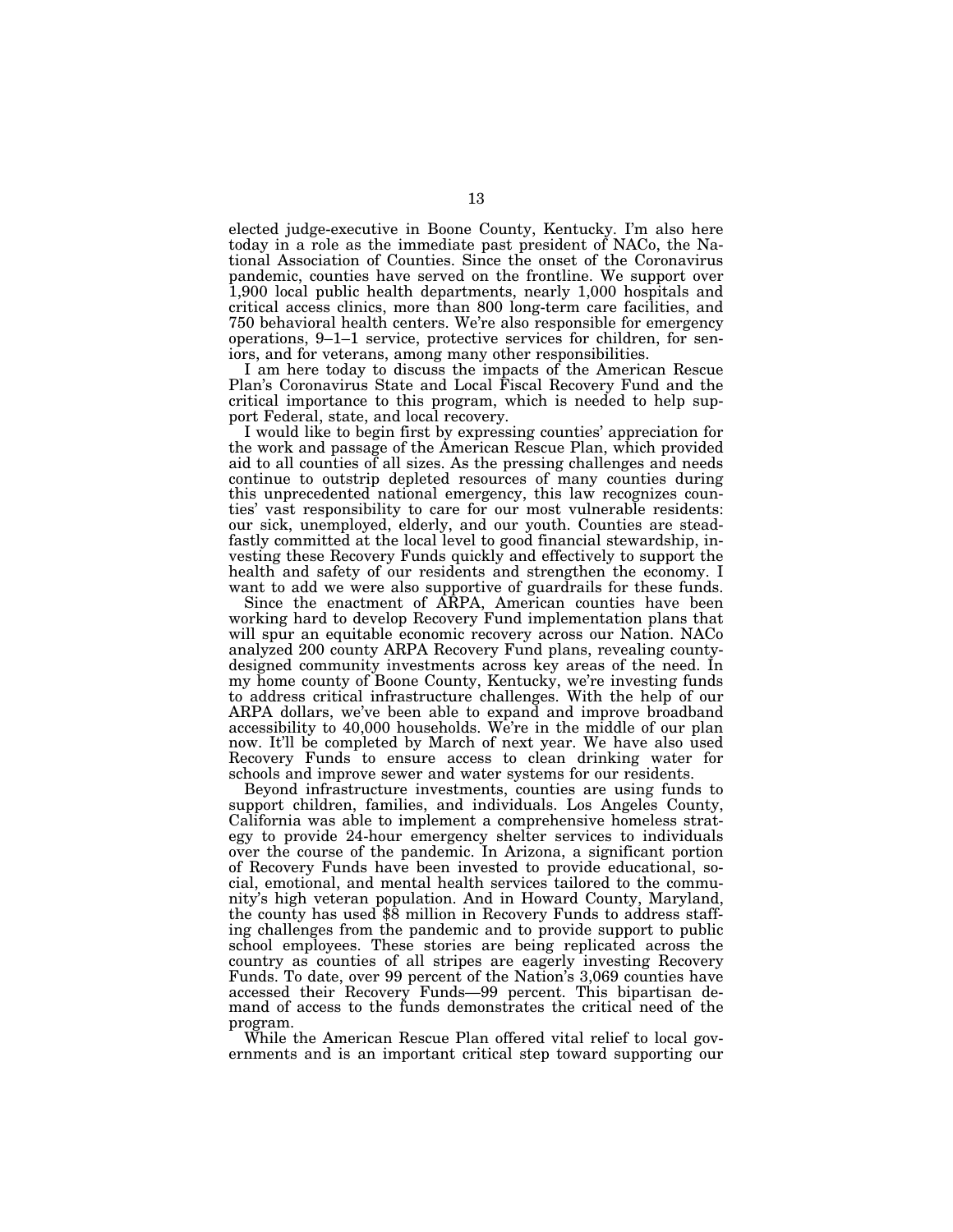Nation's recovery, there are additional tools that our Federal partners can leverage to further help local governments address budget challenges, stagnant revenue pools, and unfunded state and local mandates. Counties urge Congress to pass the bipartisan State, Local, Tribal, and Territorial Fiscal Recovery, Infrastructure, and Disaster Relief Flexibility Act. Passage of this legislation on a bipartisan compromise that unanimously passed the U.S. Senate is key to successfully achieving our shared goals of helping our residents thrive.

Once again, I want to thank this committee, Chairwoman Maloney, and Ranking Member Comer. Thank you.

Chairwoman MALONEY. Thank you very much for your testimony.

We will now hear from Dr. Leachman, who is the vice president for state fiscal policy of the Center on Budget and Policy Priorities. Thank you. You are now recognized.

#### **STATEMENT OF MICHAEL LEACHMAN, PH.D., VICE PRESIDENT FOR STATE FISCAL POLICY, CENTER ON BUDGET AND POL-ICY PRIORITIES**

Mr. LEACHMAN. Chairwoman Maloney, Ranking Member Comer, distinguished members of the committee, thank you for the opportunity to testify today. I am Mike Leachman. I am vice president for state fiscal policy at the Center on Budget and Policy Priorities, a nonpartisan research and policy institute in Washington, DC.

After the Great Recession hit a decade ago, Congress provided fiscal relief to states that was important, but it was too small and it ended too soon. So states laid off hundreds of thousands of workers and cut services just when the need for services was particularly high. Cities, counties, and tribal governments got no direct fiscal help at all. As a result, the economy's recovery was much slower and weaker than it needed to be. For the first two years after the recession ended, the private sector added 1.3 million jobs, but states and localities cut 450,000 jobs. They were effectively still in recession, and that limited the economy's recovery. This time, the Federal response has been much more robust with aid and multiple pandemic bills in 2020, and the American Rescue Plan has also been a huge success, helping to make the recession the shortest on record and creating much less hardship than we otherwise would've seen. In fact, Mark Zandi and other economists at Moody's Analytics recently found that if Congress hadn't enacted the Rescue Plan in early 2021, the economy would've been at serious risk of a double-dip recession.

The Rescue Plan's State and Local Fiscal Recovery Funds were an important part of that success. Before the Rescue Plan, midsized and small cities and counties received no direct flexible fiscal aid, and tribal governments received much less than they needed. States received some flexible aid in the CARES Act of 2020, but they couldn't use the aid to cover revenue losses. And before the Rescue Plan, states had to spend their fiscal relief on a short timeline. Fiscal Recovery Funds, by contrast, can be allocated through 2024, giving governments time to better address the pandemic's ongoing impacts on, for instance, mental health and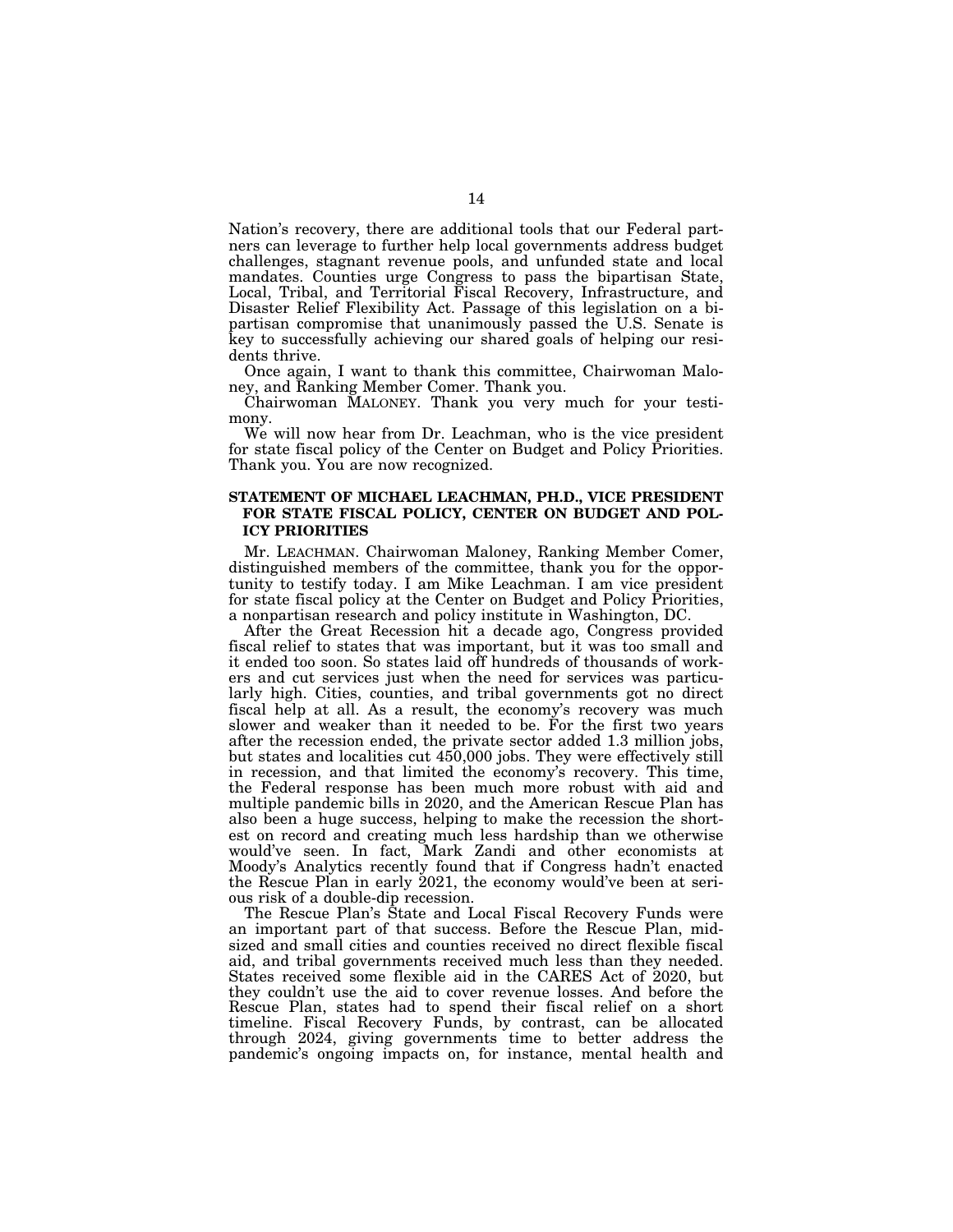children's learning, which are key steps to building a stronger recovery.

States are putting most of the funds to work already. As of a few weeks ago, states had appropriated 72 percent of the funds they've received so far, and many states are in legislative sessions right now developing plans for using the rest. The limited data that we have about local governments suggest they also have allocated most of their funds. So far, states are using most of the funds for four primary purposes: first, to pay for existing government services that they were finding harder to provide because of pandemicinduced revenue losses; second, to provide healthcare and human services for people affected by the pandemic; third, to help affected businesses and for needed economic development and infrastructure; and fourth, to shore up state unemployment trust funds, which were hit hard after the pandemic and resulting spike in unemployment. Localities, tribal governments, and territories also are using the funds in ways that help achieve the Rescue Plan's goals.

Since December 2020, states and localities have added back 470,000 jobs. The Moody's analysis that I mentioned earlier estimates that without the American Rescue Plan and earlier Federal pandemic aid, states and localities would've laid off another 1.2 million workers in 2021. In other words, they would be holding back the recovery like they did after the Great Recession. The bottom line is that unlike after the Great Recession, states, localities, territories, and tribal governments are contributing to the recovery instead of constraining it and are well positioned to leave the country more prepared when the next downturn hits.

In the future, policymakers should avoid the mistakes of the Great Recession's fiscal aid response and provide enough aid to enable states and other governments to meet the needs of residents and businesses. Congress should also enact a system of automatic stabilizers, such as automatic increases in Medicaid matching rates, when unemployment rises and other automated aid that links the amount and duration of aid to economic conditions. And they should require states and other governments to spend sizable portions of their aid to help low-income people, communities of color, and others who are particularly likely to be hurt by an economic crisis.

Thank you again, and I'd be happy to take your questions at the appropriate time.

Chairwoman MALONEY. We will now hear from Mr. Joffe, who is a senior policy analyst for the Reason Foundation. Mr. Joffe.

#### **STATEMENT OF MARC JOFFE, SENIOR POLICY ANALYST, REASON FOUNDATION**

Mr. JOFFE. Chair Maloney, Ranking Member Comer, and Oversight Committee members, thank you for giving me the opportunity to share my observations about the state and Local Fiscal Relief Funds provided under the American Rescue Plan Act. My name is Marc Joffe, and I am a senior policy analyst at Reason Foundation, specializing in fiscal policy issues.

When U.S., Federal, state, and local governments began implementing COVID–19 public health measures two years ago this month, it was reasonable to expect that states, counties, cities, and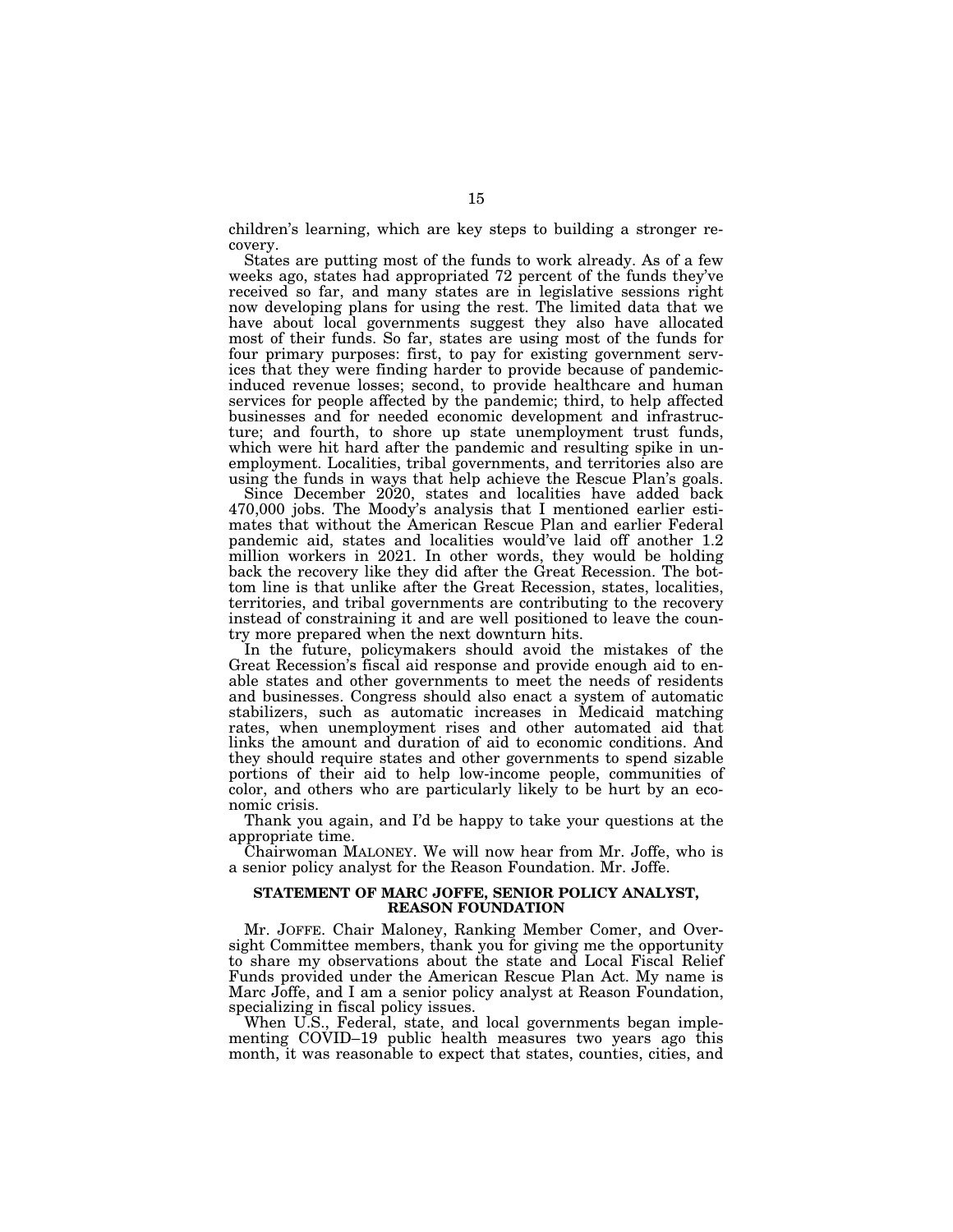smaller government jurisdictions would face large and widespread revenue losses. But by early 2021, in the run-up to the passage of ARPA, it had become apparent that the severe revenue losses government entities were expecting had not materialized and were unlikely to occur. Thanks to recent technological innovations, such as cloud computing and video conferencing, large parts of the American work force were able to work remotely without significant productivity losses. While some sectors of the economy, like travel and hospitality, were hit hard, consumers substituted online purchases for visits to retail stores. Most Americans received Federal stimulus checks, and Federal Reserve stimulus helped elevate stock and real estate values. As a result, tax receipts from income, capital gains, sales, and property taxes all remained robust.

In February 2021, I determined from a review of interim state fiscal reports that state governments had suffered an overall revenue decline of just 0.01 percent between calendar years 2019 and 2020. Similarly, quarterly Census Bureau data on local government revenues also suggested that they had not suffered much through that point of the pandemic. These totals hid variability across governments. Entities heavily dependent on tourism, such as Hawaii, Nevada, and the city of Anaheim, home to Disneyland, were hit harder than other places. California also suffered significant revenue losses at the beginning of the pandemic, but these losses were offset by a gusher of income and capital gains taxes from technology companies and their employees, who benefited from the pandemic-driven boom in online activity. While the facts available to us last March may have justified a targeted revenue program for a small number of government entities, it clearly did not support a generalized Federal aid program. Unfortunately, advocates of the stimulus largely relied on stale revenue projections as well as overly pessimistic responses from a survey of city officials that was taken at the start of the crisis.

The Federal funds were not only excessive, but they were also poorly targeted. The state of California, which received \$26.5 billion, or 7.6 percent of the total aid package, went on to report record state budget surpluses. There was also a disturbing discrepancy in per capita aid distributions. While Florida's state, county, and local governments were allotted \$739 per capita, the Commonwealth of the Northern Mariana Islands and its local governments are receiving more than \$10,500 per capita. The Commonwealth itself was allotted \$482 million to spend on its 47,000 residents. The most recent interim report submitted by states, counties, and metropolitan cities to the Treasury Department indicated that governments had spent less than \$10 billion of the revenues as of July 31, 2021. The largest share of expenditures went to replenishing depleted state unemployment funds. While this was a judicious use of relief proceeds, it is not one that provides any near-term stimulus. With so little of the Federal funds being spent on employee supplies and services, it is clear that state and local ARPA spending had little impact on economic growth during the 2d quarter of last year. In hindsight, this result undermines another dubious justification that was used to call for the quick passage of ARPA: that it would provide a quick stimulus to lift the economy out of the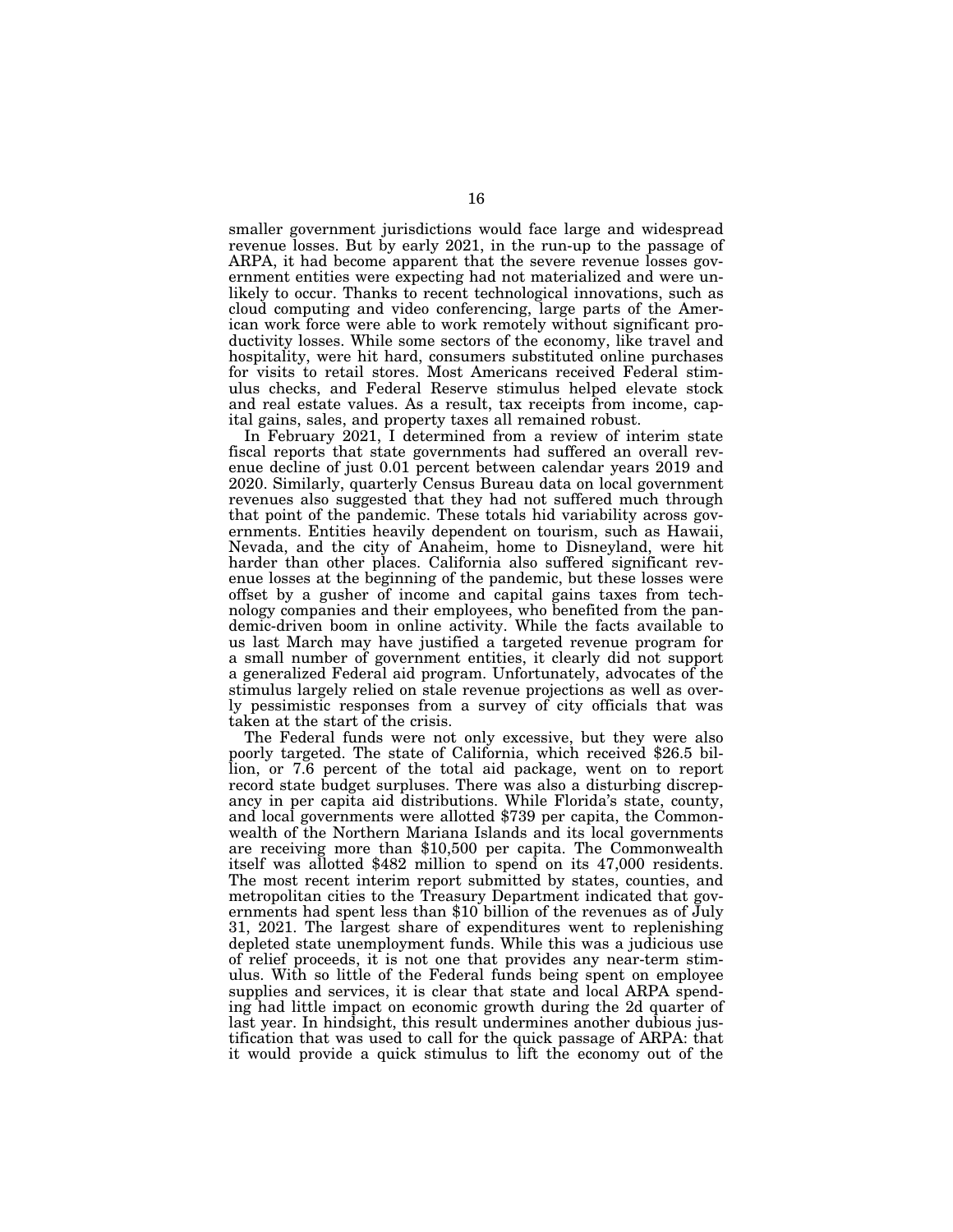pandemic-induced recession. In fact, we know the economy had already been growing for 11 months before ARPA was signed.

Legislative restrictions on the use of the Federal proceeds and complex Treasury regulations have compounded challenges to effectively use the funds. Several states are litigating a ban on using the money to backfill tax reductions, which could stimulate economic activity. Other states, like Illinois, which might have used ARPA funds to pay down debt from their unfunded public pension liabilities, were prohibited from doing so. The Treasury Department did not publish final regulations on the usage and reporting of funds until January 2022 after most of the money had been distributed. The Department was also slow to publish reports it received from recipient governments, and, contrary to the spirit of the bipartisan GREAT Act of 2019, did not provide machine-readable reporting standards for grantees. As a result, our understanding of the overall impact of the Federal funding is based more on anecdotes than on rigorous data analysis.

Thank you for your time today, and I look forward to answering your questions.

Chairwoman MALONEY. Thank you so much. I now recognize myself for five minutes for questions.

The Great Recession left a tremendous drag on the economy that slowed growth for many years, and a major reason was insufficient Federal support for state and local governments. Thanks to the American Rescue Plan, the recession caused by the Coronavirus pandemic was the shortest on record, and the country was able to avoid a double-dip recession in the spring of 2021. This chart says it all. Since the beginning of the pandemic, U.S. GDP has grown at more than three times the rate of any other G7 country. That is a remarkable achievement, and this chart expresses it.

Dr. Leachman, what was the role of the State and Local Fiscal Recovery Funds in contributing to this really remarkable outcome? [No response.]

Chairwoman MALONEY. Can you speak up and turn on your mic? Mr. LEACHMAN. Excuse me. Thank you.

Chairwoman MALONEY. Mm-hmm.

Mr. LEACHMAN. After the Great Recession, states and localities really held back the economic recovery. You know, they were still laying off workers when the rest of the economy was trying to get back on its feet, and this time, states and localities are contributing to the recovery, and that is very important. The Fiscal Recovery Funds are helping to make that happen by providing funds to continue pushing back on the virus, hire back workers, and restore cuts that were made earlier in the pandemic to help people struggling due to the pandemic to eat, and to remain housed, and to pay their basic household expenses, help businesses that were hurt by the pandemic to get rolling again, and tackle some of the challenges that the pandemic caused that will take sustained investment to unravel, as I mentioned, like increased mental illness and helping children to recover the learning time that they have lost, and, finally, to address the structural inequities that have made the pandemic especially harmful in some communities. Those are the people that are hardest hit, and so investments there will have the biggest bang for the buck.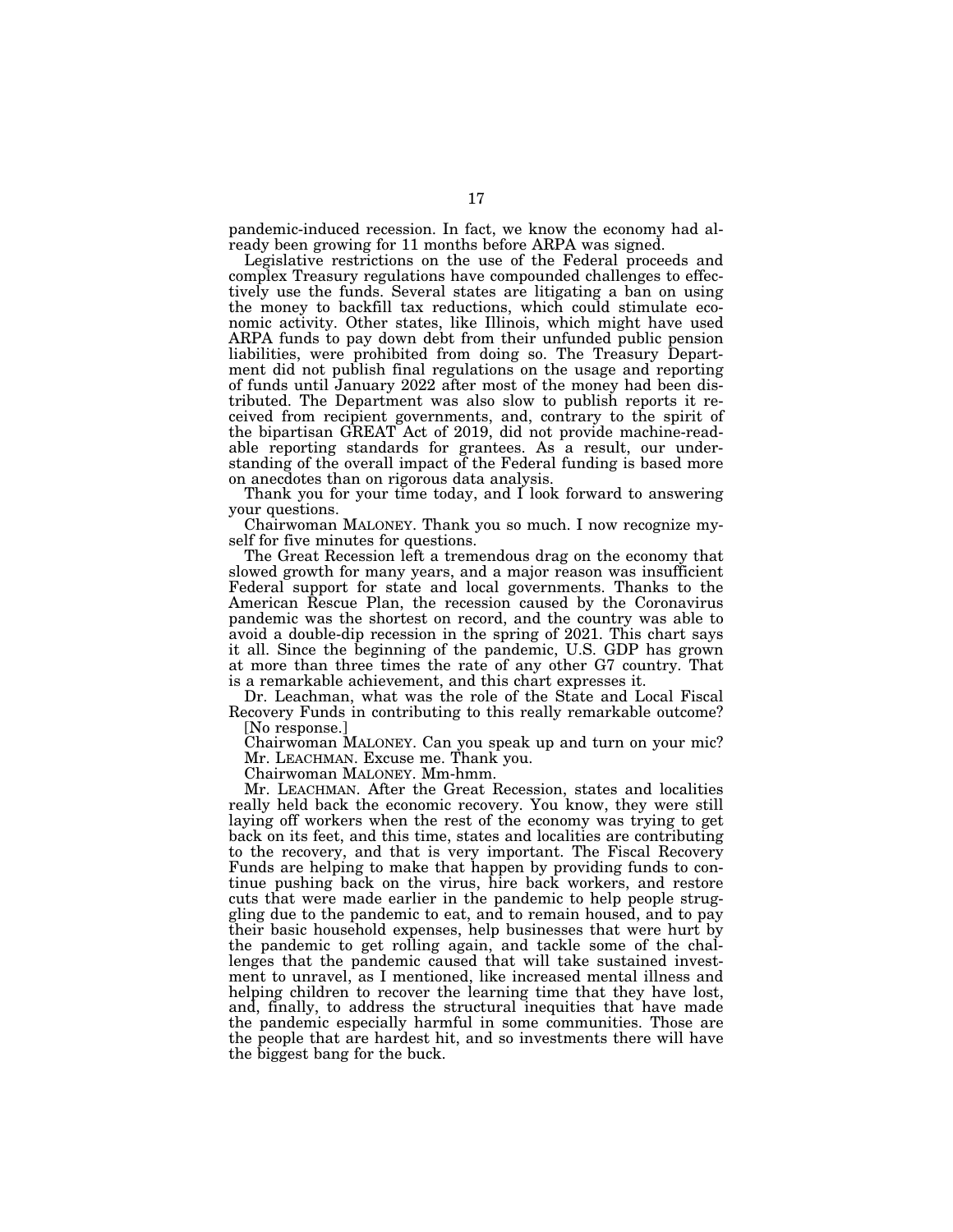Chairwoman MALONEY. Thank you.

And after the catastrophic job and income losses under the previous administration, wages have also seen strong growth in the last year. Even after adjusting for inflation, incomes in the U.S. rose on average of 5.6 percent in 2021, and incomes for the bottom 50 percent of wage earners rose by nearly 11 percent.

This is a very rapid recovery, as you can see. In contrast, after the Great Recession, it took more than a decade for job growth to reach just three percent. So I would like to ask Governor Pritzker, did the recovery funds in the American Rescue Plan help boost the job growth in your state over the last year, and how has this impacted the people you represent?

Mr. PRITZKER. Madam Chairwoman, we had significant growth during 2021, in part because of ARPA. We made investments that would make it so because of those resources. Just one example is, as you know, one of the challenges people faced was childcare. The pandemic itself limited the availability of childcare. We had people who wanted to go back to work but needed childcare and needed help to get that childcare.

We used a large amount of resources to keep our childcare system going and to reward people for staying in that line of work and then helping people get into the business of providing childcare. So that's one area that helped us achieve significant growth. Our growth, by the way, was higher in 2021 than all of our neighboring states, and we're proud of the growth that we saw during that period.

One other item I'd point out is our Back to Business grant program, which supported our small businesses across Illinois, helped people stay in business, helped people to grow their business, to bring back workers they may have had to lay off or keep them on. So we're very pleased about the results of the ARPA dollars that we got and the investments that we made on a state level with our own GRF dollars to invest in training programs to get people into jobs that they may not have otherwise been able to obtain.

Chairwoman MALONEY. Thank you.

President Sharp, I would like to hear from you. What would the forecast look like for tribal governments right now if they did not have the access to the recovery funds?

Ms. SHARP. Yes, thank you for that question.

The outlook would certainly be bleak, and I can't help but think actual lives were saved. I remember in the early days of the pandemic, we saw images coming out of Italy and Spain, and at that time, we didn't have even direct access to the National Strategic Stockpile for PPE. And tribal nations are disproportionately affected, both in terms of infection rate and death. So the outlook would not only be grave for economies and jobs, but actual loss of massive life.

And we know historically when tribal nations have gone through pandemics, including the 1918 pandemic, entire communities were wiped out. So this was a significant safety net for all of Indian Country.

Chairwoman MALONEY. Thank you. I am glad that our country's growth rate for the GDP, the gross domestic product, is booming, thanks to the American Rescue Plan.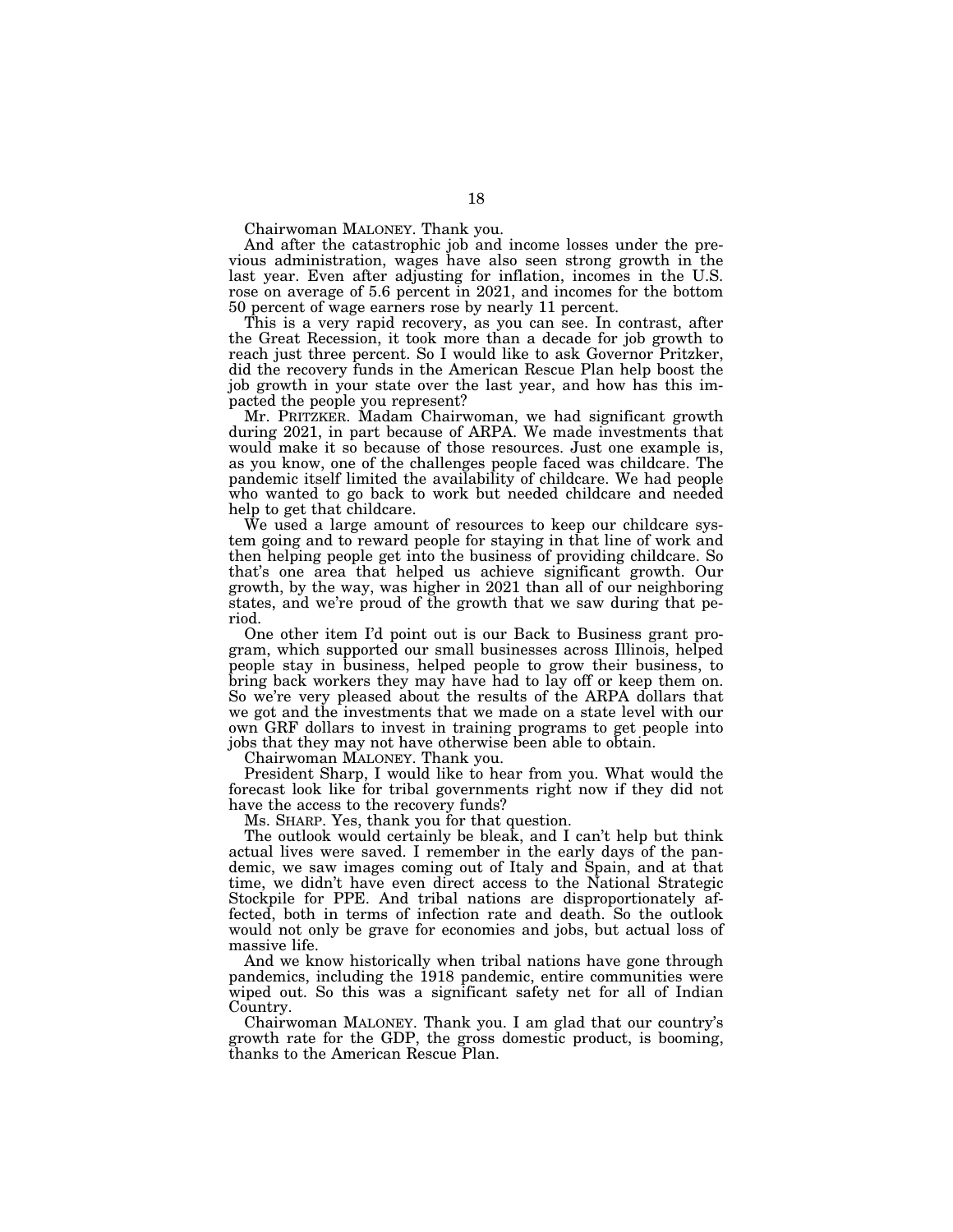My time has expired, and I yield back.

And I now recognize the distinguished chairman—nope. We are going to go to the gentleman from Georgia. Mr. Hice is recognized for five minutes.

Mr. HICE. Thank you, Madam Chair.

Mr. Joffe, let me begin with you. The total price tag of this alleged COVID bill was nearly \$2 trillion, and Congress had actually already spent and passed a \$4 trillion COVID relief package, of which, by the way, about more than \$1 trillion of that had not been spent when this bill was passed. What, in your opinion, was the impact of this unprecedented spending on inflation?

Mr. JOFFE. I think it was—it was very inflationary, as the—as the numbers show. The state and local funds didn't really have much of an effect in 2021 because they really were not spent. But a lot of the other stimulus, including the individual checks that went out, clearly went right back into the economy, and drove up prices at a time that we had supply chain issues.

Mr. HICE. As of January this year, in fact, the inflation rate has risen to a record-breaking 7.5 percent, higher than at any point in the last 40 years. I think we all know, but what are some of the impacts that this has on the average American family?

Mr. JOFFE. It really undermines people's sense of security. People who have saved a fixed amount of money for retirement, for example. Now they have to worry, in fact, is that going to run out? The people who are living paycheck to paycheck. Are their wage increases going to be keeping up with the increased price of gas, food, and other—other essentials?

So I think it really undermines people's sense of security.

Mr. HICE. You know, one of the other issues of this whole thing that is greatly disturbing to me is the fact that this massive Democratic spending bill included some \$350 billion for state and local governments, in addition to \$100 billion that Congress had spent just the year before. But \$350 billion in this alone with no guardrails.

So how in the world are we even having a hearing today supposedly regarding oversight on \$350 billion that had no guardrails on it? Do you know of any guardrails?

Mr. JOFFE. Well, there was one guardrail, which I think was very unfortunate, which is the restriction on making deposits into an underfunded pension fund. And I think a lot of state and local governments could have used that to have achieved more long-term fiscal stability. Another unfortunate guardrail was the restriction on using it to backfill tax cuts, and tax cuts in many states would help stimulate economic growth.

Other than that, I agree, there were very few restrictions on how the money could be used, and it clearly has not been used in a uniform way to recover from the pandemic. It's been used really to fund a wish list of preexisting ideas.

Mr. HICE. So here we are, having a fake oversight hearing on money that we don't have any idea where it went, really. It is my understanding that you have submitted a FOIA request to the Treasury Department to try to get a report on the funding in this ARPA bill. Have you been successful?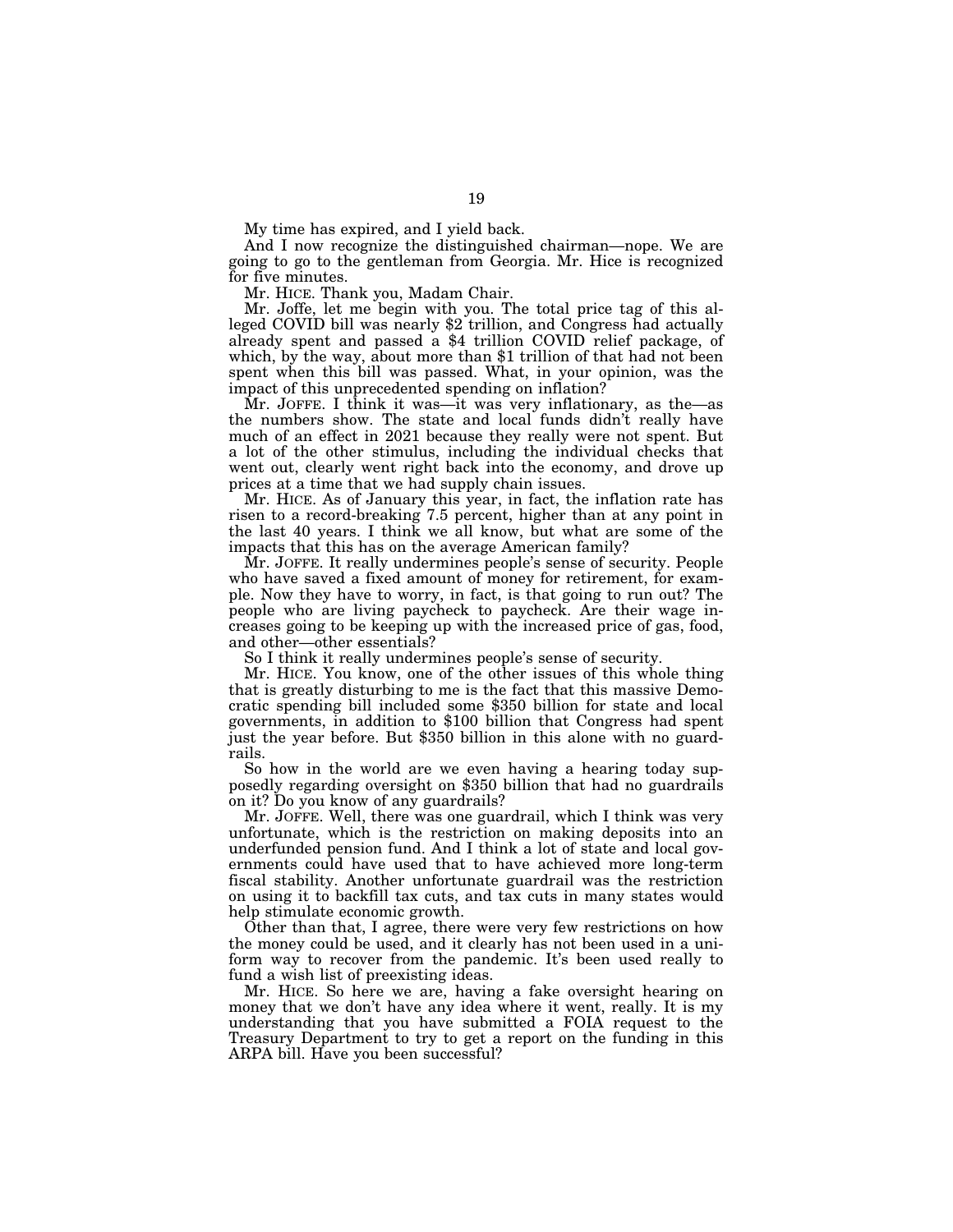Mr. JOFFE. Right. Last September, I submitted a FOIA request asking for all of the interim fiscal recovery reports, and that was not—that was not handled. I resubmitted the request in January, and I'm still waiting for a response.

Oddly enough, while I was preparing for this, I stumbled across a page on the Treasury's website where they had, in fact, posted all the reports, and I analyzed them for my testimony today. But they haven't really made much of an effort to alert the public to where they can find all of that information.

Mr. HICE. So what reason have they given you, or have they given you any reason for not providing an ARPA funding report?

Mr. JOFFE. The response was really strange. The FOIA representative in Treasury last year told me our FOIA office doesn't have these reports so we can't fill your request. But Treasury clearly had these reports because they had to be submitted on Treasury's online portal. So I didn't find the fact that the FOIA office itself didn't have the reports to be a very convincing reason to not fill the FOIA.

Mr. HICE. Well, I thank you for being here today.

And yet again, Madam Chair, I mean, without these reports being made public, there is simply no one, including this committee, that is having any degree of oversight over the money that has been spent. This is unacceptable.

And with that, I yield back.

Chairwoman MALONEY. The gentleman yields back, and the gentlelady from the District of Columbia, Ms. Norton, is now recognized.

Ms. NORTON. Thank you, Madam Chair.

And let me thank you for giving us the opportunity to indicate what the American Rescue Plan has done in the kind of detail we are doing here today. The CARES Act was one of the starkest examples in recent years of why Congress should grant statehood for the District of Columbia. The Republican-led Senate intentionally treated D.C. as a territory instead of a state for fiscal relief in the CARES Act, depriving the District of \$755 million during the most critical time of the pandemic.

Republicans did so even though the District residents not only pay the same Federal taxes, but the highest per capita in the United States, more than 27 states. So we are grateful that the recovery funds in the American Rescue Plan retroactively provided that \$755 million to the District and treated D.C. as a state, county, and city to reflect the reality that D.C. provides services to each of these levels, and I thank the chairwoman for her support for these provisions.

The District of Columbia is allocating—and this question is for Dr. Leachman—is allocating \$900 million of its recovery fund allocation allotment for services for disproportionately impacted communities. That is more than we are investing in any other expenditure category.

Dr. Leachman, based on the data we have available, is the District of Columbia unique in prioritizing this expenditure category above others, and should other states and localities follow what the District is doing?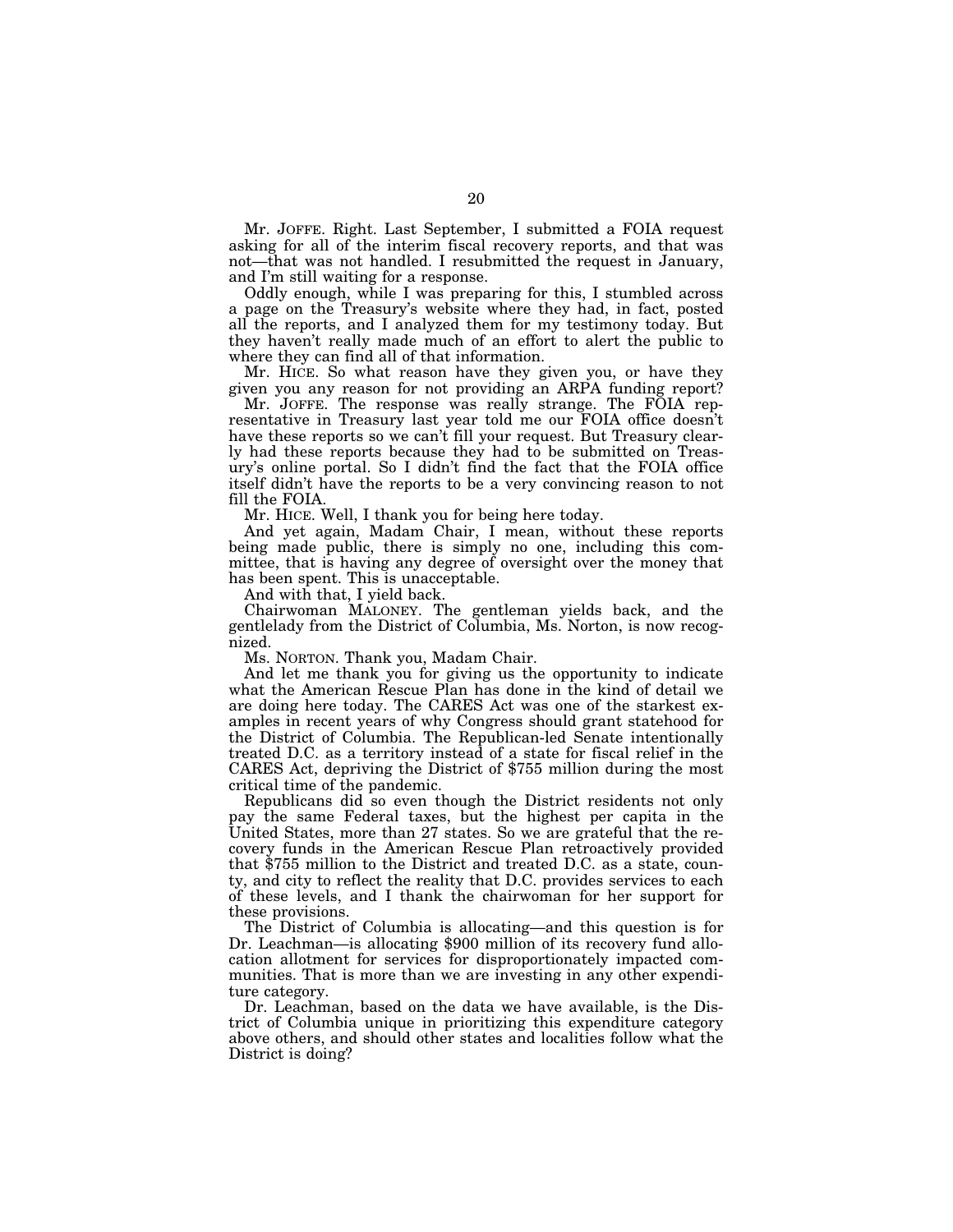Mr. LEACHMAN. Excuse me, Representative Norton, could you please repeat the area in which the District is focusing its—I didn't quite hear.

Ms. NORTON. Its services for disproportionately impacted communities.

Mr. LEACHMAN. Oh, thank you. You know, this is—this is a very important response. The impact of the pandemic has been very unequal by race, by gender, and by community. And so directing resources in ways that—that help those communities particularly is a really central part of what the response needs to be.

We are seeing communities and states around the country focusing attention in that way, and the Treasury Department's guidance really encourages it. You know, I could give you a couple of good examples. In California, for instance, they're revamping their youth mental health system using fiscal recovery funds in ways that will have—will have equitable impact, will improve particularly the mental health services that are received by youth of color and lowincome—and low-income youth.

In Maryland, the fiscal recovery funds are going to invest in education investments that will particularly benefit communities that have historically been disinvested in the education system. So I really appreciate the District focusing its funds in that way. I think it's right in line with what Treasury has been encouraging and in line with what will help build a strong recovery.

Ms. NORTON. Governor Pritzker, you have been a leader in investing recovery funds to support disadvantaged communities, which is my focus in these questions. Can you review some of the highlights of these investments, and do you believe they have created a more resilient future in your state?

Mr. PRITZKER. Well, thank you for the question.

Let me begin by saying that, as you know, Coronavirus had its most devastating effects on the most disadvantaged communities, communities that have been disinvested from for many, many years. And so we focused many of our resources precisely on those communities, not just in the vaccination and other healthcare recovery efforts, but also in the economic recovery effort.

So, for example, within our Back to Business program and the prior small business program in 2020 from the CARES Act dollars, we focused on making sure that businesses that were owned by people in those disadvantaged communities were getting a large piece of the pie. Remember, the PPP didn't cover everybody, and in fact, many people—black and brown people, people of color across the state of Illinois—couldn't access PPP—they didn't have the right resources—or navigate it.

We created community navigators to help those small businesses access funds not just at PPP, but very importantly, our state funds that came through the dollars that were provided by the Federal Government. So those are just examples of things that we were doing and continue to do to this day because the recovery hasn't completed. I mean, we have much more work to do to lift up communities that have been disadvantaged and affected by COVID–19 more than others.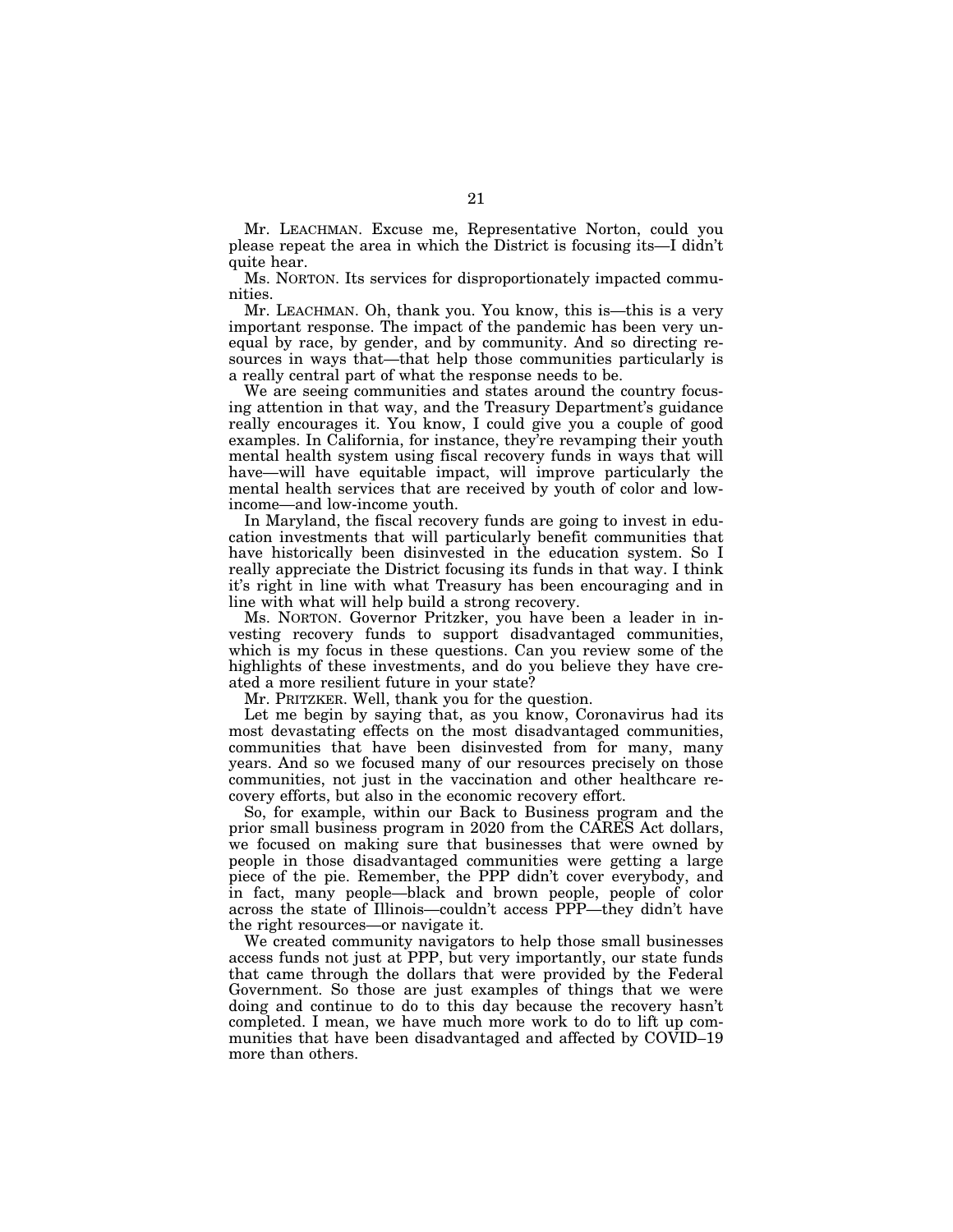Chairwoman MALONEY. The gentleman's time has expired. So I now recognize the gentlelady from North Carolina, Ms. Foxx. She is now recognized.

Ms. FOXX. Thank you, Madam Chairman.

My questions are going to be for Mr. Joffe. Mr. Joffe, under the Obama-Biden administration's \$800 billion American Recovery and Reinvestment Act in 2009, or stimulus, there was extensive oversight and accountability provisions. There was even the Recovery Accountability and Transparency Board to provide transparency in relation to the recovery-related funds and prevent and detect fraud, waste, and mismanagement, specifically in the law.

Does the American Rescue Plan contain any oversight and accountability provision similar to the Recovery Accountability and Transparency Board? And as large fiscal stimulus packages are implemented, is there a potential for waste, fraud, abuse, and mismanagement?

Mr. JOFFE. The controls seem to me not as strong as they were under ARRA. There is a reporting requirement for state, local governments, territories, and tribal entities to periodically account for what they've spent, but many of those entities have not been required to report yet. Their first report will not be due until April 30 of this year.

So some of the money will have been spent and committed, or much of the money will have been spent and committed without any documentation about how it's—how it's being spent.

There is the Pandemic Recovery Accountability Committee, which I think is doing some good work. So there is—there is some—there is some oversight being conducted, but it doesn't seem to me to be as complete as what we had under ARRA.

Ms. FOXX. Do you have any insights into why common sense oversight and accountability measures were not included in the legislation?

Mr. JOFFE. I mean, I have a—I have an educated guess. I think there was a rush to pass this, and so a lot of the kinds of bells and whistles and belts and suspenders controls that would normally go in didn't because it was—it was so rushed.

Ms. FOXX. OK. My next question is Congress passed the CARES Act in March 2020, now two years ago, to deal with the economic turmoil and uncertainty at the time. Despite, again, the fact that the bill was drafted quickly, did it include any mechanisms to provide for oversight and accountability?

Mr. JOFFE. Congresswoman, I'm not as familiar with that. I believe there were, but I cannot speak to the details of that.

Ms. FOXX. Well, since every CARES Act program falls under the jurisdiction of at least one oversight mechanism, I think it is reasonable to expect that the American Rescue Plan would do the same. Had Democrats worked with Republicans, who were willing to provide oversight and accountability mechanisms, the American people might have known how their tax dollars given to state and local governments were spent.

My last question is the American Rescue Plan Act has an official price tag of nearly \$2 trillion. This is in addition to the nearly \$4 trillion in COVID relief that was spent before. Can you tell us how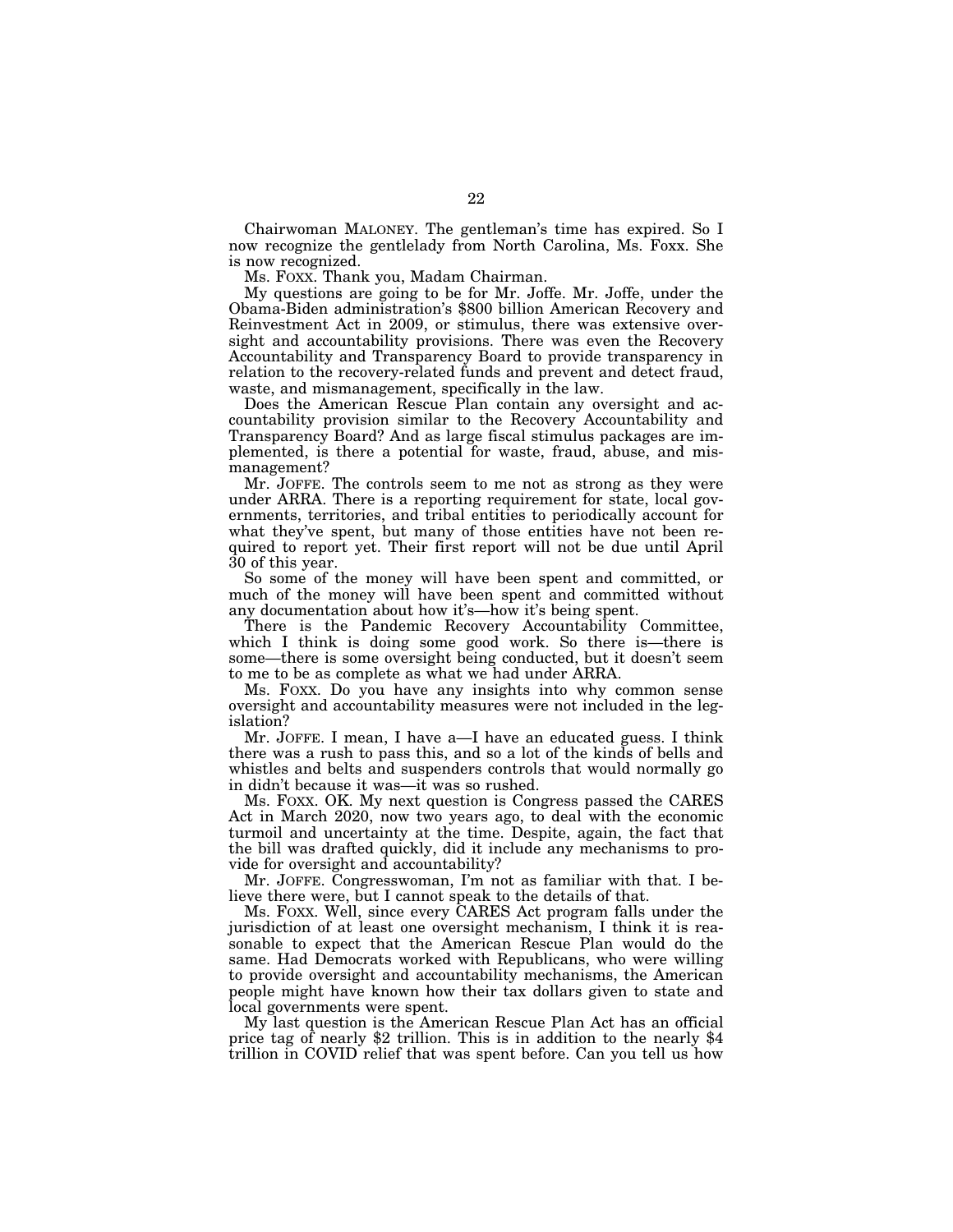this exorbitant spending has fueled inflation and the higher prices Americans are facing?

I know that the Democrats are trying to blame everything on high gas prices and Ukraine, but let us talk about how that spending that was done has fueled inflation.

Mr. JOFFE. Certainly. I mean, we have to look no further than Larry Summers, who's on the Democratic side, who warned that an oversized stimulus package could be inflationary, and I think his warnings were prescient. It should really be no surprise to anyone that we're experiencing the inflation that we are now, given the excessive amount of spending that was authorized under ARPA.

Ms. FOXX. And many of us absolutely warned that that was going to happen and warned that without strong accountability measures the hard-working taxpayer dollars would be wasted.

Thank you, Madam Chair. I yield back.

Chairwoman MALONEY. The gentlelady yields back. The gentleman from Illinois, Mr. Krishnamoorthi, is now recognized for five minutes.

Mr. KRISHNAMOORTHI. Thank you, Chairwoman Maloney.

I want to ask a few questions of Governor Pritzker. Governor Pritzker, before you became Governor, the state faced a \$17 billion backlog of unpaid bills. Correct?

Mr. PRITZKER. That's correct.

Mr. KRISHNAMOORTHI. You have eliminated this backlog of bills, right?

Mr. PRITZKER. That's correct. Actually, even before the ARPA dollars or support from the Federal Government.

Mr. KRISHNAMOORTHI. And before you became Governor, the state did not have a surplus, right?

Mr. PRITZKER. That's correct.

Mr. KRISHNAMOORTHI. And now you almost have a \$2 billion surplus, with surpluses projected for years to come, right?

Mr. PRITZKER. Yes, sir.

Mr. KRISHNAMOORTHI. And before you became Governor, the credit rating agencies downgraded Illinois' credit multiple times, right?

Mr. PRITZKER. That's correct.

Mr. KRISHNAMOORTHI. And now you have seen Illinois' credit upgraded at least twice, right?

Mr. PRITZKER. Exactly.

Mr. KRISHNAMOORTHI. Have you seen a single Governor, Republican or Democrat, return the ARPA money that their states received?

Mr. PRITZKER. I have not.

Mr. KRISHNAMOORTHI. Are you aware of a single representative or Senator of either party demanding that their state or local governments return any of the ARPA money that they have received?

Mr. PRITZKER. No.

Mr. KRISHNAMOORTHI. Let me turn your attention to Connect Illinois for a second. This is a fascinating program that expands broadband free of charge to all K through 12 students in Illinois public schools, right?

Mr. PRITZKER. Correct.

Mr. KRISHNAMOORTHI. Why is that important?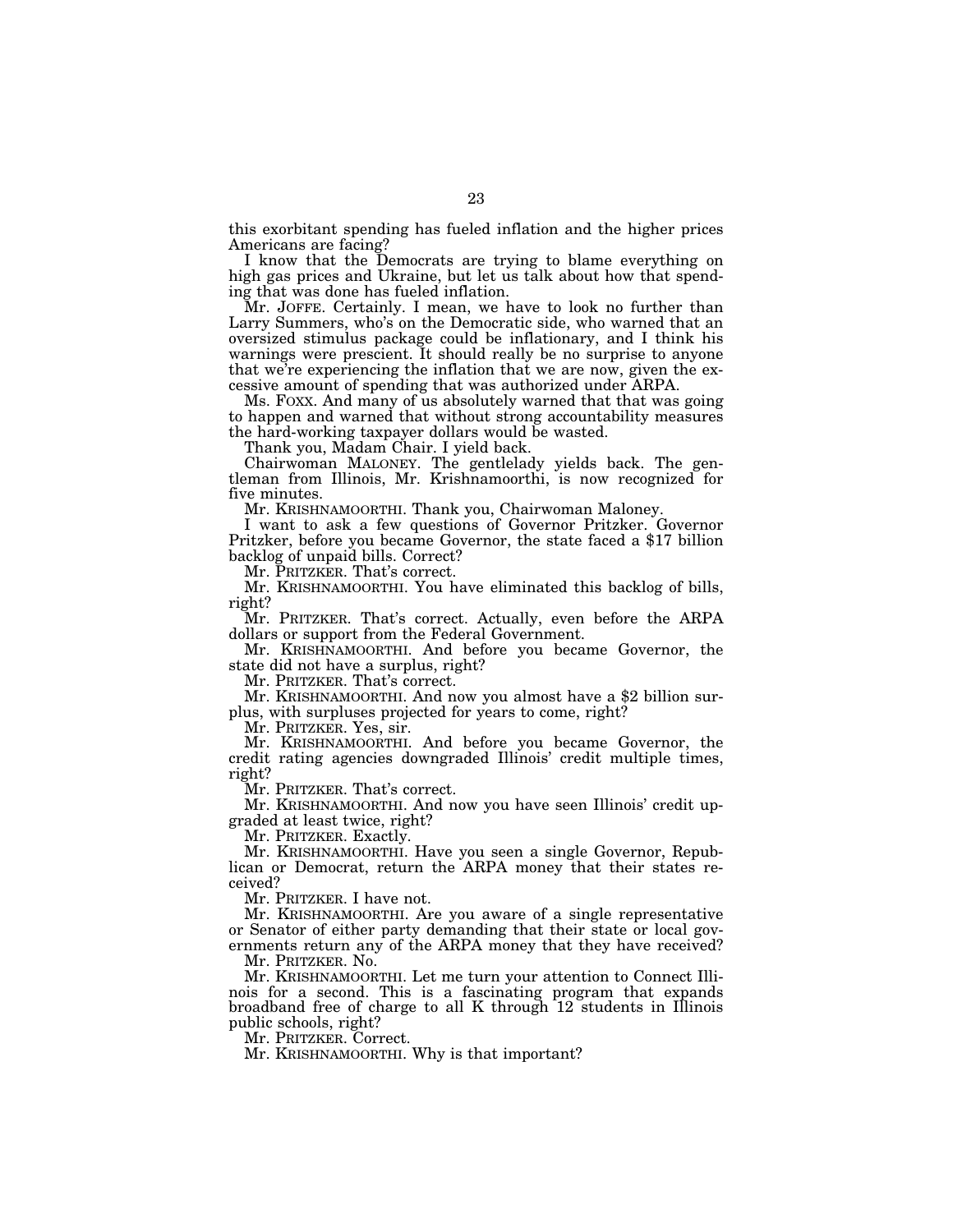Mr. PRITZKER. Well, as we all saw during the pandemic, if you're not connected, it was nearly impossible to get your homework assignments or to turn in your homework assignments or to have online classes or to connect with your teacher or a tutor. We—you know, we needed to expand and speed up.

There were Internet connections, and our schools are connected, but many of them are slow connections. And more importantly, outside of school, many people don't have a high-speed connection to their homes. And so the Connect Illinois dollars, both at the state level and then the dollars that we've received from the Federal Government, really have helped us to accelerate the program that we had in place to make high-speed Internet ubiquitous.

Mr. KRISHNAMOORTHI. And indeed, I think 40 percent of rural areas do not have access to high-speed Internet, and so this was a—and many urban connections lack high-speed broadband speed. So thank you for doing that.

Let me talk about Back to Business, this B2B program that you started. Can you talk about a couple stories or at least one story where this Back to Business program actually made a material difference for Illinois small businesses?

Mr. PRITZKER. Well, I think you're aware that many restaurants and bars, because there were limits to capacity that they had to adhere to in order to keep their patrons safe, suffered throughout the pandemic. And there's a terrific bakery that I visited, the Blackbird Bakery in Staunton, Illinois, where a couple had started their business there. It's a very popular local place. And you know, they really—they raised their family there, too. Their kids are running around while they're baking in the back and serving up front.

And they suffered mightily in the early days of the pandemic. They needed a little bit of help to stay on their feet, and they got that. And they're back. They're doing very well, and the family is doing well, too, I might add.

Mr. KRISHNAMOORTHI. Well, they are back to business. That is exactly what the grant program envisioned.

Let me talk about re-imagining public safety. This is something that obviously is incredibly important to so many Americans. I guess, can you talk a little bit about how the ARPA funds allowed you to reduce significant gaps in mental health treatment for youth and young adults, who unfortunately are sometimes in the middle or in the crossfire of firearm violence?

Mr. PRITZKER. Yes. So let me be clear. We have seen an increase in gun violence across the state in various urban environments, and that's something that's happened all across the Nation, I might add. But it doesn't make it any easier to know that.

We have to address those problems directly. And putting dollars in this year and in the coming two years, as we have pledged to do, helps us to support violence interruption programs, youth job programs, to make sure that we're addressing the fundamentals of the causes of crime, as well as our support for police training, for example, and our state troopers.

Mr. KRISHNAMOORTHI. Thank you so much. I yield back.

Chairwoman MALONEY. The gentleman's time has expired. The gentleman from Wisconsin, Mr. Grothman, is recognized for five minutes.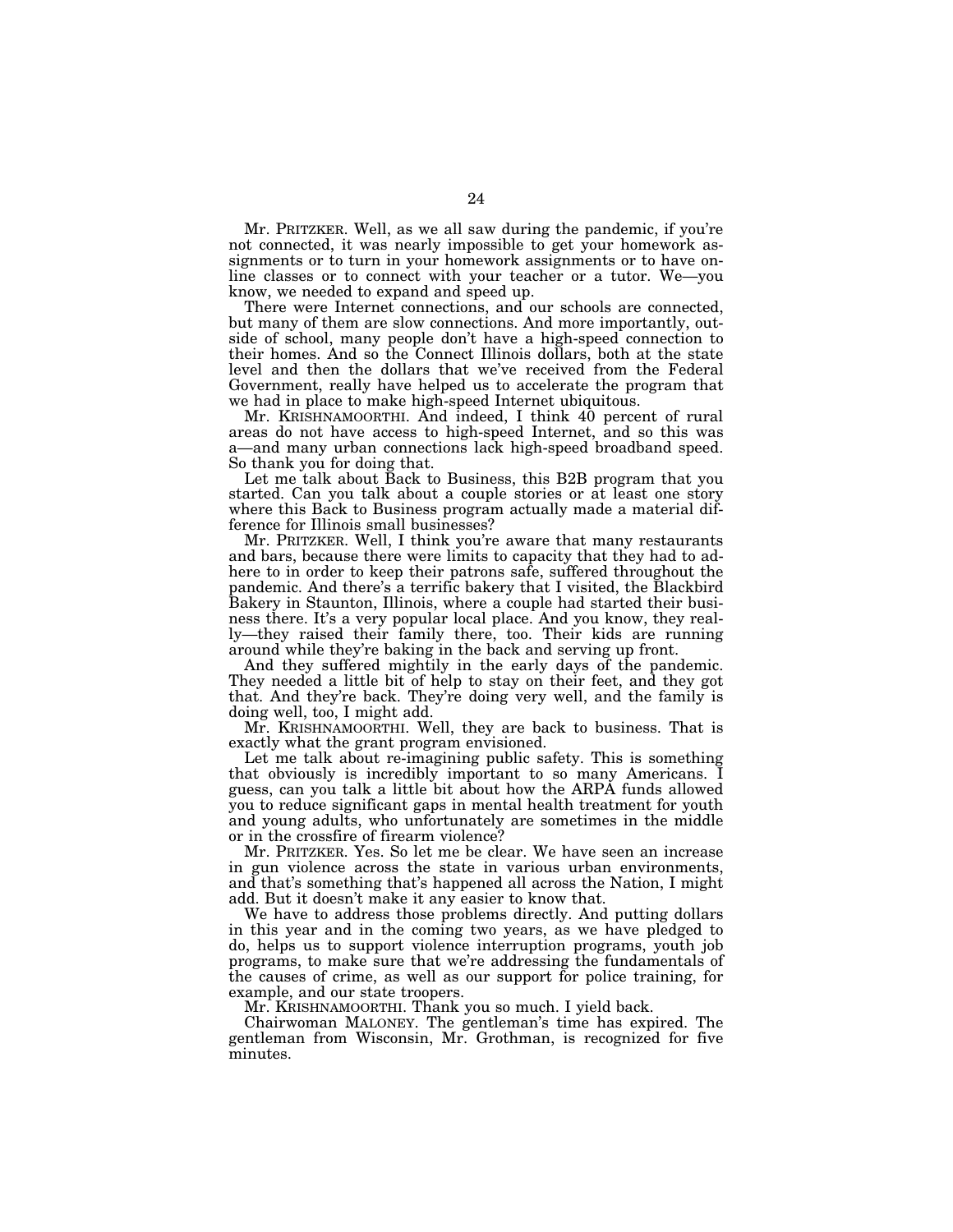Mr. GROTHMAN. Yes, Mr. Joffe, I would like your comments on a few things as we look at the economic situation right now.

I am not a big fan of Mr. Powell at all, at all, at all. I wasn't a fan of him under the last administration either. I am looking right now at a graph of the M2 money supply, and it shows that in the 1970's, which we think of as kind of the heyday of inflation, there were times at which the year-to-year change just got a little bit over six percent, almost seven percent. More recently, the change in M2, month over, you know, a year ago, is up to almost 45 percent.

When I tour my local manufacturers, and I have more manufacturing jobs in my district than any other congressional district in the country, when I hear of the particularly dramatic increase in the cost of metals, increase in the cost of getting things from abroad, almost uniformly my owners of manufacturing or the people who run those firms feel that things are only going to get worse.

I would like you to comment on the year-to-year change in M2 getting over 40 percent and the role increased Government spending has in that and whether you think we can continue with these massive increases.

Mr. JOFFE. Thank you, Congressman.

I certainly share your concerns. And when the Government runs large deficits, it has to issue more bonds. And when bonds are paying negative real yields, it's hard to find private investors who are willing to buy them. And so the Fed necessarily has to step up and buy them by printing new money. And so that is exploding the money supply right now, and I think the long-term effects are very concerning.

You know, when we had the episode of inflation back when a lot of us were little kids, it started in the late 1960's, and it wasn't taken care of really until the early 1980's, and there was a lot of misery in between. And I'm just afraid that the current Federal Reserve has really, you know, let the—let the bulls out of the barn, and it's going to be very, very hard to bring them back in, you know, with so much money supply growth.

Mr. GROTHMAN. Do you agree with my manufacturers that inflation is actually only going to get worse?

Mr. JOFFE. You know, it's really hard to project month-to-month. I think over the next couple of months because of the gasoline prices, we'll definitely see a worsening. It may calm down after that, but I think over the long term, unless the Fed really tightens up, we are destined for much higher rates of inflation.

Mr. GROTHMAN. And this is, to a certain extent, caused by excessive Government spending. Correct?

Mr. JOFFE. Right. The Fed has to monetize all the debt that's being created because private investors won't buy it.

Mr. GROTHMAN. Right. Right now, again, when I tour my manufacturers—and to me, manufacturing is the backbone of any economy—they are experiencing an across-the-board shortage of workers for any job whatsoever. Actually, the same thing is true of retail. Same thing is true of tourism. Same thing is true of ag.

Do you think now is the time to increase Government spending or hire more Government workers? Or now, when we have I think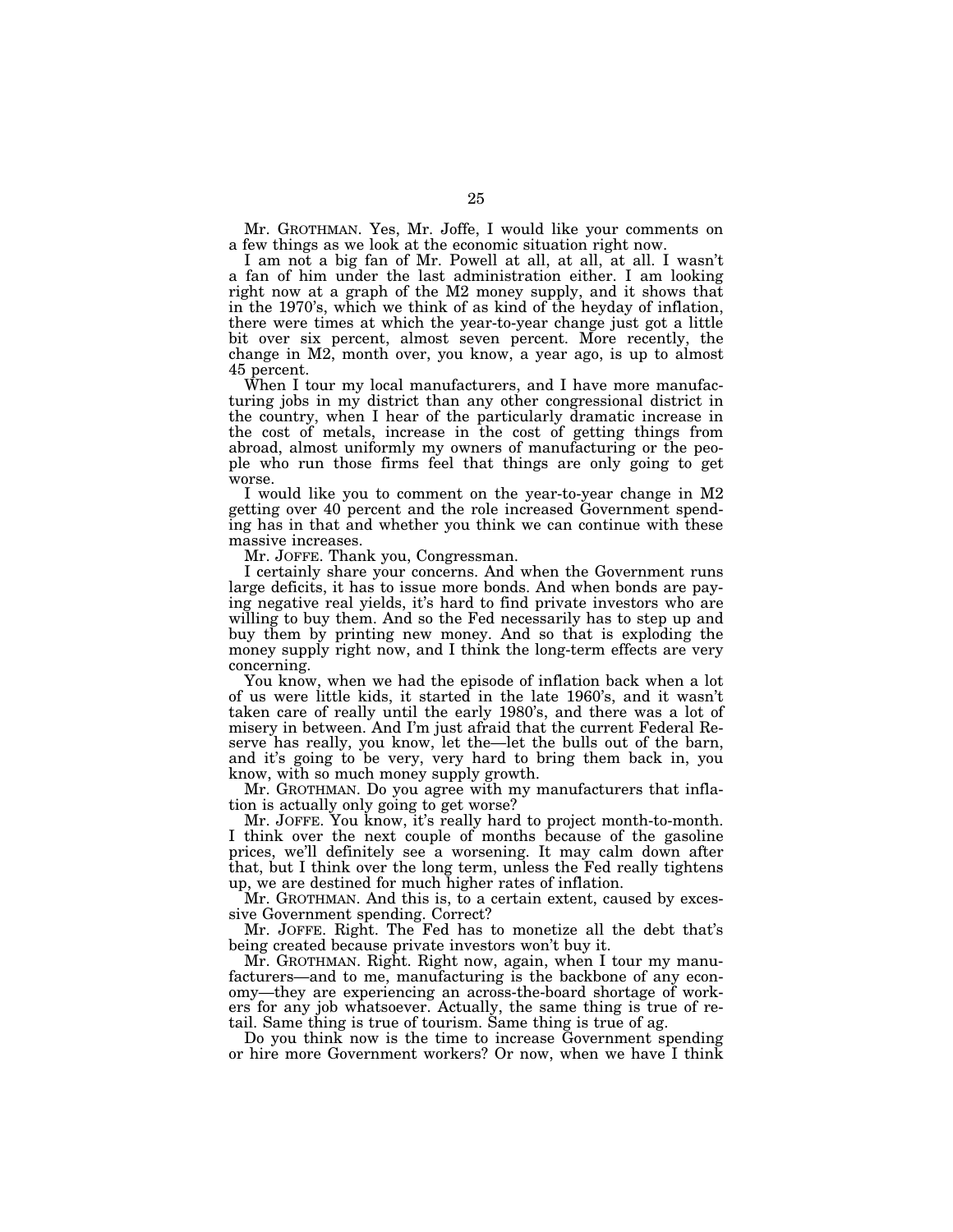record number of job openings, is maybe the time to rein in Government spending out of necessity? As a matter of fact, given all the jobs out there, I can't think of a time in my lifetime in which it is more demanding of decreasing Government spending and freeing up some of those jobs for the private sector.

How do you feel about that?

Mr. JOFFE. I agree. I think that the labor shortages in the private sector are very concerning, and there's really no need for Government to be competing for able-bodied, competent people. They can work in the private sector right now.

Mr. GROTHMAN. Do you think now is a good time to maybe cut back on Government with the economy booming so much?

Mr. JOFFE. Absolutely.

Mr. GROTHMAN. OK. One other thing. There has been kind of an increase in a variety of benefits they are trying to do in this Build Back Better bill. They have increased SNAP benefits, President Biden on his own.

We have near record numbers of men sitting on the sideline not working now, from ages 25 to 55. Do you think any of that can be attributed to an excessively generous safety net?

Mr. JOFFE. Yes. I think when the stimulus checks went out and the child tax credit was available, and there were other sources of free money, I think people were—had less of an incentive to work. And I think we're continuing to pay the penalty for that.

Mr. GROTHMAN. Thank you, Mrs. Chairman.

Chairwoman MALONEY. Thank you. The gentleman yields back. I now recognize the gentleman from Virginia. Mr. Connolly, you are now recognized.

Mr. CONNOLLY. Thank you, Madam Chairwoman.

And it is kind of interesting to hear my friend refer to the economy as ''booming.'' I thought I had heard just earlier what a mess the economy was under the current administration. So good to hear it is booming.

State and Local Fiscal Recovery Funds were designed to prevent a crisis from turning into a depression. As we learned from the Great Recession 10 years ago, bolstering state and local budgets in times of great economic hardship can be a key to recovery.

Today, we have heard the sentiment across the aisle that dire warnings about state and local budget shortfalls really were overstated, and actions weren't warranted at all. To that, I would direct you to the chart on the screen, Slide 8. State government job losses peaked in October 2020 at 340,000, and we are still below pre-pandemic levels by 210,000 in mid–2021.

Governor Pritzker, welcome. How have these losses had an effect, from your point of view, on the delivery of government services, particularly during Coronavirus peaks and surges?

Mr. PRITZKER. Well, I think the first way in which it's affected things is just the number of people that we've needed to deliver healthcare services across the state. I'm talking now about delivering vaccines into people's arms, making sure that we're providing, you know, access to medical care that people need. These are all things—we have a Department of Public Health that is understaffed still, even though we've had a complete focus on staffing it to the necessary level.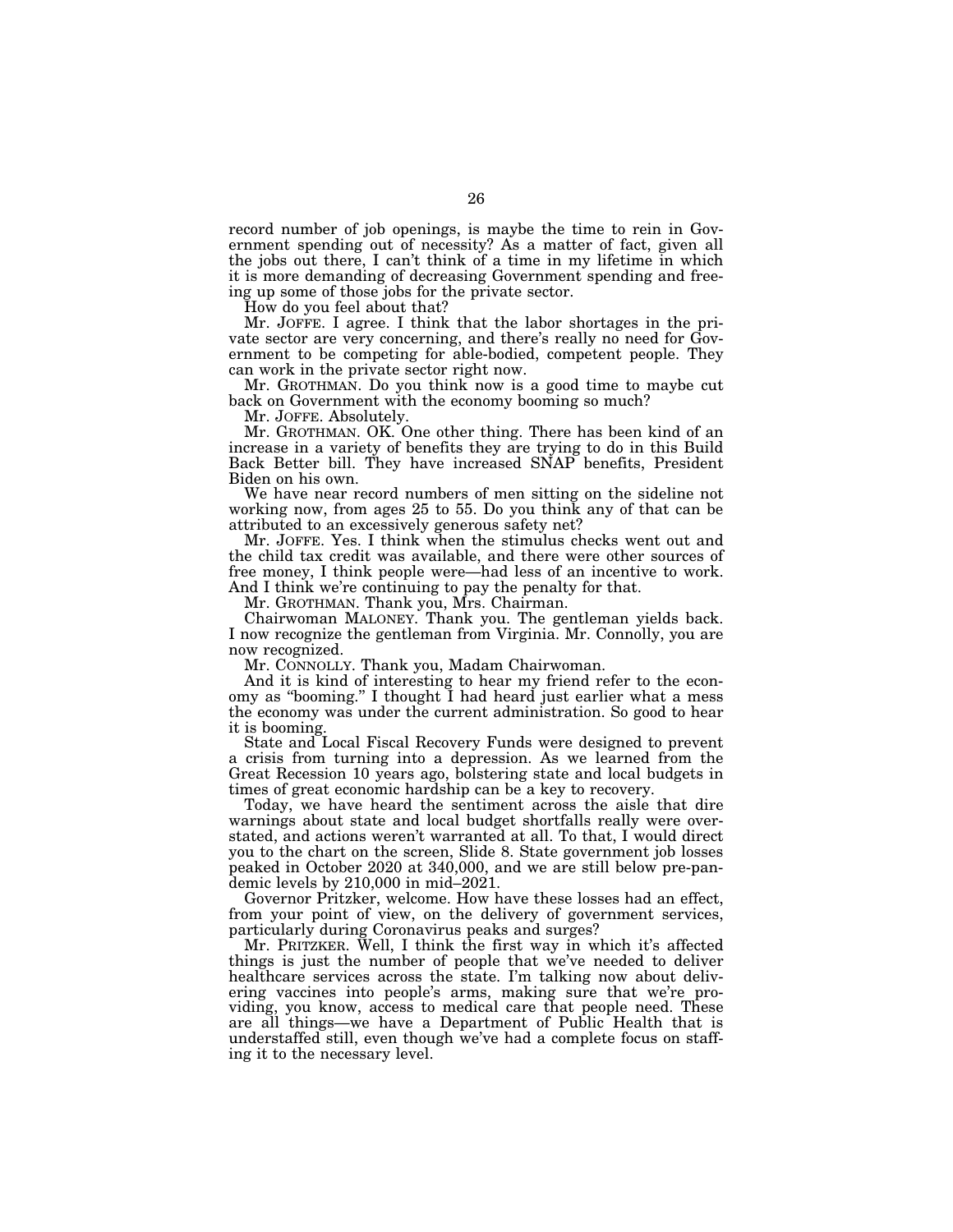Don't forget that in our Department of Health and Family Services and in our Department of Human Services, they have been had to double or triple the number of people that they're helping in a variety of areas, mental health being one of them, substance use treatment, et cetera. And so the idea that we could provide more and more and more services with fewer people in state government is just—it's an impossibility. These things don't go together.

And so the assistance that we got from the Federal Government in a variety of ways to help us staff up was vital. And I'll just say as one, I know we're focused on ARPA, but being able to hire healthcare personnel for our hospitals to augment what hospitals needed during the omicron surge, which took us to our highest level of hospitalizations throughout this pandemic, was vital. And I want to express my gratitude to you for that as well as for the many other ways in which you alleviated the burden on state government and allowed us to go hire people that we needed.

Mr. CONNOLLY. So hardly unwarranted assistance?

Mr. PRITZKER. We needed it.

Mr. CONNOLLY. Thank you.

Judge Moore and Mayor Woodards, local governments suffered even worse than state governments, losing 1.2 million jobs in May 2020, at the height of the pandemic. By mid–2021, a year later, we were still short at the local level 500,000 jobs compared to pre-pandemic levels.

Same question. How has that affected your ability to deliver services at the county and city levels?

Judge MOORE. Well, an example that we are facing in Kentucky currently is an extreme shortage of State Highway Department workers.

Mr. CONNOLLY. Did you say Kentucky, Judge Moore?

Judge MOORE. Yes, in Kentucky.

Mr. CONNOLLY. In Kentucky?

Judge MOORE. In my county.

Mr. CONNOLLY. Yes.

Judge MOORE. The State Highway Department informed us that they had a severe employment shortage and that they were asking the county to supply manpower and—and equipment to be able to clean the streets with snow and ice treatment just recently. So we have contracted for one year to treat state highway roads with county crews and funds for the next 12 months.

We are being compensated some by the state, but not 100 percent. So then that responsibility falls to the county to then fill jobs and add personnel to be able to pick up that additional requirement. And we decided to do it because our residents often don't know the difference between a county road and a state road. So we wanted to get services done, and that's one example.

Mr. CONNOLLY. And would you say that the Federal funding provided in the various COVID relief bills was helpful to you in that endeavor?

Judge MOORE. I'm not sure where the state is finding the funds to pay us for that service, but that would have to—someone would have to dig deeper there.

Mr. CONNOLLY. My time is up, Madam Chairwoman.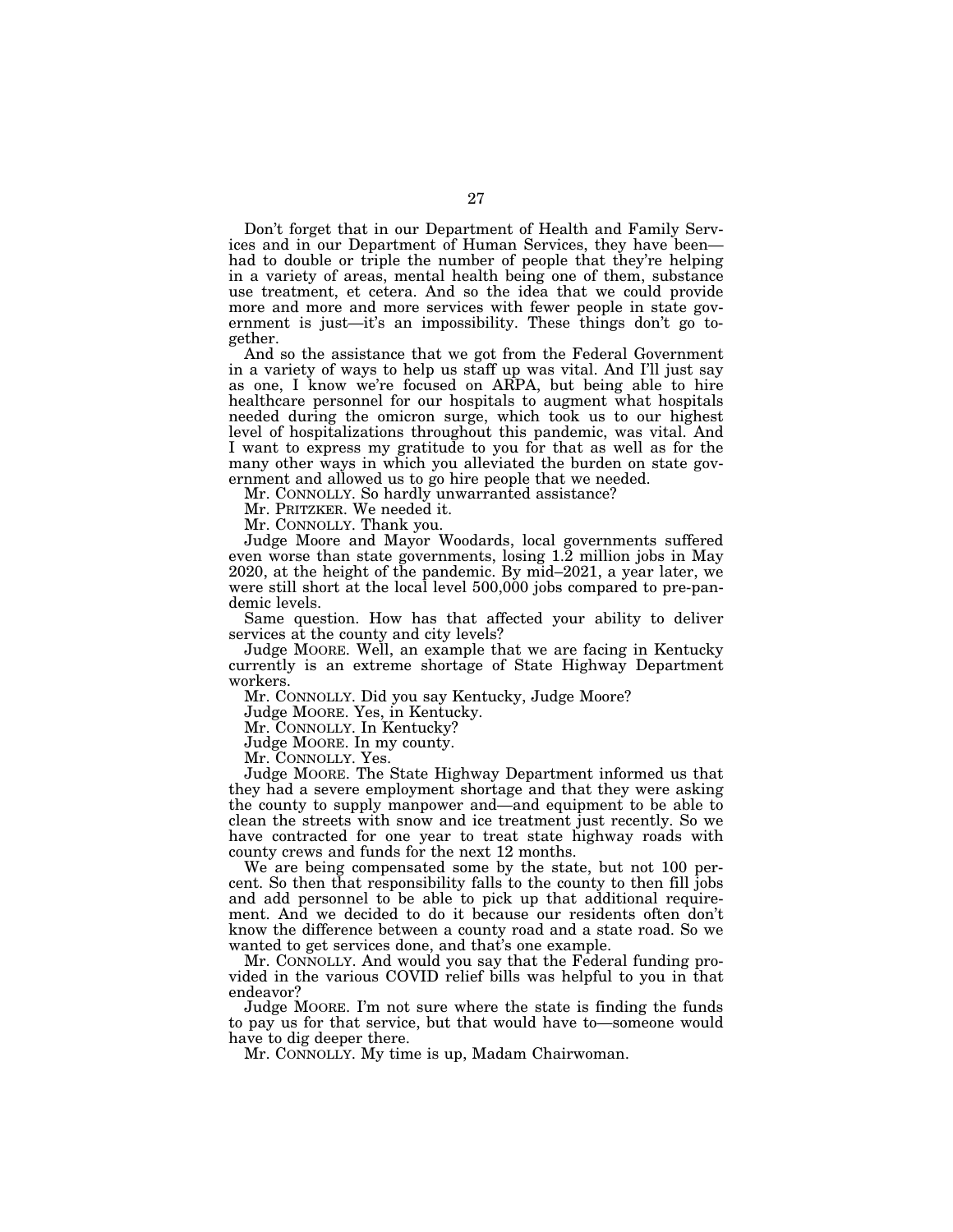I ask unanimous consent to enter into the record a January survey by MissionSquare Research Institute showing that more than half of state and local government employees are considering leaving their jobs because of burnout and heavy workload because of the pandemic.

Chairwoman MALONEY. Without objection.

Mr. CONNOLLY. I thank the chair.

Chairwoman MALONEY. Thank you so much. And the gentleman from Ohio, Mr. Gibbs, is now recognized for five minutes. Mr. Gibbs?

Mr. GIBBS. Thank you. Thank you, Madam Chair.

I think I want to reflect back a little bit. When this pandemic started in early spring of 2020, we didn't know what we were facing. We were facing a virus that society could carry and transmit and not exhibit symptoms. So we locked down the economy. We shut the economy down.

And in a bipartisan basis, we passed legislation to get liquidity out there to businesses and households to prevent a depression and just a total disaster, and I think that program has worked pretty well. And then, a year later, the administration changed, and then we started to come out with this new package of nearly \$2 trillion when there still was \$1 trillion unspent from the previous packages that we passed in 2020.

And so now, you know, we have had the supply chain crisis. We have got a worker shortage crisis. And because those kind of go hand-in-hand, we saw the economy turn around before we passed this nearly \$2 trillion. Things were getting better. One of the evidence that things were getting better because nobody expected demand to pick up the way it did. So we had supply chain shortages because demand all of a sudden perked up, and I think we have seen some of that in some of the testimony already.

And so what has happened, we have got supply chain, worker shortages. We pay people not to work, pay people to stay home, and then we put in another nearly \$2 trillion in the economy this time a year ago and to fuel that demand. So the textbook definition of inflation is too many dollars chasing too few goods and services, and that is exactly I think what happened.

And then, when you couple that on with this administration's energy policy, we just added to the inflationary crisis and all the way across the board, and putting more money into it, especially without guardrails, creates a huge problem. And I will give you a couple of examples, what we saw happen at the local level, at state level here in—let us see.

The unemployment checks for illegal aliens. In New York State, lawmakers used nearly \$2 billion of this rescue money to pay illegal aliens. They call it the Excluded Workers Fund.

We also saw another example in Georgia. A surprise holiday stimulus payment of \$6,300 went to medical students. And according to the Atlanta Journal-Constitution, they also stated colleges and local governments have occasionally found themselves scrambling to find ways to spend these funds.

I have seen that back in my state. Privately, I have county commissioners telling me, hey, we have got a lot of money we don't know what to do with. Some of them said don't send us anymore.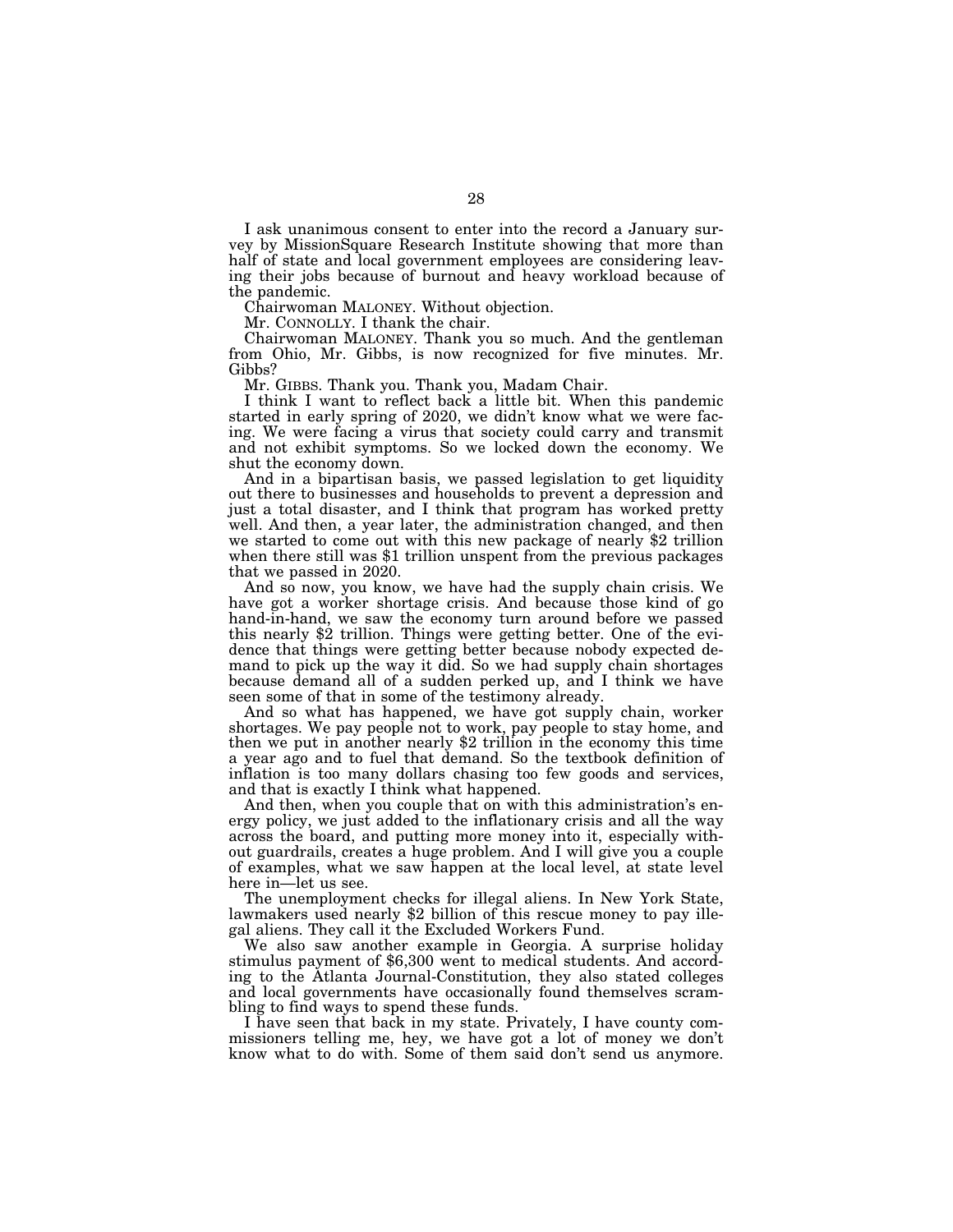You know, so I think with what we have done here is we have funded a lot of wish lists and caused a lot of other problems.<br>I would like to say I also see another example. Washington, DC.

Mayor Bowser used \$70 million of this allocated state and local fund to transition homes to green energy. Was that really help with the pandemic when we have kids who couldn't go to school, or was this an agenda?

We also had different areas of the county using these funds for things like why would that affect anything to help these people? So, Mr. Joffe, would you agree that a lot of this funding has really been wasted, is really just answering a wish list that a lot of states and localities had before the pandemic, and now we just fully funded it? Especially when we have seen states like California and Illinois that had massive deficits before the pandemic now have large surpluses?

Mr. JOFFE. Yes, it seems that there were a lot of categories of possible spending—I think about 70 different categories—and many of them have little or nothing to do with pandemic relief or revenue loss replacement. So, yes, there are preexisting wish lists that are being fulfilled.

In California, for example, a lot of the money went to homeless services, and yes, we've been spending billions of dollars here in California on homeless services, and we're not taking care of the homeless problem. So it's not clear to me how this is really beneficial.

Mr. GIBBS. Would you agree, too, that this massive inflation that we haven't seen in 40 years—I lived through the inflation of the President Carter years and how that affects, adds to costs and people's take-home wages are going down. Their buying power is going down. And so we should really be addressing this inflationary cost and how we can address that.

Of course, one reason I think we can address that is by opening the spigots here and producing energy again, and it solves a lot of the problems that we are seeing around the world. But that inflation, would you agree, causes massive hardships to families, more so than just giving a wishful list to our local governments, Mr. Joffe?

Mr. JOFFE. Yes, definitely. It makes—it makes it harder for people to make ends meet.

Mr. GIBBS. I thank you. I yield back. I am out of time.

Chairwoman MALONEY. The gentleman yields back. The gentleman from Illinois, Mr. Davis, is recognized.

Mr. DAVIS. Thank you, Madam Chairman.

And I want to thank all of our witnesses for being here.

And given the fact that I am a proud resident of the state of Illinois, I want to acknowledge and thank you, Governor Pritzker, for the tremendous leadership you have provided to our state during the last three-plus years. And I was, indeed, pleased and proud to stand beside you on Sunday and with Mayor Lightfoot at the very impactful Support Ukraine rally held in my district in a community we call Ukrainian—fondly Ukrainian Village.

In President Biden's first year in office, the country gained 6.6 million jobs, by far the strongest job growth record of any President's first year in office. If we look at the slide that is on the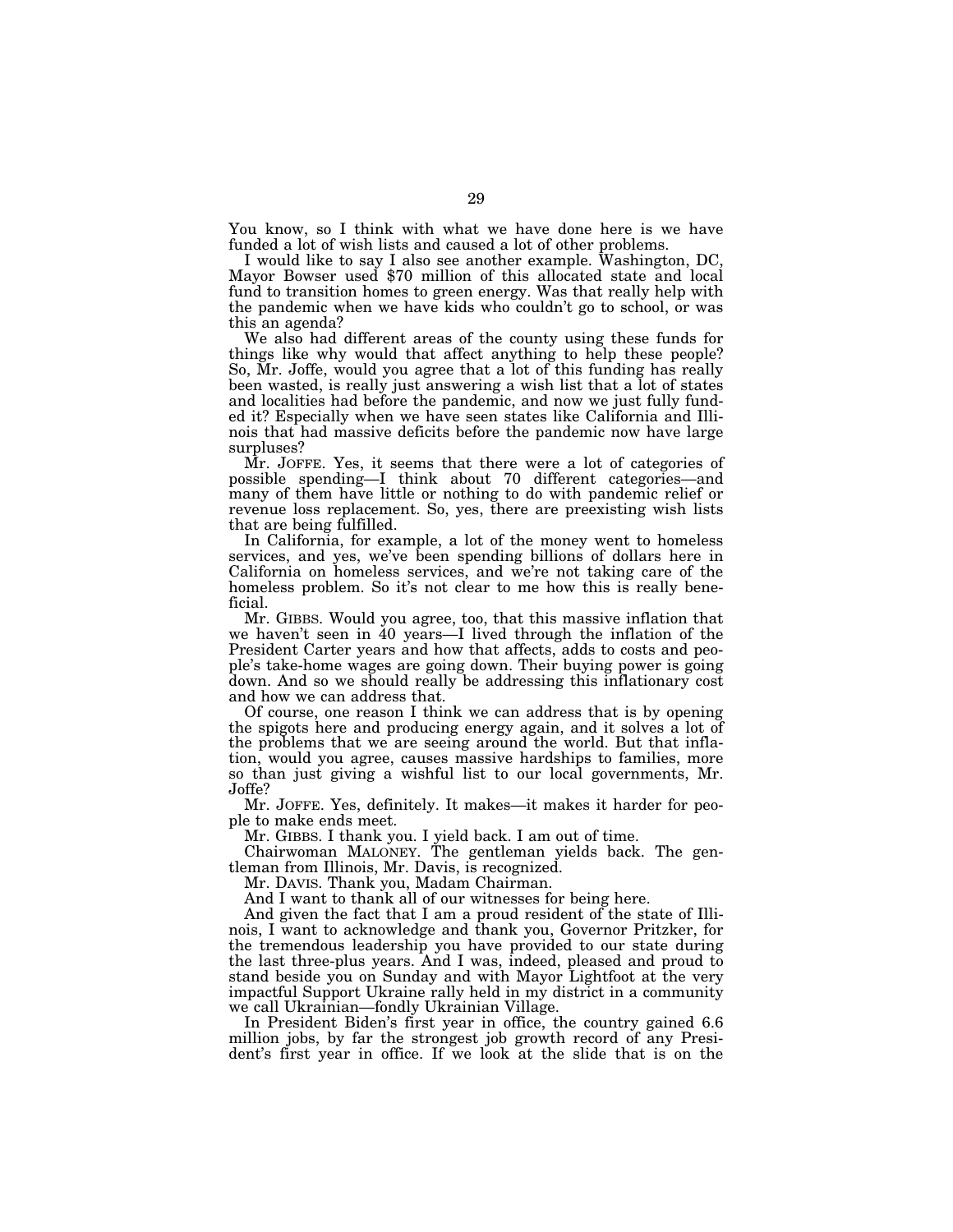board, we will see that this chart shows that job growth has remained strong since passage of the American Rescue Plan, despite the unpredictability of new Coronavirus strains.

But as people's everyday lives have changed during the pandemic, the work force has also been forced to change to account for new spending patterns. To ensure that businesses have the work force they need and workers are prepared for today's opportunities, states and local governments are using recovery funds to provide training programs for their residents.

Governor Pritzker, because Illinois is one of the states leading the way on this, let me ask you how has Illinois supported work force development with its recovery funds, and why have these investments been a priority?

Mr. PRITZKER. Well, thank you, and I want to thank you for your leadership, Congressman Davis, and your partnership in helping us address these challenges.

Workforce development enormously helpful throughout Illinois during this pandemic as we were trying to, you know, get people back into jobs that were available. Some of those jobs came back faster than others, and some of them required skills development, "upskilling" as I would like to say, at our terrific community college system. And so we made investments in programs at those community colleges to allow people to gain new skills to get the kind of job that they were hoping to get.

We—I heard other congresspeople mentioning the challenges of there are too many ''help wanted'' signs out there. Well, that's right. But there are also people who are unemployed who don't have the skills for those jobs that are available.

So, you know, we have put in place grants for our community colleges to address those work force needs. For example, trucking. Helping people get their commercial driver's licenses. In areas like in electric vehicle development, which are new jobs, good-paying jobs that are available in Illinois, and we need people to get the proper skills to take those jobs.

So we've taken some of those ARPA dollars, as well as our General Revenue Fund dollars, and put them together in order to create new programs for people to access. And it's really all across the state.

Mr. DAVIS. Thank you very much.

Dr. Leachman, are other states making similar investments?

Mr. LEACHMAN. Yes, Representative Davis, they are. The use of ARPA dollars to invest in people who have lost their jobs, to help them get back on their feet, to make sure that they have the funds that they need to meet their basic household expenses, those are key uses that we're seeing so far for states and localities.

Mr. DAVIS. Thank you.

And let me ask you, Mayor Woodards, how is Tacoma using its recovery funds to support this activity?

Mayor Woodards. Thank you for the question.

We're doing it in a couple of ways. One, I want to be clear that we are making investments in work force training and skills development. We have set up two programs in Tacoma that have been helpful for us. One is a transitional employment pathway, which is a low-barrier transitional employment approach to move displaced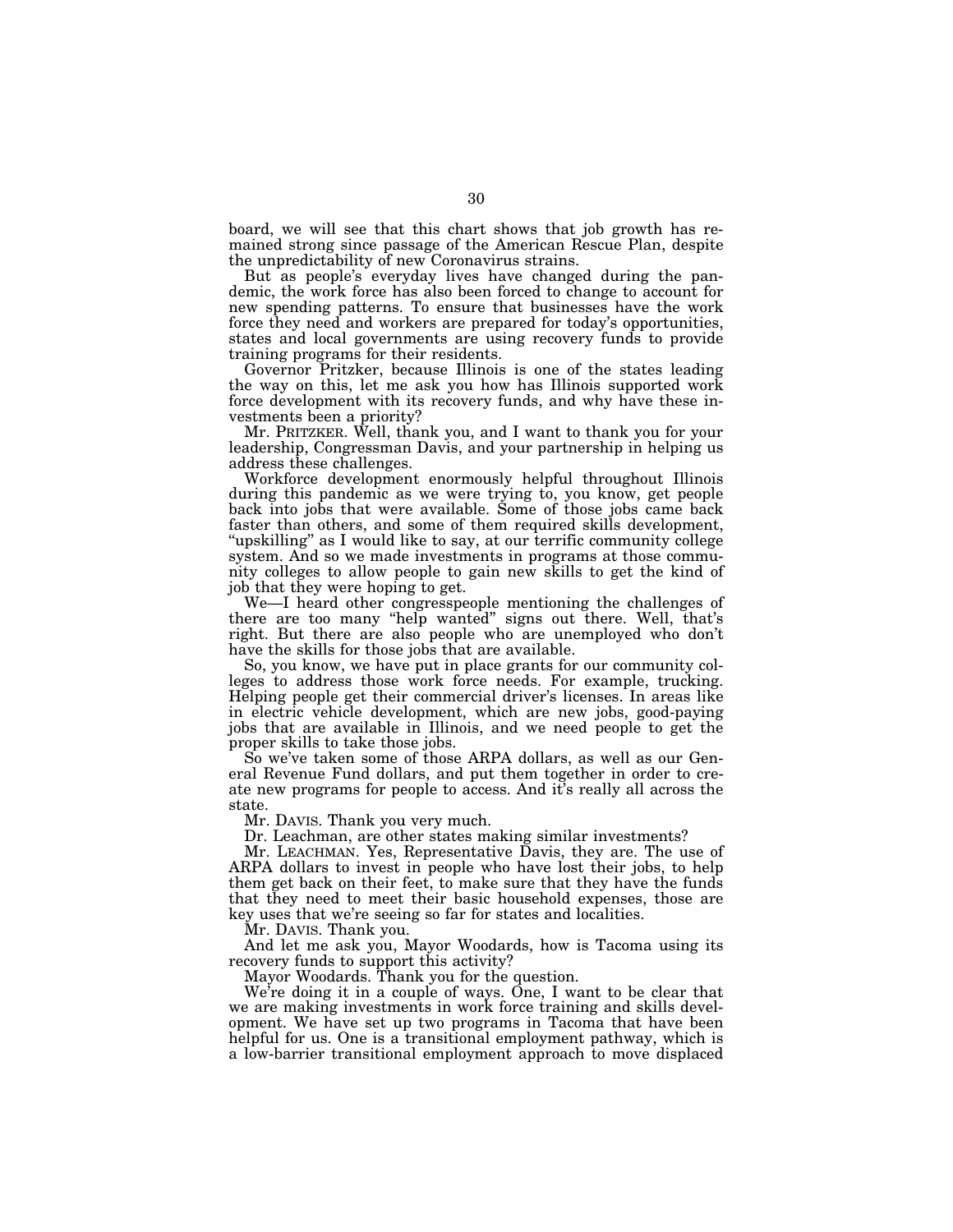individuals into part-time work that is structured and monitored and allows residents to focus on barrier reduction while transforming—while transitioning back into the work force.

The other thing I'll just say real quickly is we're also investing in medical workers, both mental health and nurses, by providing a free apprenticeship training program for residents to get into for seven weeks and then take that training that they've gotten and branch out into other potential opportunities in healthcare.

Mr. DAVIS. Thank you all, and I yield back, Madam Chairman. Chairwoman MALONEY. Thank you. And the gentleman from Pennsylvania, Mr. Keller, you are now recognized.

Mr. KELLER. Thank you, Chairwoman Maloney, Ranking Member Comer, and our witnesses, for being here today.

This time last year during this committee, Republicans warned Democrats of potential pitfalls with the American Rescue Plan's State and Local Fiscal Recovery Funds, or SLFRF. Republicans were not alone. Even President Obama's chief economic adviser, Larry Summers, cautioned against reckless spending that the thenproposed funding would be three times as large as the projected shortfall.

Unfortunately, Democrats ignored all words of caution and pushed \$350 billion through committee after giving Republicans only 48 hours to review the text. Americans are now living with the direct ramifications of the Democrats' spending spree, with inflation topping 7.5 percent.

Mr. Joffe, at the time the SLFRF was passed, had all \$4 trillion from the previous COVID funding been spent?

Mr. JOFFE. No.

Mr. KELLER. How much—do you know how much was still left at that point in time or-

Mr. JOFFE. I think something on the order of \$1 trillion, but I'm  $not$ 

Mr. KELLER. OK. Does the additional \$1.9 trillion Democrats injected into the American economy correlate with the 40-year high inflation?

Mr. JOFFE. Definitely. I think one thing to point out is some analogies have been made to ARRA before, but that was during the recession. The 2009 stimulus was passed during the recession.

ARPA was passed 11 months after we got out of the recession. So it was fueling a rocket that had already taken off.

Mr. KELLER. So that caused prices to increase because you had people with money to spend, and we weren't producing goods? I mean, I guess I would say that because-

Mr. JOFFE. Exactly. We were pumping more money into the economy, and it was—it wasn't really necessary to stimulate employment. In the chart that we saw just a little earlier, you could see that employment was rising steadily after April 2020. So we had many months of employment growth, and then this came, and it was something that really was more inflationary than stimulus.

Mr. KELLER. Well, and we would have seen that—I am sure would have seen that growth regardless of who was in the White House because we had an economy where nothing was being produced or almost nothing was being produced prior. So to take credit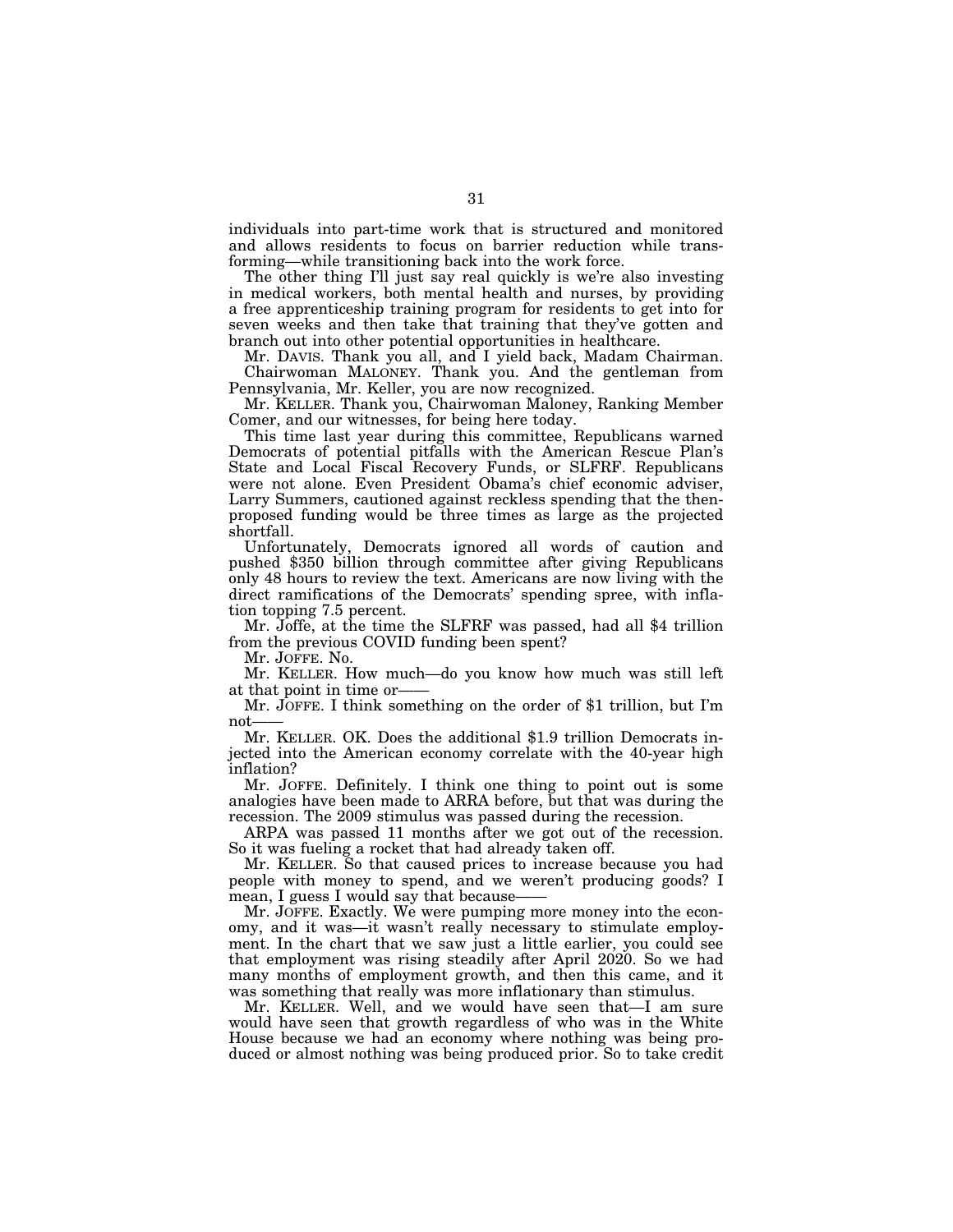for jobs that were coming back simply because people were going back to work I think is, I guess, the ultimate in how politics work.

You don't need to answer that one. Just another thing. Americans are paying more for everything, including gas, energy to heat your homes, clothing. In retrospect, did the American Rescue Plan do what the Democrats claimed it would?

Mr. JOFFE. Well, it certainly didn't make that much difference to economic growth, at least the state and local funds, in mid–2021. Because as I mentioned during my testimony, only \$10 billion of the \$350 billion was spent by July 31. So that money is really longterm money. They have until 2024 to obligate the money and 2026 to spend it.

So it's just sort of this ongoing padding of state and local government budgets that in some cases may be needed, but in most cases aren't.

Mr. KELLER. So there is up to another four years to spend money that was voted on last year?

Mr. JOFFE. That's correct.

Mr. KELLER. I wonder why politicians would give up to four years, particularly even-numbered years, to spend money in economies to prop things up? I mean, particularly during the middle of a recovery.

I mean, there are two things that happen. There is an election in 2022, there is one in 2024, and there is one in 2026. Just gives me pause to think why people would support doing that when we are supposed to be having a pandemic recovery, which we are, by all accounts—not wearing masks now—coming out of it. So why would we continue to be spending money that far into the future unless there were some other reason to do it? And I can't come up with that reason right now.

So, with that, I yield back. Thank you.

Chairwoman MALONEY. The gentleman yields back.

Unfortunately, I have an announcement. Governor Pritzker has a hard stop at 12 p.m. because he has pressing business in the Illinois state government. Members may still submit questions for the record to Governor Pritzker. We thank the Governor for his time, and you are excused.

And we now recognize the gentlelady from Ohio. Ms. Brown, you are now recognized.

Ms. BROWN. Well, thank you. Thank you. Thank you very much, Madam Chairwoman, for holding this hearing.

And thank you to all the witnesses for joining us today.

America's small businesses have faced considerable hardship during the pandemic, faced with decreased demand and unpredictable operating challenges. They were forced to cut hours, lay off workers, decrease production, or shut down completely.

In late 2020, a Federal Reserve survey showed that about 25 percent of surviving small businesses feared they would not fully recover without additional assistance, and 57 percent of small businesses reported fair or poor financial conditions.

According to the National League of Cities, almost half the Nation's work force is employed by small businesses, and the success of small businesses hinge on significant engagement by local government. Mayor Woodards, how are America's cities using recovery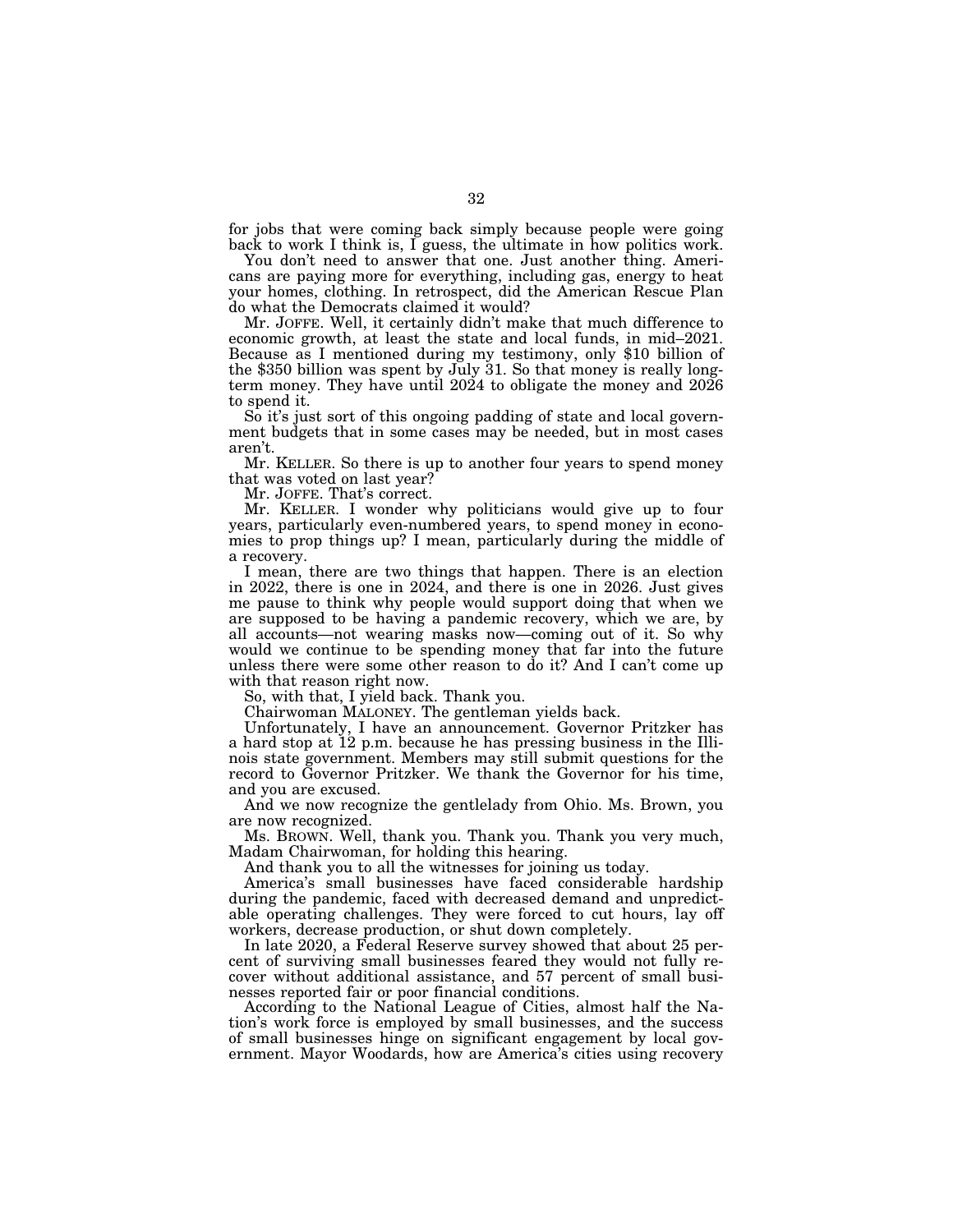fund dollars to support small businesses, and can you list some examples of the great work being done?

Mayor Woodards. Right. Thank you, Representative Brown.

So the Federal dollars have supported really the continued revitalization of our small businesses. Here in Tacoma, we were able to support our most vulnerable local businesses and instead of with grants we were—I mean instead of with loans we were able to provide them grants. These grants went to small businesses owned by residents not exceeding 80 percent of the area median income. So these, and with 15 or fewer full-time employees. And so this means that we were providing support to our smallest of businesses who struggled the most.

In San Jose, California, I'll give you another example, all of the large metro cities included NLC—even those that NLC is tracking, San Jose has the most projects related to small business support. They are investing approximately \$9.1 million out of their \$83.6 million to support local business.

Those are just two examples of what's happening across our country.

Ms. BROWN. Thank you very much.

I also know my constituents are anxious to see recovery funds put to work as well. Cleveland, a city I represent, has said it plans to use these funds to increase private sector financing, access to capital, and access to contracting markets for minority-owned small businesses and startups. The recovery funds are also supporting this work at the county level.

Judge Moore, how are counties choosing to support small businesses with their recovery fund allocations?

Judge MOORE. So some examples we have is Howard County, Maryland. Howard County has allocated approximately \$15 million to address COVID–19 negative economic impacts and \$10 million to fund services for disproportionately impacted communities. Within those funding categories, the county will focus on children and families as a key priority to fully address the breadth of the economic challenges residents continue to face.

Montgomery County, Maryland, supporting a variety of equity programs, including expanding the Working Families Income Supplement to financially assist households with children, allocating \$2.9 million to implement holistic and culturally competent wraparound services for Latino communities in the county, \$1.7 million for African-American health programs, \$1.15 million for an Asian American health initiative, and \$3.6 million for health and human service hubs to promote lasting equity in the county's immediate pandemic response.

Ms. BROWN. Thank you very much, Judge.

When Cuyahoga County invested CARES Act funding in its Small Business Stabilization Fund, it used an equity lens to ensure that 50 percent of this funding support went to minority-owned businesses. So, Dr. Leachman, why is equity such an important consideration as states and localities consider small business support through recovery investment funds?

Mr. LEACHMAN. Thank you.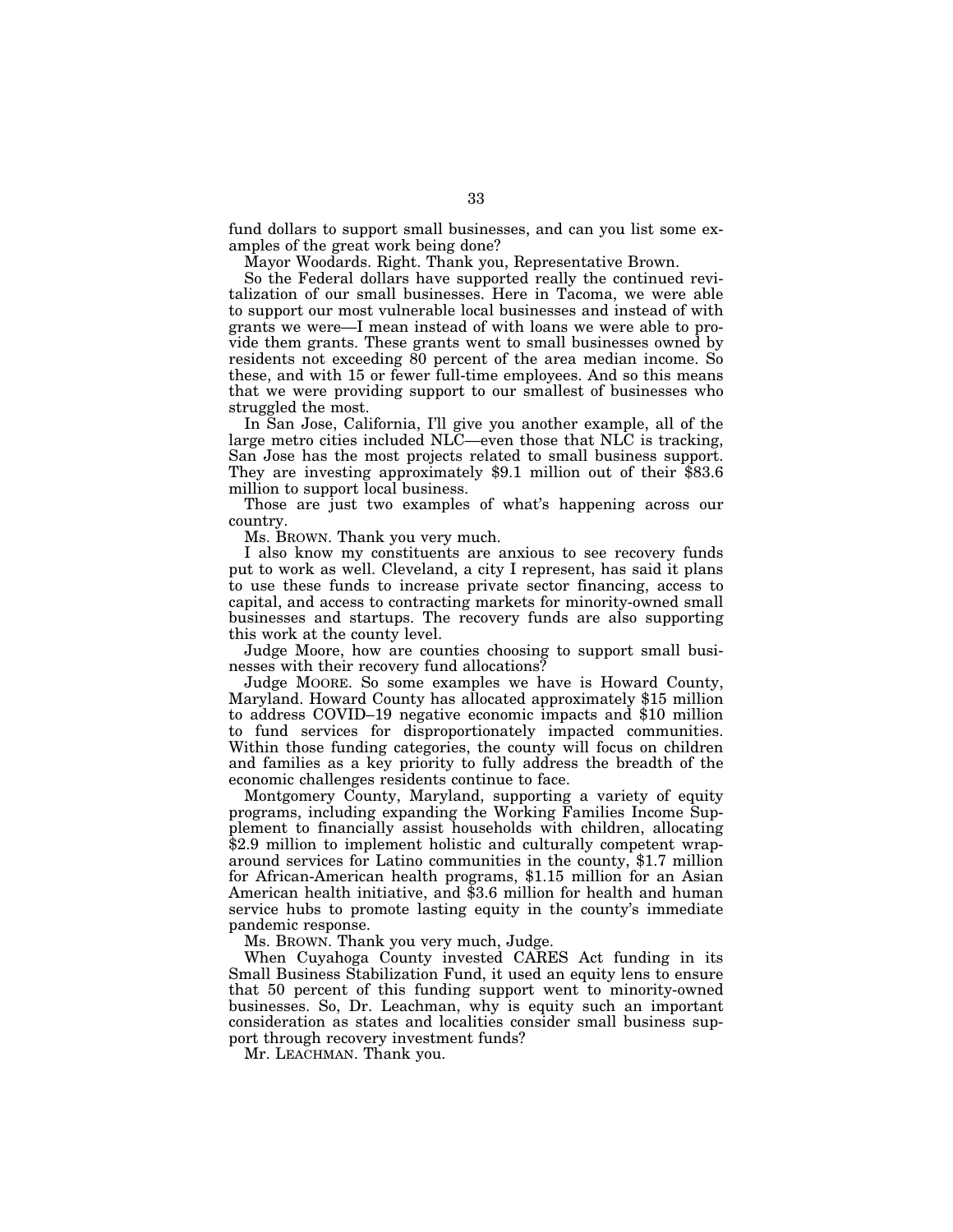The pandemic had very unequal impacts by race and gender and community, and so our response needs to address those disparities. That is how we build a strong recovery.

Ms. BROWN. Right. Thank you. Thank you for that.

So, clearly, I think we can all agree small businesses are the backbone of America's economy, and I just look forward to seeing how recovery funds can continue to support small businesses and jobs in our community.

And with that, thank you again, and I yield back.

Chairwoman MALONEY. The gentlelady yields back. The gentleman from Texas, Mr. Cloud, is now recognized.

Mr. Cloud?

Mr. CLOUD. Thank you, Chairwoman, and thanks for being here today for this hearing. As has been mentioned, we are seeing inflation at 40-year highs. Disproportionately, this affects lower middle class families and, you know, what is tragic about this, of course, is that it was predictable.

It has been said many people predicted this, including, of course, former Obama chief economic adviser Larry Summers, who pointed out that we are spending three times as large as the projected shortfall.

And so, Mr. Joffe, could you speak to how inflation impacts families and the disproportionate effect of it upon our constituencies?

Mr. JOFFE. Right. You know, if you don't have a lot of money invested in the stock market and you are living paycheck to paycheck, it can be very worrying when gasoline prices, food prices, and other key staples that you need for your family keep going up, especially in an unpredictable way.

So it is definitely something that really hurts our working class and middle class families.

Mr. CLOUD. Yes. Some estimates have said it is costing American families over \$250 a month and that, of course, during this time where we are trying to rebuild our economy is very, very challenging.

It has been said that, you know, a lot of the spending is—we are not really fiscally sound right now and it has been said that if the Federal Reserve is projected—raises interest rates that our interest spending will surpass our military spending.

Could you speak, generally speaking, to the importance of sound fiscal policy even as it relates to our national security and wellbeing as a nation?

Mr. JOFFE. Sure.

Well, we have about \$23 trillion in federally—in publicly held debt right now. So if the interest rate on that went up to five percent, on average, you know, you would be looking at \$1.2 trillion of annual spend, which does exceed the defense budget by quite a margin.

So, yes, it does have national security implications.

Mr. CLOUD. But even in the sense of how great nations rise and fall, how important is sound fiscal policy to us continuing to be a strong economy and a premier influence in the world?

Mr. JOFFE. Well, I am glad you asked that. I am a student of Roman history, and if you look at what happened during the 3d century A.D. you can see how the emperors gradually reduced the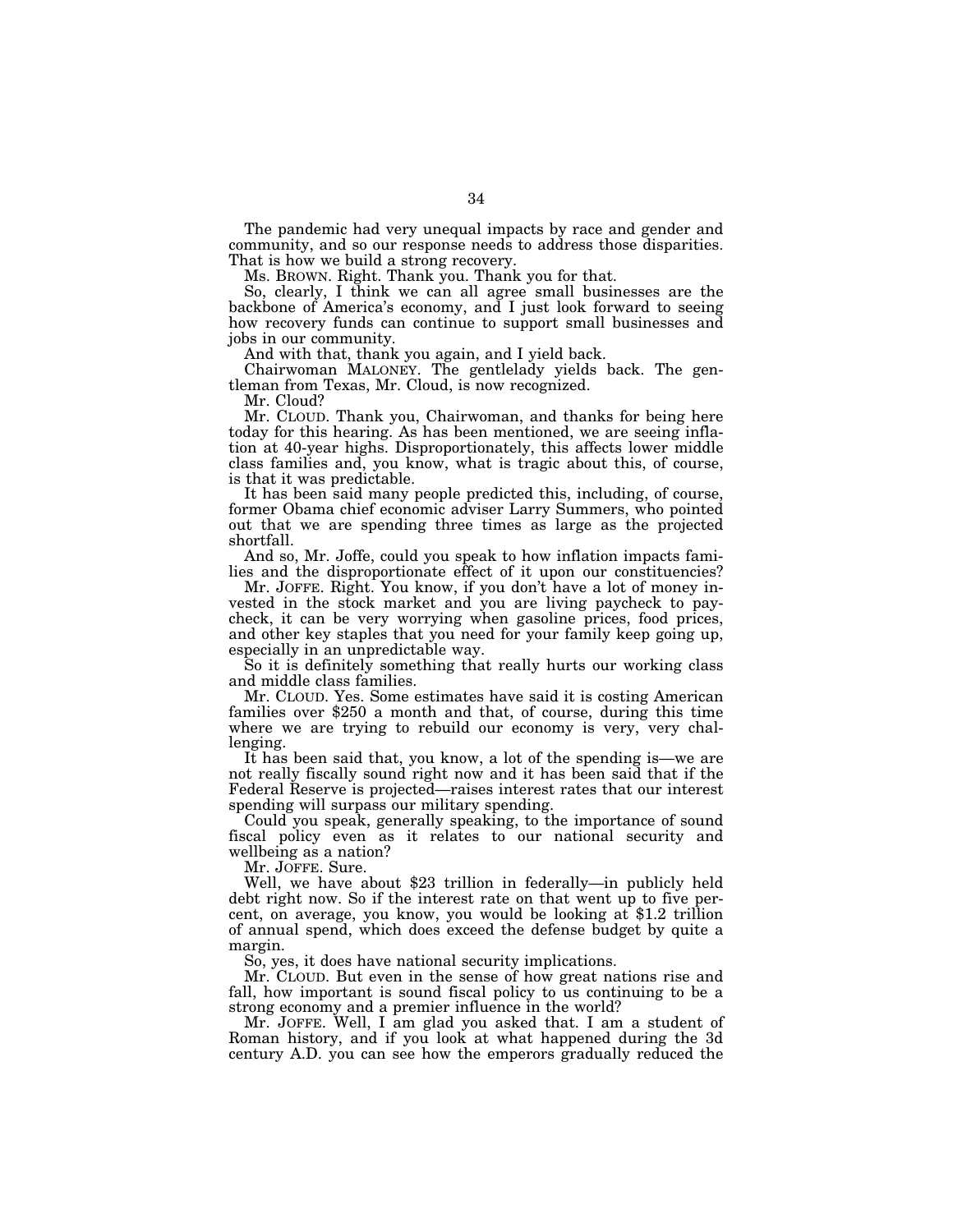precious metal content in coins to the point where they became almost unrecognizable from what they had been seven—in years earlier, and the empire collapsed, largely, as a result of that.

Mr. CLOUD. Now, in Washington, DC, politicians often get away with kind of measuring our personal compassion by how much of other people's money we give away. I have always thought, you know, true compassion would be having the due diligence to make sure that the investments we are making are actually having the impact that they desire.

You have had some—you put forth some effort in bringing accountability to the spending, submitting FOIA requests to the Treasury Department and just trying to get a handle on what is going on.

Can you speak to that experience and what you have been able to find?

Mr. JOFFE. Well, as I said in my testimony, one thing that is a huge frustration with the disclosure that we are seeing is that it is not organized, structured, machine readable data like Congress envisioned with the GREAT Act of 2019.

So you have just a lot of anecdotal information. You have, you know, an essay test here and it depends on how the professor reads the essays.

If you are sympathetic to more government programs and more government spending, you are going to find the anecdotes in this mound of documentation that are going to support your narrative.

But that is not really a rigorous way of looking at the effect of this program.

Mr. CLOUD. So you would say that the data coming forth is not very transparent, not usable, really, for the American people to make a good analysis or bring accountability?

Mr. JOFFE. Definitely not as convenient and easy to use and as transparent as it should be.

Mr. CLOUD. What recommendations would you have us, as an Oversight Committee, going forward, as we continue to look at the spending here and its effects on the American family?

Mr. JOFFE. I think we could have more granular classifications of how the money is being spent. I think that we should have machine readable data standards for disclosing that information and the Treasury should, on a real time basis, update the totals and the details as they come in. That would provide much more ability for your committee and others to monitor the spending.

Mr. CLOUD. Thank you very much. I yield back.

Chairwoman MALONEY. Thank you. Thank you. The gentleman yields back.

The gentlelady from Florida, Ms. Wasserman Schultz, is now recognized.

Ms. WASSERMAN SCHULTZ. Thank you, Madam Chair. As a mother of three, I have seen firsthand how hard the past two years have been on young people. Children's lives were disrupted at a critical time in their development and many still struggle with depression, anxiety, and stress.

Thankfully, many states, including Florida, devoted state and local recovery funds from the American Rescue Plan to various education initiatives, and those investments helped K through 12 stu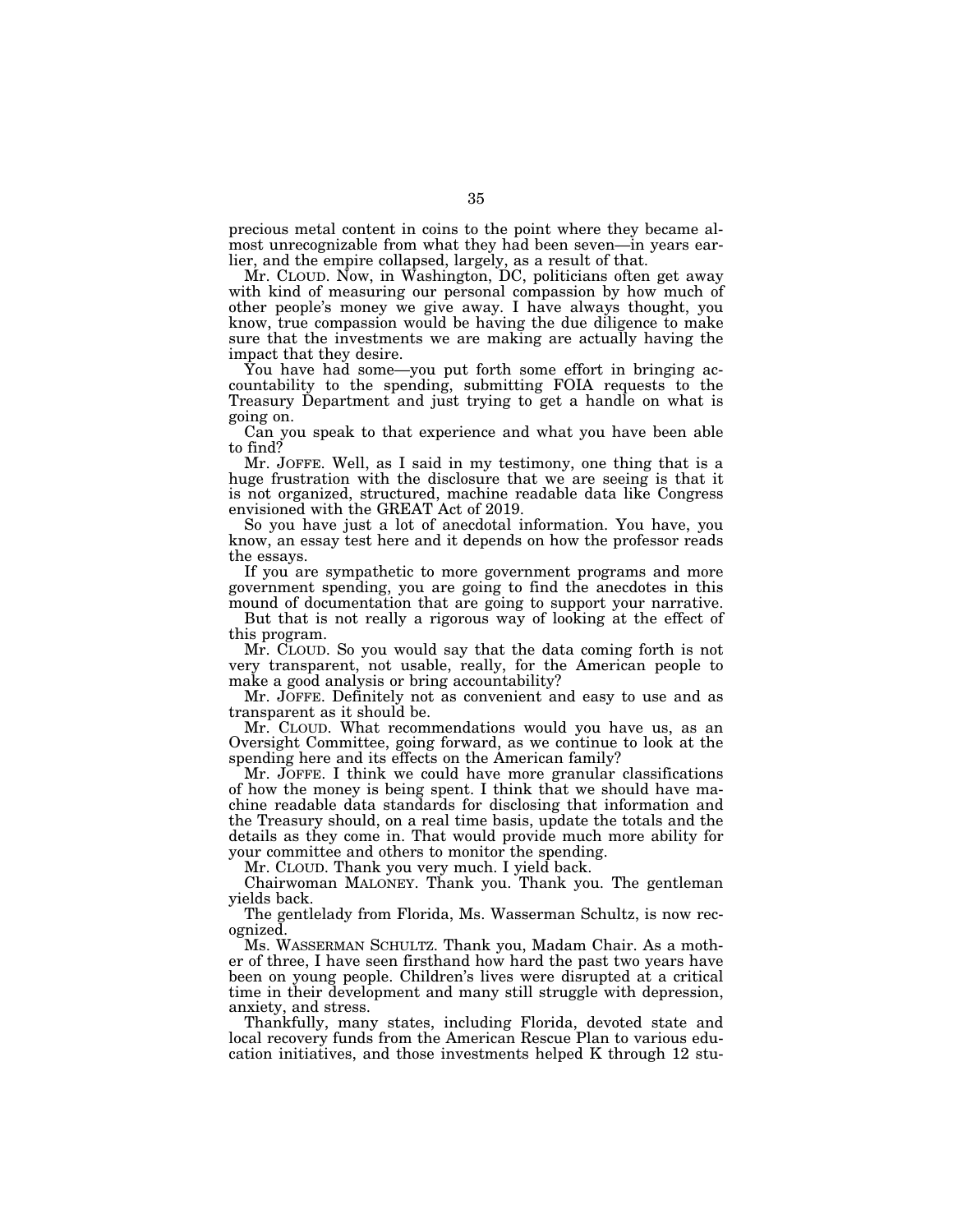dents recover lost ground in the pandemic, steered financial aid help to help students attend college, and delivered funds for higher education campuses.

In my district, Florida's 23d, recovery funds hired school nurses, fed the larger school community, and implemented the New Worlds Reading Initiative, a free book delivery program designed to help grade school children achieve their potential through the power of reading.

Dr. Leachman, we already know that the COVID–19 academic slide is taking a mounting toll on many students across the country. How are other states and local governments using recovery funds to support children who need to make up lost educational time due to the pandemic?

Mr. LEACHMAN. Thank you.

Yes, this is another important reason why the fiscal recovery funds are needed now and over the next—over the next three or four years because that learning loss that so many of our children have sustained as a result of the pandemic is both a crucial, important, immediate need that we have to help them get back on track and it is going to take time.

It is not just one summer school or some tutoring that is going to recover from what in some cases is a year or more loss of learning time and, of course, that matters not only for those kids and their families but for our country's future. These kids will be tomorrow's work force.

Ms. WASSERMAN SCHULTZ. In drafting the American Rescue Plan, Congress recognized the adverse effects in learning loss the pandemic might manifest—might manifest over months or years and, subsequently, gave governments until the end of 2026 to spend recovery funds.

Mayor Woodards, why is it extended time horizon so important when considering investments to support children?

Ms. WOODARDS. Thank you for the question.

And so there are a couple things. One, we still don't know and won't know for quite some time the effects of COVID–19 and this pandemic on our young people.

So a rush to spend that money quickly would be devastating to all of our communities. We need the time to make sure that as we recover from COVID that we can make those investments where they are needed.

It also gives us the time to do a couple of other things—one, to be innovative, to be creative in thinking about how we can solve some of the issues that will face our young people in our communities across America.

And the only other thing that I will add on top of that is that it also gives us the ability and the time to engage with our community, which was—which is so incredibly important.

As policymakers, we don't know everything, but being able to make sure that there is community engagement and relying on engaging with our residents who have young people or are actually engaging with our young people as to what their needs are, being able to take that time and get it right is what is going to be so incredibly important for most of our communities.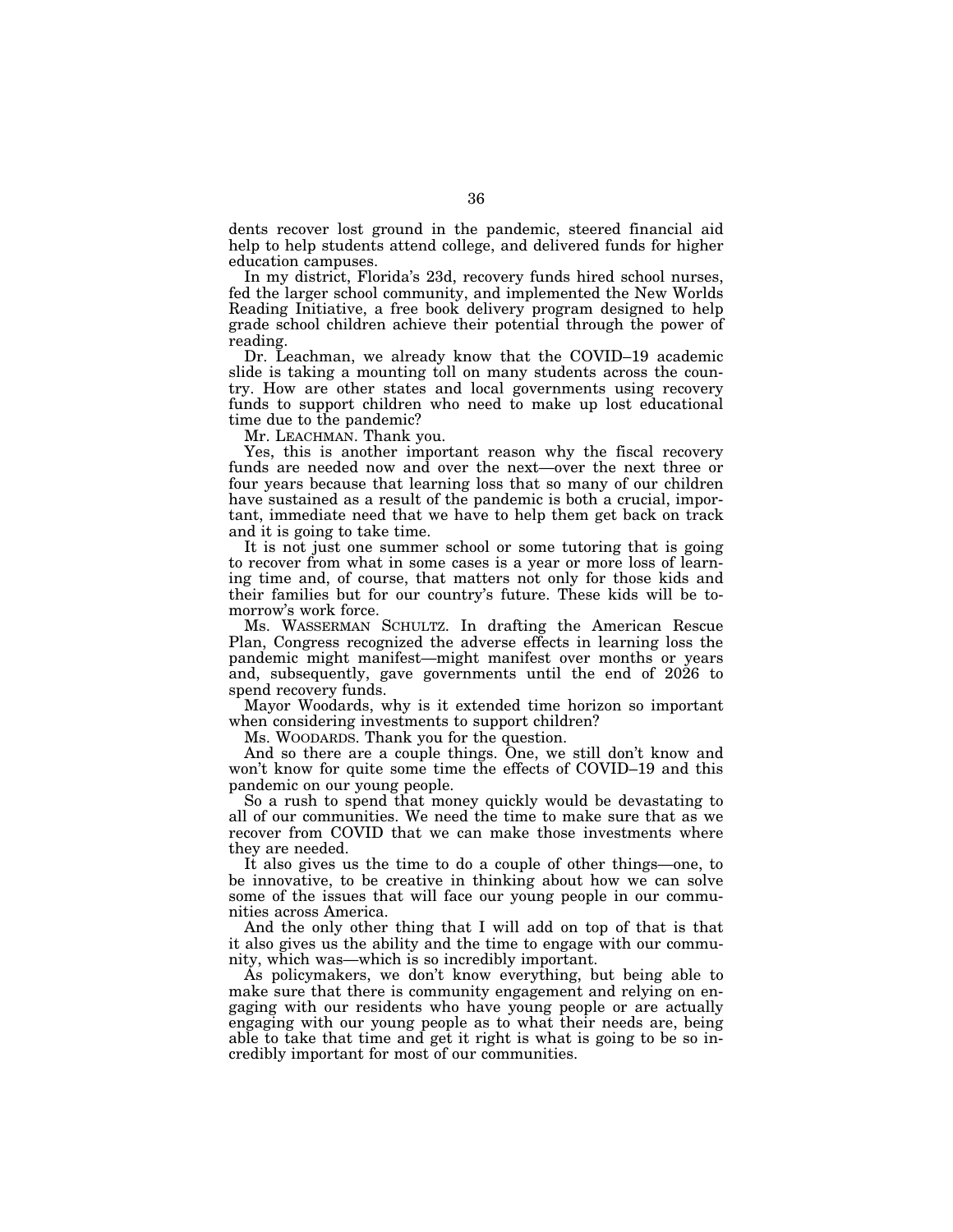So having that additional time to address all of those issues is really important to cities, towns, and villages across America.

Ms. WASSERMAN SCHULTZ. Thank you. The very fact that there will be education concerns and setbacks after the peak of the pandemic is over makes clear that we must ensure states utilize every tool at their disposal to support students.

While Florida utilized some of the recovery funds for student success, we were the last state to apply for the bulk of the critical education dollars in the American Rescue Plan, the Elementary and Secondary Education Emergency Relief ESSER funds, and, distressingly, Governor DeSantis is still refusing to distribute them.

These dollars would address learning loss, provide access to critical mental health resources, and offer more staff to support students' needs. Florida knows that our students in schools desperately need this funding, which is exactly why they listed these items in their plan to the Department of Education months ago.

Dr. Leachman, what long-term impact of delays like these have on schools, communities, and, most importantly, students?

Mr. LEACHMAN. Well, very serious ones. Already the pandemic has caused very concerning problems in our schools for our children's learning. So many kids have had difficulty during the pandemic receiving schooling and staying on track, and that is vital for us to address as soon as possible.

The longer we delay the worse it is going to be and the longer it is going to take for those kids to get back to a place where they need to be where they can—where they can succeed in school and——

Ms. WASSERMAN SCHULTZ. Thank you.

Mr. LEACHMAN [continuing]. Be well in the future. Thank you.

Ms. WASSERMAN SCHULTZ. Thank you.

Madam Chair, Governor DeSantis must make these badly needed dollars available to Florida school districts immediately or our children, teachers, and local taxpayers will suffer and bear the longterm burden, and that will rest squarely on his shoulders.

Thank you. I yield back.

Chairwoman MALONEY. The gentlelady yields back.

The gentleman from Arizona, Mr. Biggs, is now recognized.

Mr. BIGGS. I thank the chair.

And I am disappointed that there has been some misinformation coming from the Democrats in this hearing today as we start considering inflation, and the chair mentioned that there have been wage increases.

Yes, there have been wage increases. Fortune Magazine, CBS News, CNN, all point to wage increases. But they all also point to the fact that the inflation that has been caused by this particular bill that we are discussing about today has eroded and actually, basically, superseded any kind of a wage increase. The only areas where you see that differential is in restaurants and bars and a few other small sectors.

And why? Because of the baseline effect. It is the baseline effect that changes this, not the fact that you have—you haven't—you, basically—let us just face it, you haven't taken into account the real impacts of inflation here.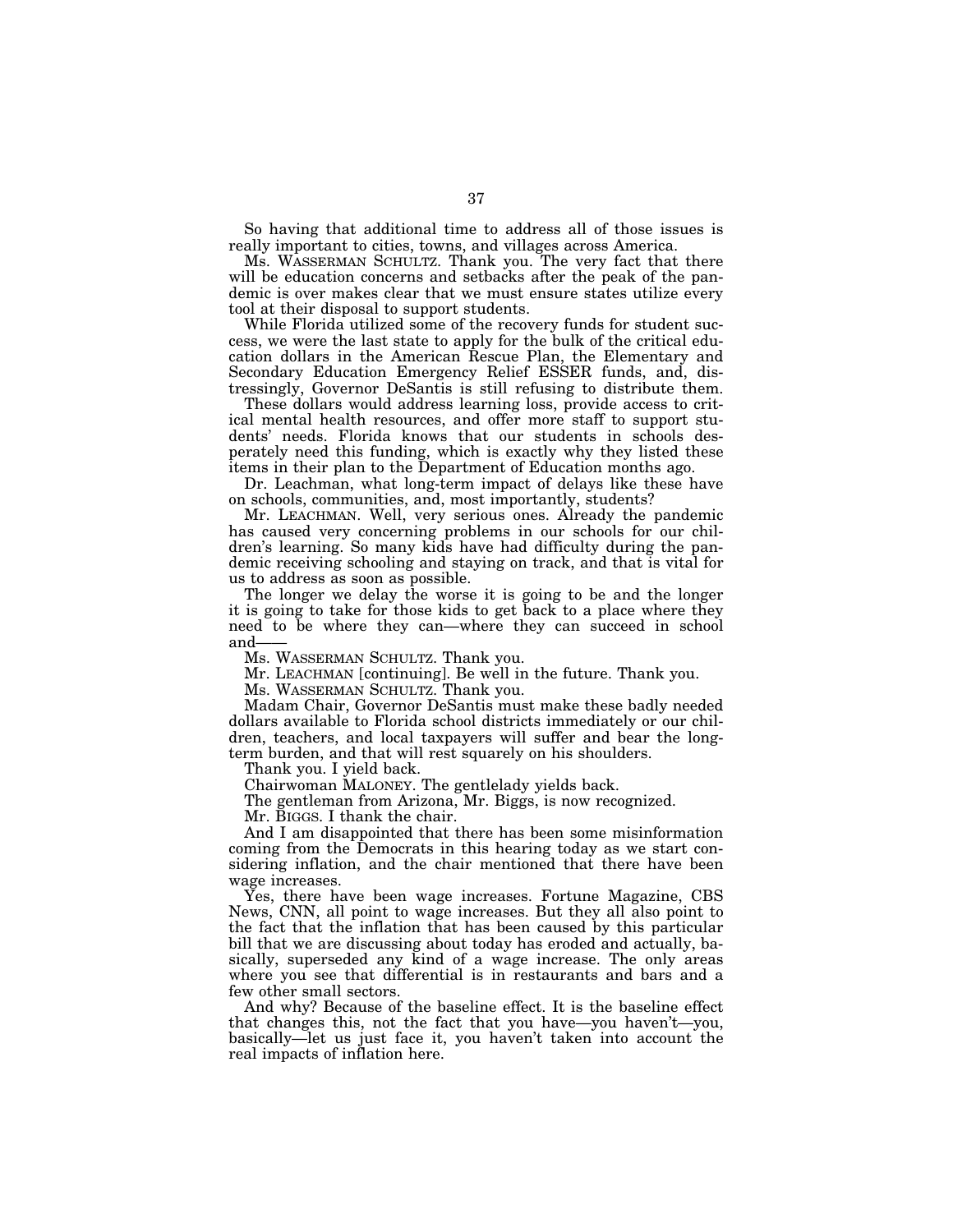And nobody here today has mentioned what inflation does to fixed income families and households. It is devastating to fixed income families and households, of which many are in my district.

So I am kind of surprised that we didn't hear about that. You know, the classical definition of inflation and, quite frankly, Ludwig Von Mises said it is the increase in the stock of money.

That is it. That is what inflation is. An increase in prices is sometimes an effect of inflation. But when you are a fixed income family, you really get hammered by inflation.

So let us get back to this bill for a second. And this is interesting to me because at the start of this bill, you had—and a lot of people talked about former Obama chief economic adviser Larry Summers, who said they don't need this. The states don't need this. They are going to be fine without this.

Jason Furman, also chairman of President Obama's Council of Economic Advisers, told the *Washington Post* the state fiscal relief total in this bill that we are talking about today exceeds the amount states immediately need.

CBO said that already the states have been coming back and GDP had risen and was at a pre-pandemic level by 2021 by the time this bill kicked in.

Others, Manhattan Institute, and the reality is this money came out anyway. So let us just talk about this. California. California had a surprising result. What was their result? A lot of people were able to work from home and the state's coffers were flush.

So after we gave them more money, they found themselves instead of having a \$27 billion budget surplus having a \$75 billion budget surplus. Other states, similarly. New Jersey, instead of having a small surplus, went to \$7 billion. My home state of Arizona, instead of having a billion dollar surplus, expanded on that and received, I think, it was \$5 billion from this bill.

Texas went from having a very small deficit contextually to having just under a billion dollar surplus.

So I guess my question for you, Mr. Joffe, is this. How many states went from being at budget balance or from a small surplus to having an even bigger surplus through the bailout to states in this bill?

Mr. JOFFE. I would say that the vast majority of states got to a point where they had more money than they needed or more money than their 2019 baseline suggested that they should expect to have.

So I think it is the vast majority.

Mr. BIGGS. So and what was the total amount of impact with those budget surpluses that were given to most states?

Mr. JOFFE. Well, again, in 2021 very little of this money was spent. So it is really a long-term issue of over the next four or five years how much of this extra money is going to be spent for things that, you know, may or may not have anything to do with the pandemic.

Mr. BIGGS. And when you put that kind of money without a productive or a consumption background to it, primarily without production creating it and you are just flooding the market, if you will—the money market with dollars—Federal dollars—what does that do to the value of the dollar?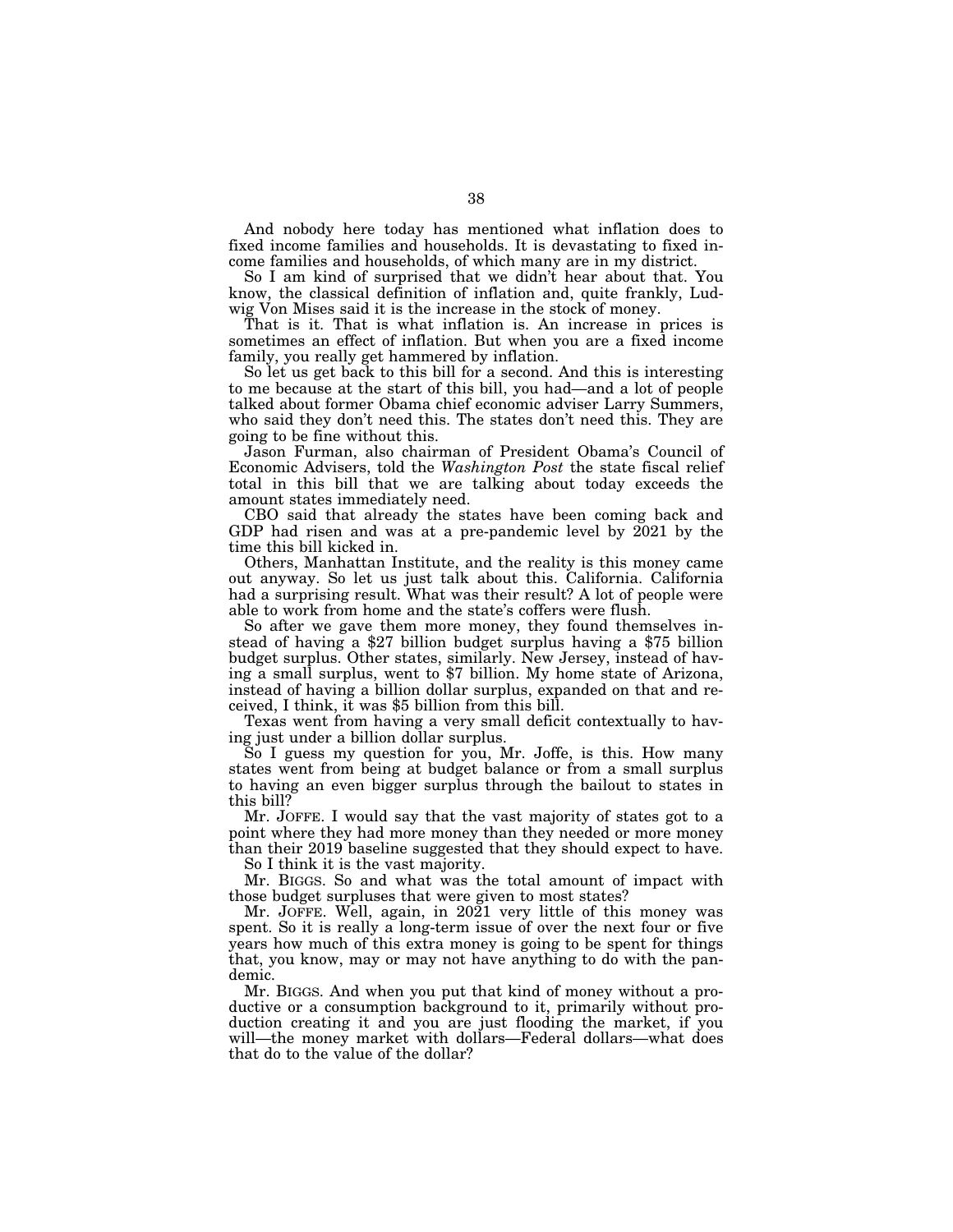Mr. JOFFE. It is driving it down and we are seeing that day by day last year and now this year.

Mr. BIGGS. Which is another way of saying you got inflation.

Mr. JOFFE. Yes.

Mr. BIGGS. Thank you. I yield back.

Chairwoman MALONEY. The gentleman's time has expired.

The gentlelady from Michigan, Ms. Tlaib, is recognized.

Ms. TLAIB. Thank you so much, Chairwoman and thank you so much for our panelists for being here.

Mr. RASKIN. I would like to submit for the record a written statement by Mayor Vince Williams of Union City, Georgia, who serves as the president of the National League of Cities.

Chairwoman MALONEY. Without objection.

Ms. TLAIB. We all know the American Rescue Plan's local fiscal recovery fund, Union City qualifies as, quote, "a nonentitlement unit of government,'' or I think some would refer to as NEU, which is, generally, a city or a town or a village of less than 50,000 residents.

So, Mayor Woodards, since you work closely with Mayor Williams, can you tell us what the recovery funds have meant to the Nation's NEUs?

Ms. WOODARDS. Absolutely. Again, thank you for the question.

You talked about Union City already. But let me share with you Cheney, Washington, a city right here in my own state, a city of

just more than 12,000 residents. The City Council approved a \$50,000 grant to help with rental assistance as the current eviction moratorium was extended and is set to expire at the end of October.

Many families fall behind on rent nationally due to job loss and reduced hours, and the SLFRF funds allow the community to ensure that residents who struggle to pay their rent would not lose their home.

In Henderson, North Carolina, the city has designated \$1 million of its money from the American Rescue Plan to not—to give to nonprofit organizations serving the Henderson area.

Two hundred and fifty thousand dollars will be awarded to nonprofits each year over the next four years through an application process, and we know that a lot of our CBOs—community based organizations—and nonprofits are on the front line delivering the many services that are most needed during this time.

Ms. TLAIB. Thank you so much. I know Mayor Woodards—I mean, while I was proud to, obviously, help authorize the historic relief effort, I was concerned to see, you know, especially my NEUs' allocations would be first sent to the states, who would then distribute the funds to our smaller cities.

And so, Dr. Leachman, you know, why were the recovery funds dispersed in this way?

Mr. LEACHMAN. Well, it is just an administrative challenge for Treasury to deliver funds to thousands of towns. This is the way that it works in the CDBG program, the Community Development Block Grant Program, so they have that sort of structure to go to states and then out to these smaller places.

You know, I would say that states have—I understand that they have distributed 95 plus percent of the funds to NEUs with some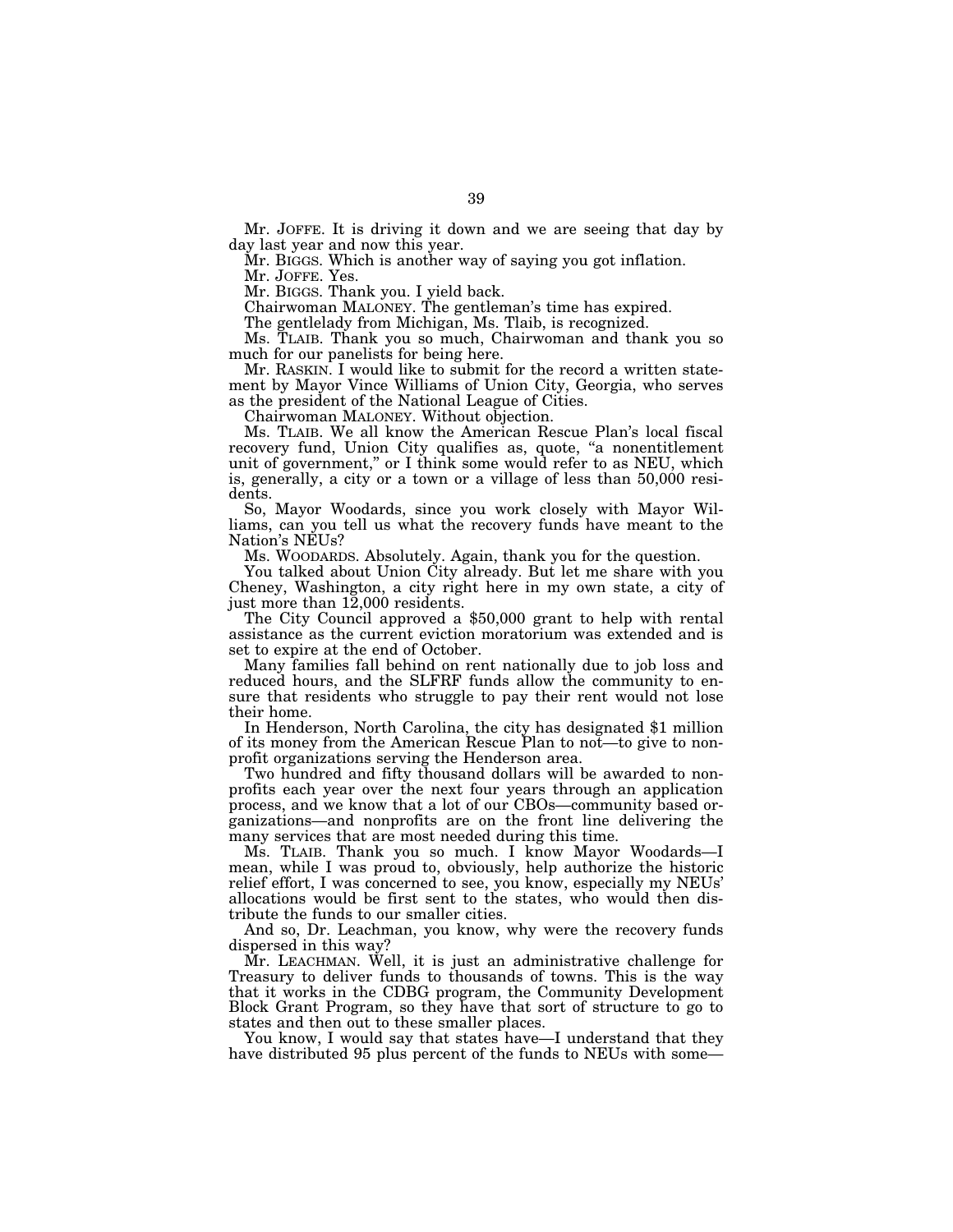with the exceptions just being because for a variety of reasons that a little town isn't able to respond, they may have been annexed the town officials may be understaffed or facing other challenges.

Ms. TLAIB. Sure. You know, and I know that—you know, this makes sense. But I also think there should have been a limit to how many extensions states could request to provide small cities with their rightful allocations.

For example, you know, Treasury documents show that the state of Michigan requested at least eight extensions, which really impacted, again, my local communities that really were the ones who lacked the most capacity to crush this virus.

And I know the American Rescue Plan was a historic endeavor to provide relief to our local governments. Unfortunately, when the critical allocations were delayed, it is our small town residents who suffer the most. You know, most of my constituents in Romulus City, Ecorse, Garden City, Wayne, Inkster, they really deserved us to move with that urgency.

So I also wanted to touch, you know, based on the flexibility of the funds. You know, the minority witness has previously, you know, claimed that the recovery funds have, quote, ''so many strings attached'' as Congress limit how state and local governments would—you know, could allocate aid in various ways.

But, Dr. Leachman, would you call the ways the funds can be spent, quote, "limited?"

Mr. LEACHMAN. No, I wouldn't characterize the funding as being particularly limited or having a lot of strings. It is really quite flexible and Treasury's guidance has made it even more so.

You know, anything that counts under the revenue loss provision can be used for government services. You can use the funds to address the pandemic and its negative economic effects defined in a way that gives governments room to really evaluate the circumstances in their local environment and do what is best.

And the final rule that Treasury has set up the rule so that when funds are targeted to lower income communities or communities that have been particularly hit hard that recipients have a wide range of options of use in those areas.

Ms. TLAIB. Thank you.

You know, Mayor Woodards, have you found that there aren't enough eligible uses that weren't funding in Tacoma or has your experience been that there isn't enough funding to meet all your city's eligible demands?

Ms. WOODARDS. Definitely not. As I talk to mayors across the country and I have heard the conversation today about their surpluses, I don't know anybody talking about they have extra money. We are still struggling to provide all of the services that are needed coming out of this pandemic.

Ms. TLAIB. Absolutely. Yes, it takes time. So thank you again, Chairwoman, for this hearing, and I yield.

Chairwoman MALONEY. The gentlelady yields back.

The gentleman from Kansas, Mr. LaTurner, is now recognized. Mr. LATURNER. Thank you, Madam Chairwoman.

My colleagues have called this committee hearing to attempt to draw a causal relationship between the American Rescue Plan and any economic growth that occurred in 2021 following the early days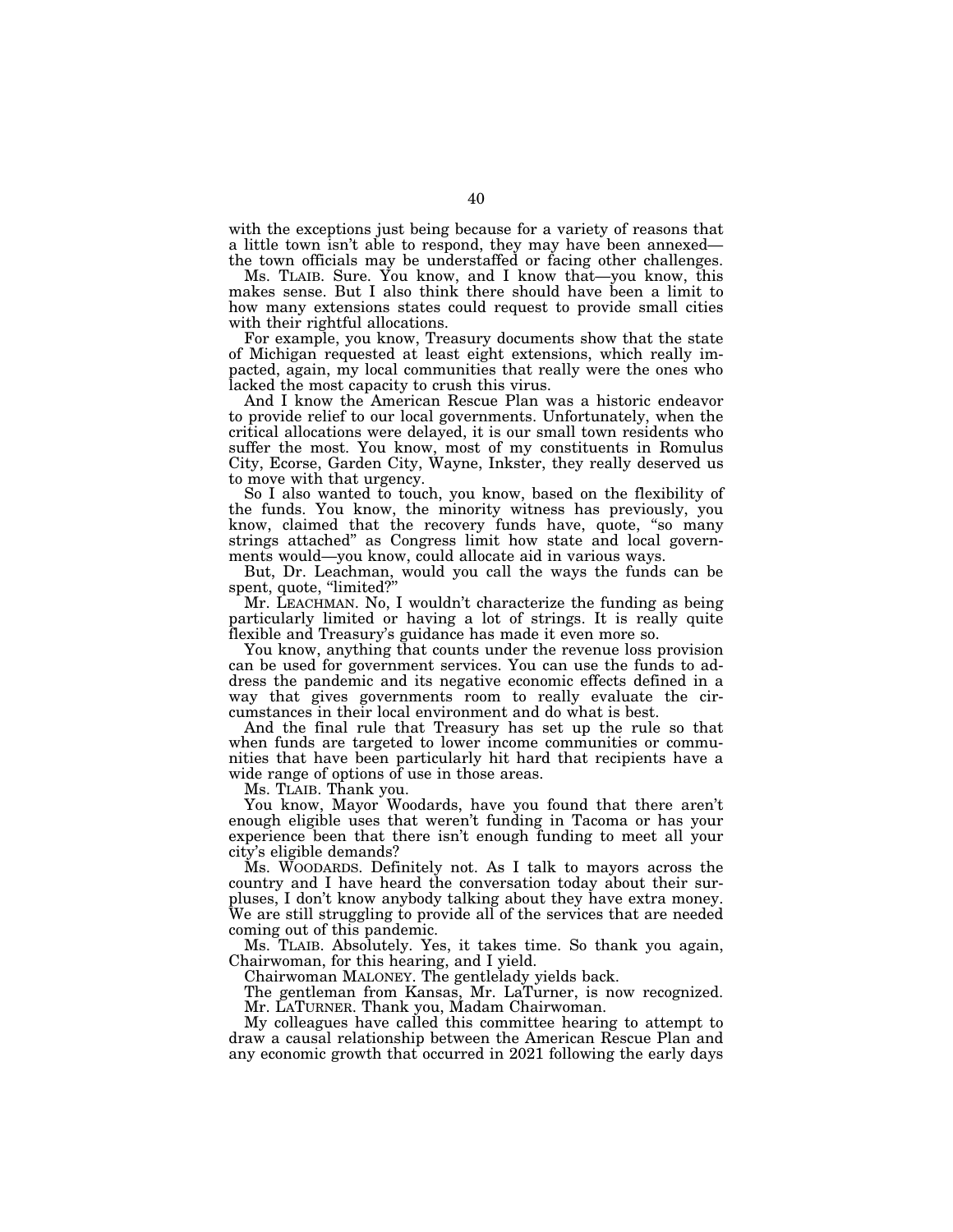of the Coronavirus pandemic. The truth is that the American Rescue Plan Act and its flawed disbursement formula turned into a \$350 billion slush fund, and rural communities in my home state of Kansas received fewer Federal aid dollars per capita, while Democrats, mayors, and Governors who chose to implement crippling lockdowns were rewarded with large slush funds.

Adding insult to injury, Kansas is now among the states that are experiencing the greatest fallout from the bill with inflation rates higher than the national average.

Over the course of 2021, prices in Kansas rose by about 7.6 percent, outpacing the national average inflation rate of 6.8 percent.

Countless economic experts on both sides of the aisle warned that this reckless spending would have a significant inflationary impact. But the Democrat majority failed to heed those warnings and now hardworking Americans are paying for that mistake.

My colleagues on the other side of the aisle often talk about helping the working class. But that is exactly who feels the pain of inflation. One year ago, a Kansan could buy a gallon of gas at just over \$2.50. Today, that price has risen to \$3.38 per gallon with no end in sight to the increase, and it doesn't stop there.

According to the Bureau of Labor Statistics, the cost of eggs is now 11 percent higher and milk is 9.2 percent higher. My state is facing the highest inflation we have seen since the 1980's and my working class constituents are the ones who are hurt the most.

As a former state treasurer, I understand the value in helping state and local governments implement changes that the Federal Government has mandated, and at the time that ARPA was passed, I implored the Biden administration to responsibly allocate the \$1 trillion in COVID relief already provided for by Congress.

Unfortunately, Democrats authorized trillions of dollars of wasteful deficit spending that, ultimately, had little to do with pandemic recovery and which disproportionately impose the consequences of the resulting inflation on my constituents.

Mr. Joffe, the Democrat-stated purpose of this hearing is to explore how the American Rescue Plan contributed to low unemployment and record high GDP. Yet, the Congressional Budget Office released a report prior to ARPA's passage that GDP would return to pre-pandemic levels without any new congressional stimulus package.

In your view, to what extent is there a causal relationship between ARPA passage in March 2021 and the growth in national GDP?

Mr. JOFFE. I think it is fairly limited, as you stated. CBO and many other experts already noted that the economy was bouncing back very smartly from the recession. So this added stimulus at the wrong time in the business cycle. It was really very sub-optimally spent.

Mr. LATURNER. I am going to stick with you, Mr. Joffe. There is a lot of concern on the Republican side that \$350 billion of ARPA was used mainly as a rainy day fund for a lot of institutions.

Here in D.C., for example, Mayor Bowser used \$70 million dollars to transition homes to green energy. Now, we can debate the merits of that project, but it hardly falls into the category of pandemic-related expenses.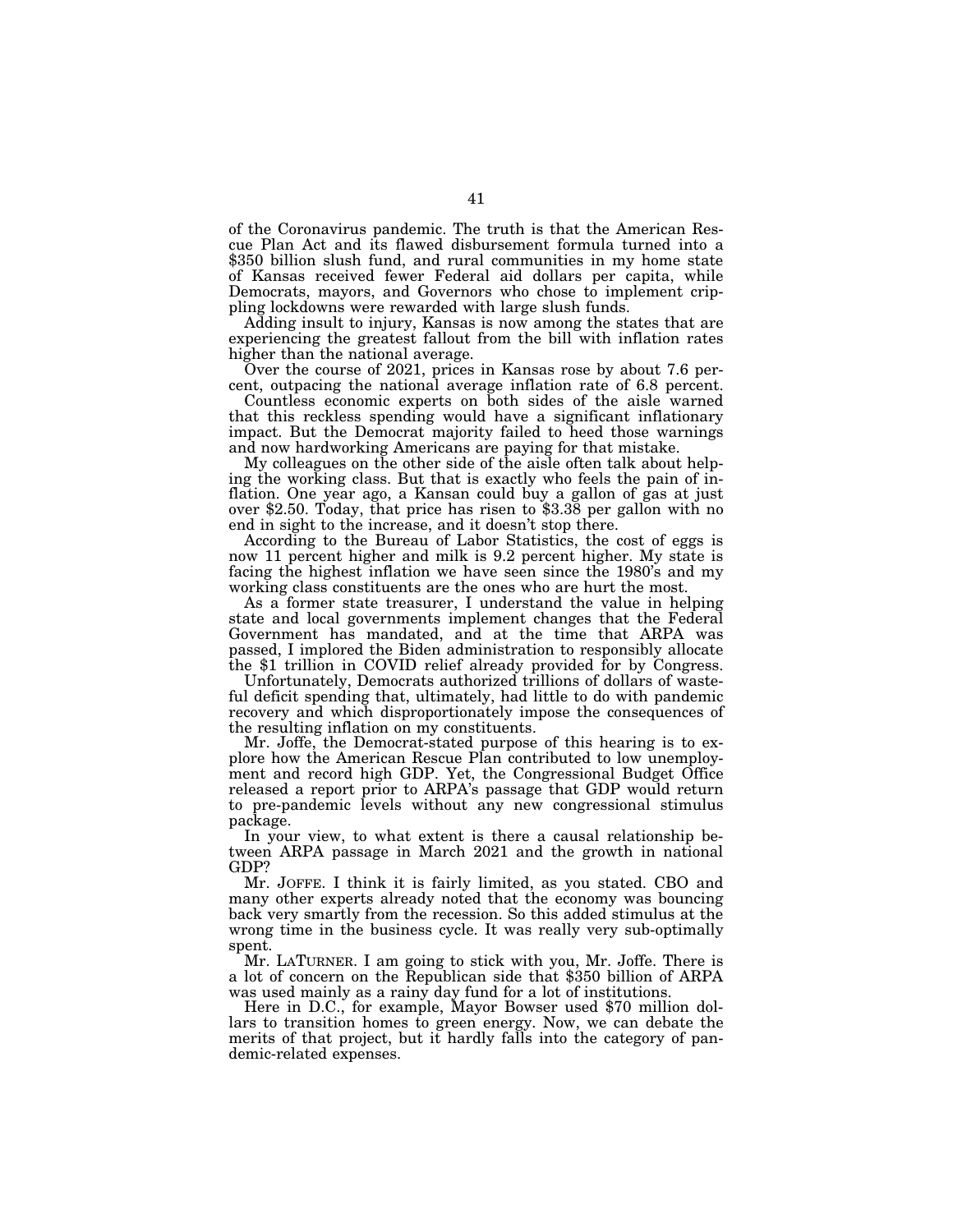I am concerned about the unsustainable debt burden that Congress is placing on the backs of our children and grandchildren with these sweeping spending bills, which is why I co-sponsored a balanced budget amendment earlier in my service as a representative.

Can you discuss the broader impact of ballooning our national debt, which just exceeded \$30 trillion, and the threat that publicly held Federal debt poses to our economic future?

Mr. JOFFE. Yes, definitely. Because this publicly held debt has become so large, now over 100 percent of GDP and, of course, the total government debt is well over 100 percent of GDP, this really is a systematic threat to budget stability.

If interest rates return to normal levels, if, for example, we get to the point where interest rates match the inflation rate, that is going to blow a giant hole in the Federal budget and it will be at a time when it will be very difficult for us to borrow more money because financial markets will be losing faith in America's ability to and willingness to repay its debt.

Mr. LATURNER. One more quick question. In your testimony, you discussed the limited effects of the pandemic on state tax revenues and compared those findings to Census Bureau data. Can you explain how you came to your conclusion and elaborate on your findings as quickly as you can?

Mr. JOFFE. The census does a quarterly survey of state and local revenues and I was basing it on that.

Mr. LATURNER. Appreciate it. Thank you, Madam Chair. I yield back.

Chairwoman MALONEY. The gentleman yields back.

The gentleman from Maryland, Mr. Sarbanes, is now recognized. Mr. SARBANES. Thank you very much, Madam Chair, for this important committee hearing. As we have been hearing, the American Rescue Plan provided critical resources to help communities stay

strong, to recover from the Coronavirus pandemic. In my district, for example, these funds are helping to hire and retain school bus drivers in Anne Arundel County, expand broadband access in Baltimore City, provide rental aid and food distribution in Montgomery County. So it has really been felt positively across my district.

As members of the Oversight Committee, we work, as you know, to identify and prevent waste, fraud, and abuse of taxpayer dollars, and we have to balance this effort to get the aid out broadly and as flexibly as we possibly can, on the one hand, with accountability for how those dollars are spent, on the other hand.

And in the state and local fiscal recovery funds there are safeguards that were put in place to make sure that these investments—these historic investments—are being made wisely.

Judge Moore, what must states and local governments do to receive their allocations? In other words, what did they have to present in order to have those moneys flow?

Judge MOORE. Thank you for that question.

You know, one of the things, I think, that we maybe have missed is that, you know, the final—the final Treasury standup did not happen until May 10 of 2021.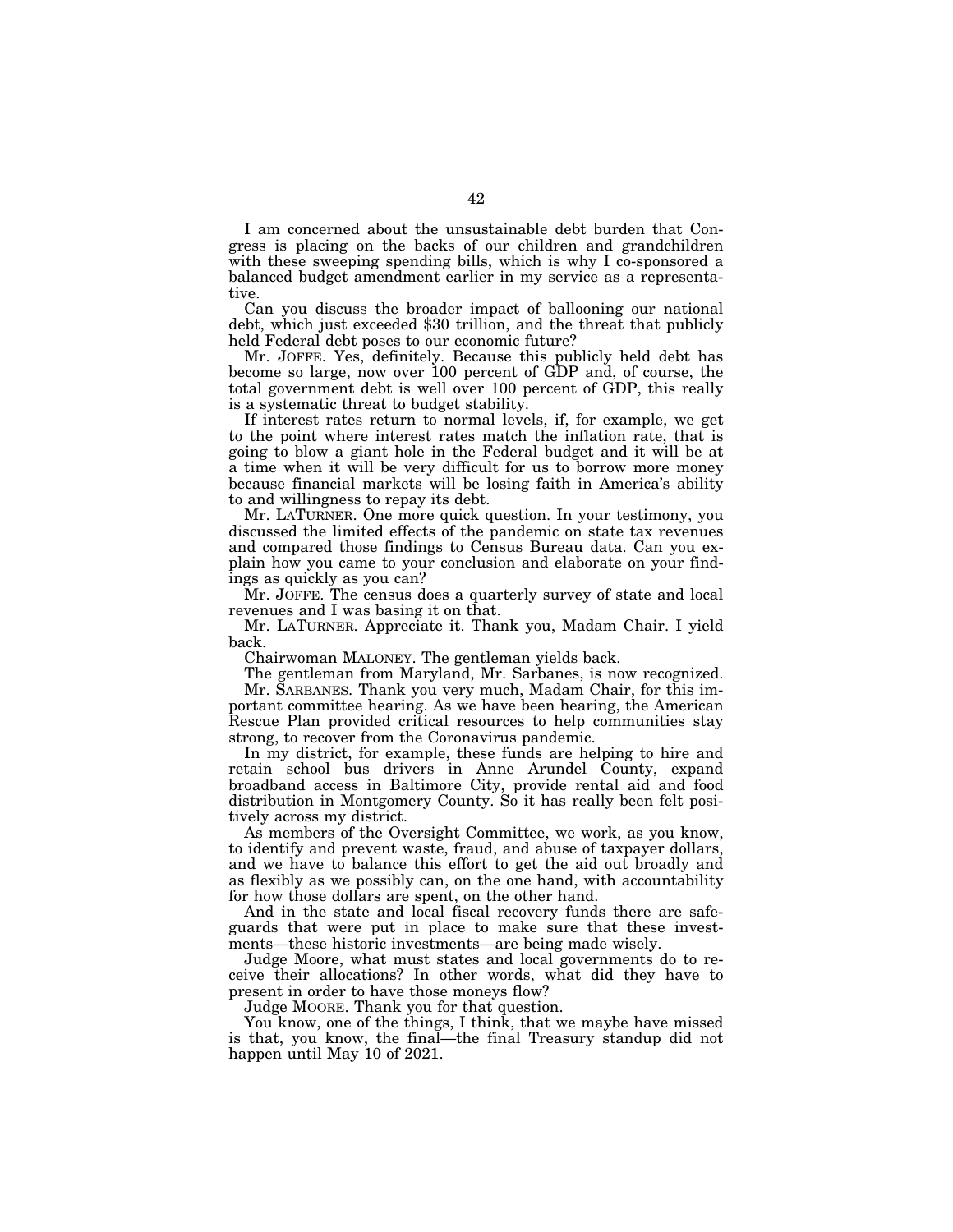Counties had the opportunity until August 31 to identify projects, and if you identified and you certified for those funds by July 15, by the way—so if you certified by July 15 you had a report due on August 31.

Many of our counties across the Nation were still waiting for states to stand up their programs so that they would know what was being—what opportunities might be funded by state funds through ARPA versus using their direct allocation.

For that reason, not a large number of counties had submitted their request for funds or their—or their plans. So I think that is part of why we are seeing some small numbers in that first report.

However, since then, 99 percent of all counties have done so and have their first half of their allocation. We know that counties with populations of 250,000 or more are required to post on their websites what they are using the funds for.

So when we think about transparency, that is a component that, I think, is very important, and many other counties are doing it willingly on their own, listing what their funds are being used for.

One of the things that occurred to us was that during the negotiations with the \$360 billion, when the local—\$350 billion—when the local aid dropped out, the total bill spending did not go down. The \$350 billion did not increase the overall passage of the bill, according to our legislative leaders.

So I would suggest that decisions made at the local level, closest to the people, were the most efficient, and I think as we see this play out through the years we will find that these counties made wise investments into their community.

They are very broad. In some cases, it is more about work force. It may be about childcare. In other communities it is infrastructure based.

But I think that indicates that the flexibility at the local level and especially in the \$10 million exemption for lost revenue, that we will find that communities allocated the funds best suited for their local community where they are elected by the people and where they know that community best.

Mr. SARBANES. Thank you for that description of the process. I mean, obviously, combining flexibility in terms of where the funds can flow, on the one hand, with accountability, as I said, is important.

You indicated there is an initial certification of need that has to be presented, and then the states and localities have ongoing compliance reporting that they have to do to demonstrate how these funds are being spent.

And I understand as well that there is a community input component that the states and localities, in particular, are being asked to assess the communities' feeling about how these investments are being made.

Mayor Woodards, briefly, because we are running out of time, why is it so important that governments are accountable not only to Congress but also to their communities when they make these expenditure decisions?

Ms. WOODARDS. Well, I think as I just mentioned earlier, that nobody knows their needs better than those who have them. So our ability to engage with our local communities to assess and to be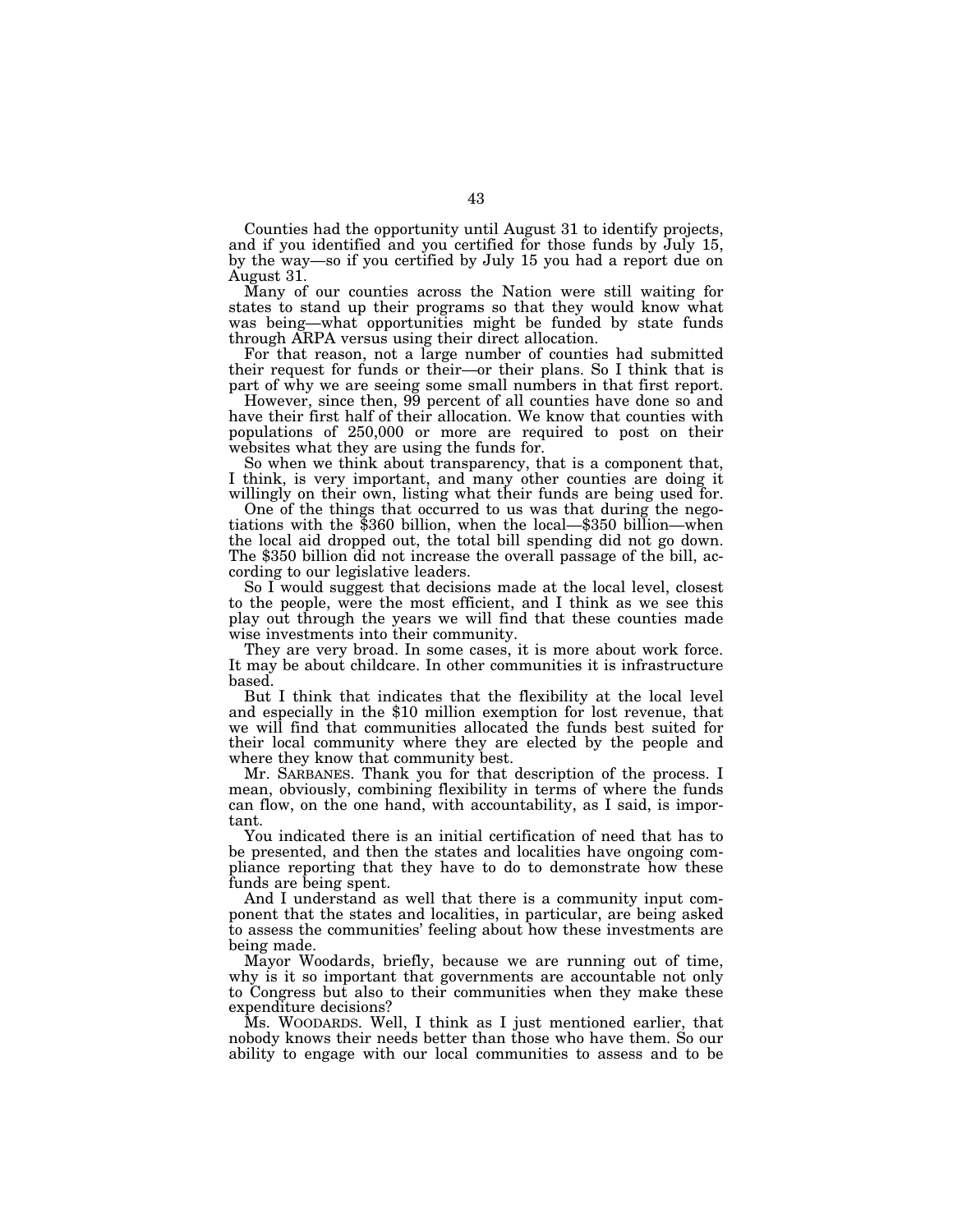really clear about what is important to them, just like you give the authority to us to make the decisions because we are closest to those, then we then pass on that opportunity to engage with our communities to make sure that we are providing the right programs and services to address their needs.

Mr. SARBANES. Thank you very much. I yield back, Madam Chair.

Chairwoman MALONEY. The gentleman yields back.

The gentleman from Georgia, Mr. Clyde, is now recognized.

Mr. CLYDE. Thank you, Madam Chair.<br>One year ago, President Biden and his Democrat colleagues recklessly pushed through the American Rescue Plan, a \$1.9 trillion spending package which they claimed was for COVID relief. The spending package came after Congress had already passed \$4 trillion in COVID relief, \$1 trillion of which had not yet been spent.

Both President Biden and the Democrats chose to ignore the warning that this spending package would only fuel the inflationary fires. This spending package also gave \$350 billion directly to state and local government without proper guardrails in place to

After this \$350 billion was recklessly handed out, we have seen countless instances where this money has not been used for its intended purpose. These funds were intended to be used to respond to the woes of the pandemic.

But we have seen that pumping billions of dollars of free money into the economy simply drives hyperinflation.

Mr. Joffe, thank you for your testimony today. We are seeing record rates of inflation higher than any point in the past 40 years.

Can you tell me, in your estimation, how long do you think this runaway inflation might last?

Mr. JOFFE. I think it could go on for many, many years because Federal Reserve interest rates are now well below the inflation rate and I think they are very worried about raising interest rates too much because of the fear of its effect on the stock market and economic growth.

So if the Federal Reserve continues to follow this low interest rate policy we could see many, many years of inflation.

Mr. CLYDE. Wow. Thank you. That is not good news. But thank

Congress gave \$350 billion to states and localities. However, we do not know whether these billions of dollars went to Americans in need.

Dr. Leachman, you said that the American Rescue Plan funds were not distributed fairly based on need and you defined that as race, gender, and community, I believe.

I understand you to say that minorities were disproportionately affected and, therefore, they didn't get their fair share. Is that correct?

Mr. LEACHMAN. No, sir that is not what I said.

Mr. CLYDE. OK. Well, you made a comment—that I heard it twice in your testimony.

Mr. LEACHMAN. Excuse me. My point was that the pandemic and the economic impacts have been felt disproportionately in certain communities and unequally by race, gender, and community.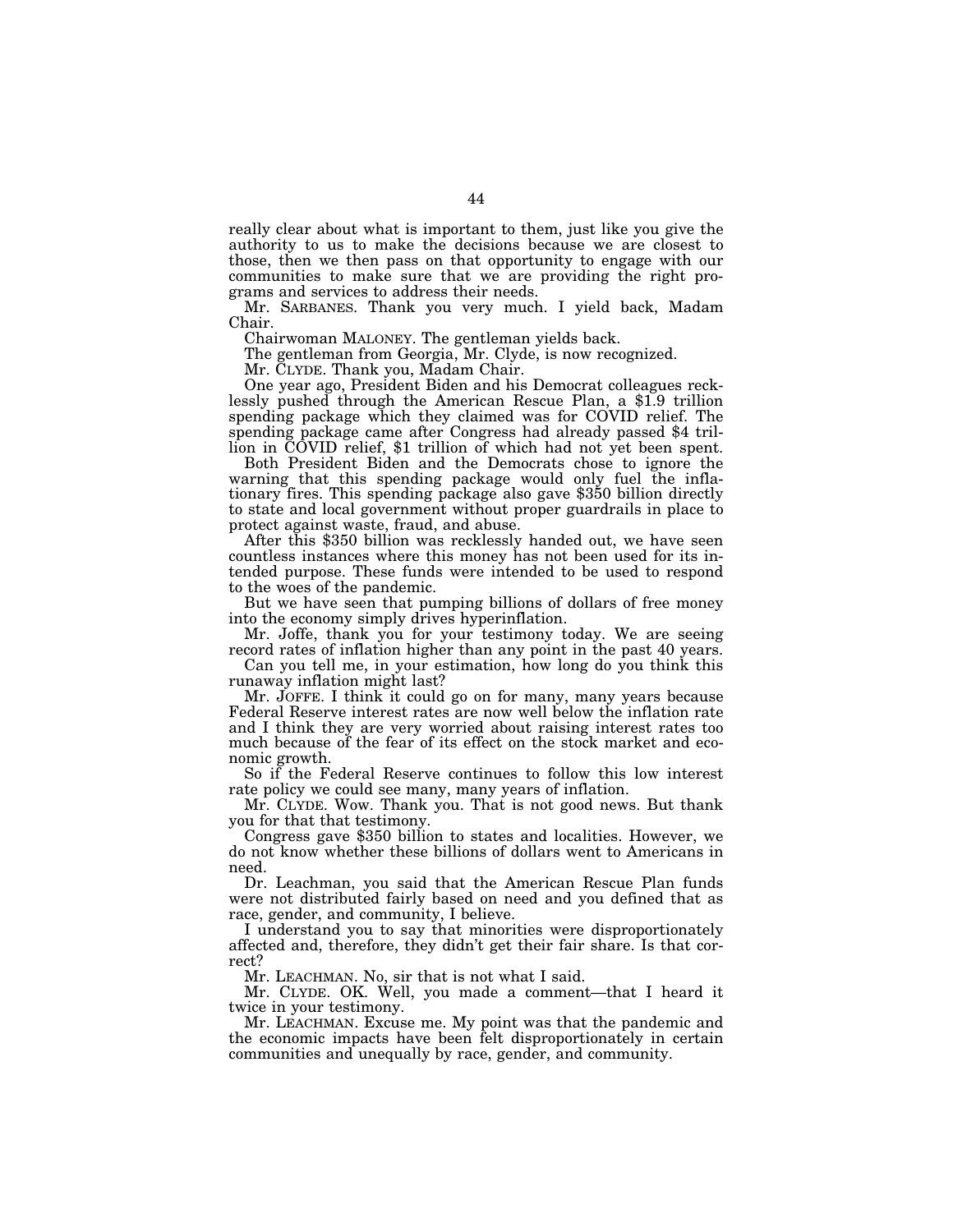Mr. CLYDE. OK. And the American Rescue Plan did not then distribute the moneys in that way. Is that correct?

Mr. LEACHMAN. No, sir. The American Rescue Plan was designed to distribute its funds based—to states based on unemployment, which is a good measure of hardship, given that it is measured we have data monthly-

Mr. CLYDE. OK.

Mr. LEACHMAN [continuing]. And at the city and county level based on a combination of population and poverty.

Mr. CLYDE. OK. Thank you for that understanding. I appreciate that.

While Republicans were not able to see the American Rescue Plan's complete text until 48 hours before the markup of the bill, we are—we were still able to offer common sense amendments to try and protect American taxpayer dollars from misuse.

However, Democrats in this committee refused to adopt any of these amendments to allow for guardrails to be in place. So in the ARP I noticed that the city of D.C. received \$3.3 billion of funding and I am—and I also saw that \$70 million dollars of which was used to convert homes to green energy.

So I am certain that when Congress acts next term—that would be the 118th—to realign the government of Washington, DC, back to the Constitution's original intent of Article One, Section 8, Clause 17, that \$3.3 billion dollars will have the appropriate guardrails under the jurisdiction of this committee.

And with that, I yield back.

Chairwoman MALONEY. The gentleman yields back.

The gentlelady from California, Ms. Porter, is now recognized.

Ms. PORTER. Thank you. We have a childcare crisis in this country. One of the biggest challenges for working families over the past few years has been the rising cost of childcare, and the pandemic has led to the permanent closure of thousands of daycare facilities across the country.

I want to play a short clip from CBS News about the closure of a childcare facility in Billings, Montana, that served about a hundred kids.

[Video.]

Ms. PORTER. This same story is playing out across the country. A 2021 survey found that four in 5 daycares were understaffed and 78 percent said low wages were a contributing factor.

Dr. Leachman, how can the recovery funds be used to help address the childcare crisis?

Mr. LEACHMAN. Thank you, Representative Porter.

The lack of affordable quality childcare is just a huge problem, as your powerful video showed. It is just, for one thing, making it just much more—much harder for people to get back into the labor market, and the underinvestment in childcare has made it inaccessible and unaffordable for decades.

So the fiscal recovery funds can really help to help providers to get back on their feet. Some have been forced to close, and to meet the need that is out there to provide quality and affordable care it can also be used to help make childcare more affordable to parents.

Of course, because of the time horizon on these funds it is a temporary measure only and doesn't obviate the need for long term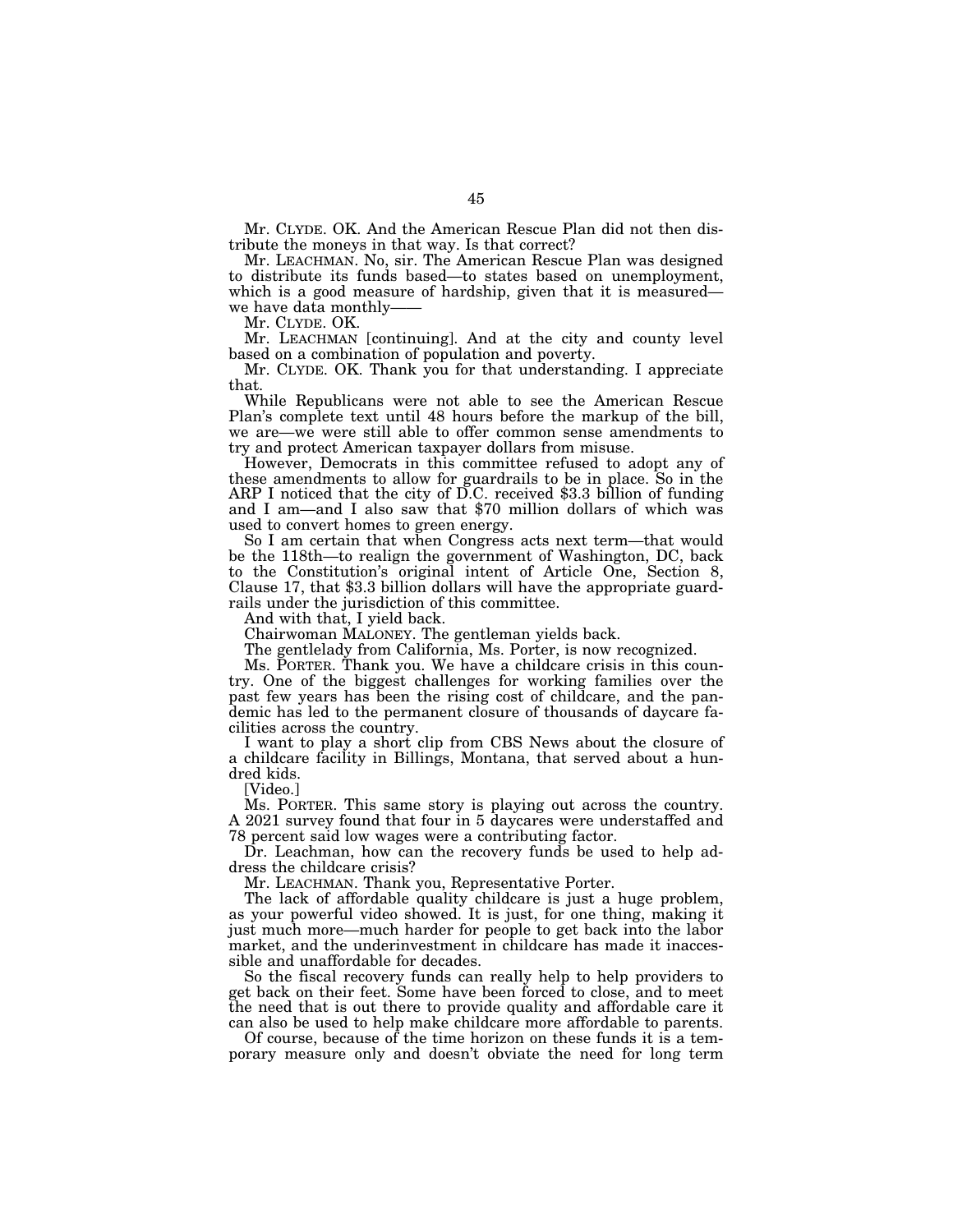Federal investment in expanding access to affordable quality childcare.

Ms. PORTER. And my understanding is that the final rule on expanded clarified—excuse me, the interim final rule clarified that childcare workers are eligible for premium pay through the recovery funds.

Judge Moore, the National Association of Counties has highlighted some great projects to address the childcare crisis.

In my city, Irvine, we have a wonderful partnership between the school district and the city and nonprofit providers. It leases facilities on elementary school campuses to nonprofit agencies to provide childcare for about 2,000 children and my own family is one that has used this service for care. My daughter, Betsy, still goes to these care centers.

Can you highlight a few of the projects that you are aware of that address the childcare crisis?

Judge MOORE. Well, the childcare crisis is a huge issue, especially in the—in regard to work force development shortages and worker shortages.

In San Diego County in California it allocated \$16 million to implement a new pilot program within local schools and universities to provide apprenticeship services work force development for early childhood educator professions.

This funding also supports continuing education and increased wages to promote staff retention for educational professionals. Travis County, Texas, also, \$2.5 million for child care assistance. York County, Pennsylvania, \$1 million distributed over 30 organizations to support early childhood development, and there are other examples.

Ms. PORTER. I think what we are seeing here is that municipalities and cities, counties, across the country are telling us with their choice of how to use these funds that childcare is one of the biggest needs.

It is a social justice issue to make sure that we value child care workers but it is also fundamentally an economic issue. Whether you have children or not, every American benefits from a strong economy and every business, small and large, benefits from having the workers that it needs to stay productive.

So I encourage Congress, both sides of the aisle, to continue to invest in childcare.

With that, I yield back.

Chairwoman MALONEY. The gentlelady yields back.

The gentleman from Louisiana, Mr. Higgins, is now recognized. Mr. HIGGINS. I thank Chairwoman Maloney and Ranking Member Comer for having this hearing today.

Madam Chair, I have been listening to the testimony of my colleagues and the witnesses here today. Here is the glaring message. We don't have the money. We are mortgaging our children, our grandchildrens', our great grandchildrens', future.

Congress is mortgaging the future of generations yet unborn. We are \$31 trillion in debt. If this body were to run a \$1 billion surplus, which it will not do, without some serious conservative adjustment—if this body were to run a \$1 billion surplus, it would require 31,000 years to address a \$31 trillion debt.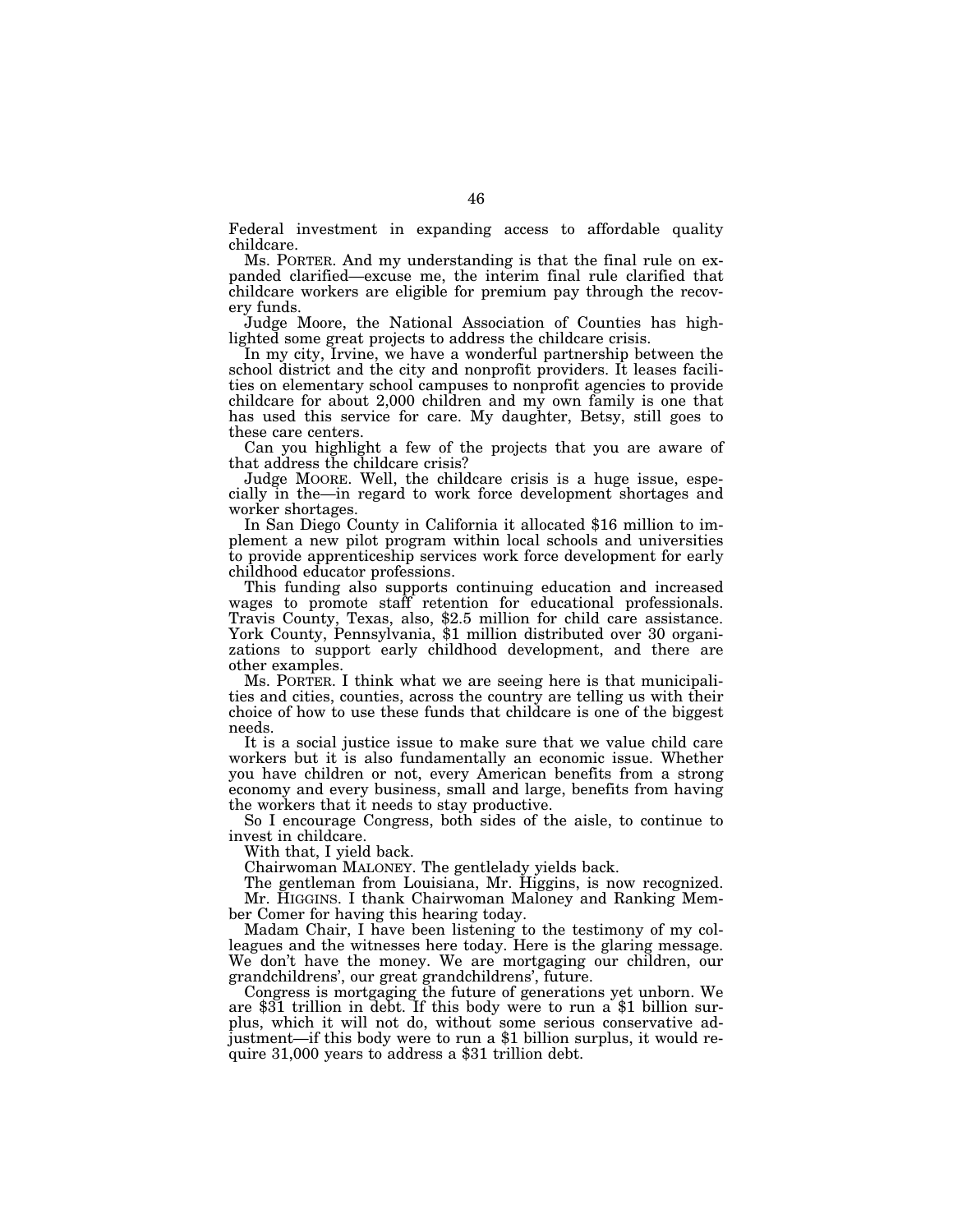Shifting to the pandemic and the money that we have spent, since March 2020, America has spent \$6 trillion just on COVID. That is six thousand billion dollars. That would be \$120 billion for every sovereign state, or broken down by working families, according to the 2020 Bureau of Labor and Statistics, just over 83 million

Every working family could receive \$70,000 in cash tax free. You think maybe that would have helped American working families? America, would you like to receive \$70,000 in cash?

Because Congress has, certainly, spent that money and it is your money. There is no such thing as Federal money. Every dime that gets spent out of this body is seized from the paycheck of a working American.

We are speaking in platitudes here today. In this committee that is responsible for oversight for government expenditure, my colleagues across the aisle are in a fantasyland. We don't have this money.

Talk about childcare and child welfare—good Lord, what kind of a family would dump unserviceable crippling debt upon their yet unborn great grandchildren in order to have, you know, solar panels on your roof right now?

Some of us are quite passionate about actually preserving our republic and restoring our constitutional rights and freedoms and restoring fiscal responsibility to this body.

And Congress talks about trillions of dollars like it is nothing saying. It is insane.

Mr. Joffe, let me give you my remaining time, so a couple of minutes. Just please address, if you don't mind, exactly what kind of actual long-term economic impact these very poorly written and loosely corralled massive spending bills that get pushed through Congress—what is the impact long term on the American economy for generations to come?

Mr. JOFFE. Well, you know, as you said, Representative Higgins, we didn't have this money to spend, and so it is a combination of printing it up and destroying the value of the dollar and then—or borrowing it and putting it on future generations and both of those have serious long-term effects.

You know, we are now getting into the period where most of the Baby Boom generation is retiring. That is going to put a lot of pressure on Social Security and Medicare expenditures through the rest of the 2020's and the 2030's, and we just don't have the gas in the tank right now to finance that sort of thing.

So it is very worrying. I do agree with you that Congress should be a lot more careful with how taxpayer money is being committed.

Mr. HIGGINS. When the CARES Act was written, which my office participated in—we helped launch the CARES Act—that was a couple of weeks of sleepless nights, bringing 4,500 community banks and credit unions online to serve this SBA product that they had not prior. We had heavy guardrails on the CARES Act, which I supported. That was a time we weren't quite sure what this pandemic was going to be. But it required action.

But since then, we have learned a lot about this virus and we have also seen a lack of guardrails on new spending. Would you agree with that assessment, Mr. Joffe?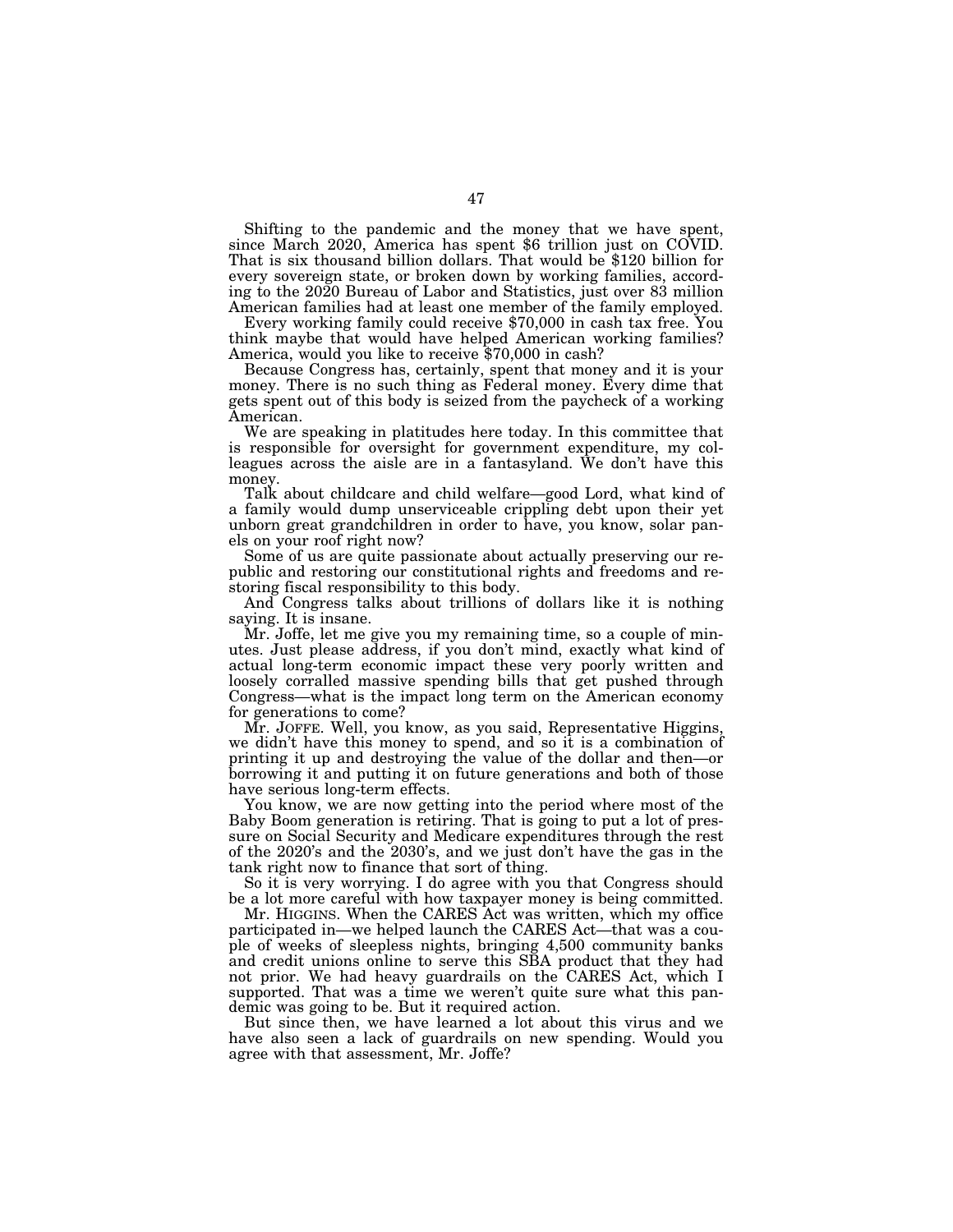Mr. JOFFE. Yes, I would.

Mr. HIGGINS. Thank you, sir. Thank you for appearing, to all our witnesses today, and Madam Chair, I yield.

Chairwoman MALONEY. The gentleman yields back.

The gentlelady from Illinois, Ms. Kelly, is now recognized.

Ms. KELLY. Thank you so much, Madam Chair.

As vice chair of the Energy and Commerce Committee and a member of the Subcommittee on Health, I am very concerned about expanding access to health care and advancing the health of vulnerable communities across this country.

I was encouraged to hear that the majority of states and localities that were required to submit initial reports decided to invest their recovery fund dollars in public health to prevent and mitigate the spread of the Coronavirus.

We heard from my Governor, Governor Pritzker, earlier today that Illinois is one of those states. Our state has appropriated \$786 million for a wide range of public health needs including support for vaccinations, testing, contact tracing, long-term care services, mental health rehabilitation facilities, and hospitals.

As chair of the CBC Health Brain Trust, it was clear that there was a divide between white and minority communities early in the pandemic.

President Sharp, indigenous Americans suffered higher Coronavirus infection and death rates than other populations, especially at the onset of the pandemic. What public health impacts would tribes have experienced if Congress had not passed the recovery funds?

Ms. SHARP. Yes, thank you for that question.

The impacts would have been devastating. As I mentioned in an initial question, we are disproportionately impacted and already vulnerable prior to the pandemic.

As evidenced in the U.S. Commission on Civil Rights Report called the Broken Promises Report that was delivered to Congress in 2018, that report detailed on every sector—education, health care, even our business and private sector economies—have been chronically and long-standing underfunded. We can only dream of having the resources and opportunity to even get to a base level of providing for our citizens.

But with this investment, we are not only able to meet the needs but now we are in a position to look long term to make strategic investments in our communities and where things like broadband—there is a community in Alaska, the Akiak tribe, invested in broadband to service the second largest broadband gap in the United States and that means being able to access telehealth. That means education for children. These are key strategic investments that have kept us away from just being at a basic level of existence for decades, if not generations.

Thank you.

Ms. KELLY. Thank you. So that sounds like something that you are doing that could be a promising public health program or project that may be a model for other areas in the United States in regard to reducing health inequities.

Ms. SHARP. Yes.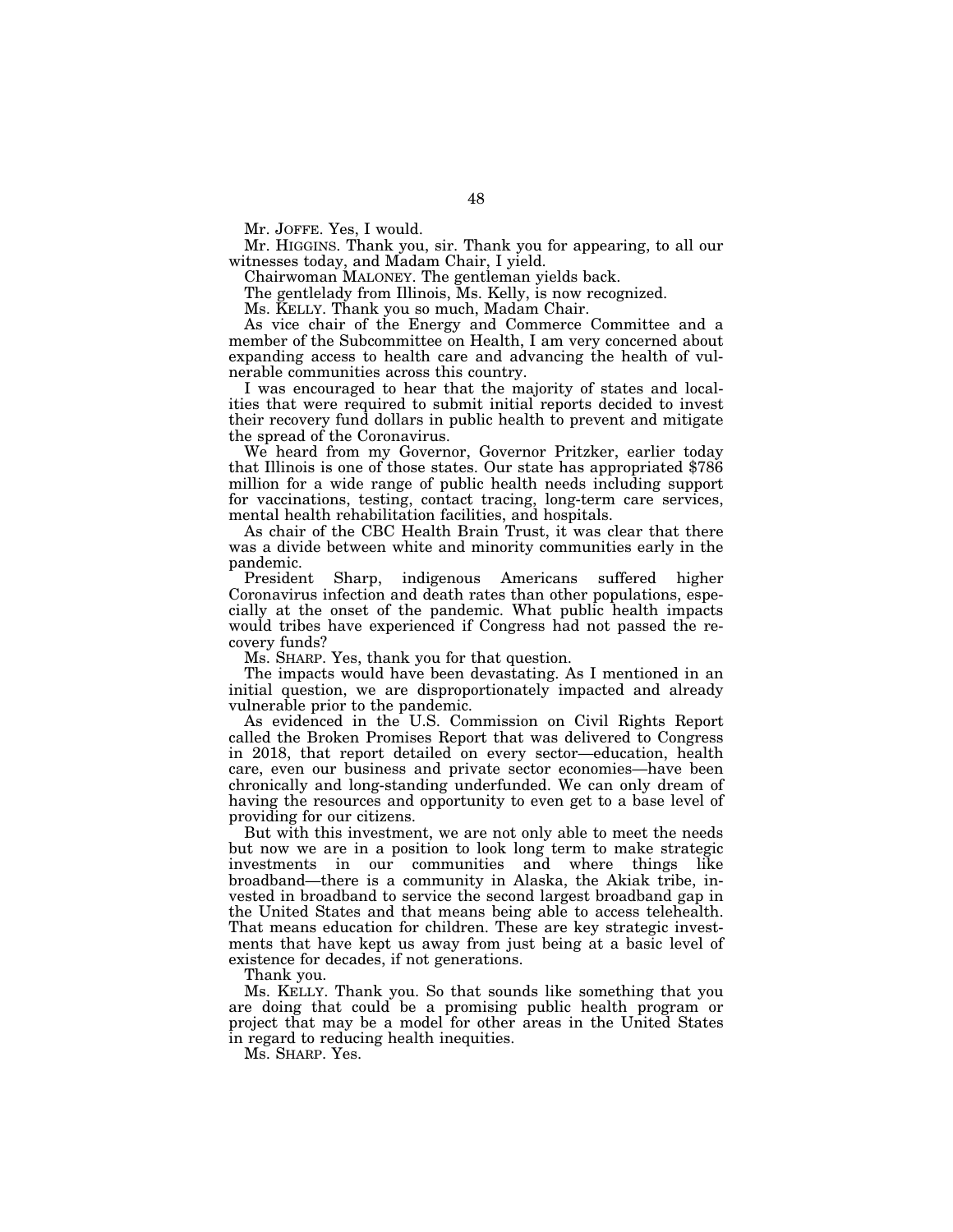Oh, yes, I was just going to say yes, absolutely, because public health is not, like, just the, you know, doctors and nurses. Public health is mental health. It is having an economy and educational opportunities.

Ms. KELLY. Early reviews suggest that almost three-quarters of metropolitan cities and counties are investing in recovery funds and public health.

Mayor Woodards, what are some of the best ways cities are using their recovery fund allocations to support public health?

Ms. WOODARDS. Well, I stated in my opening comments a little bit about what we are doing here in Tacoma as we talk about supporting our homeless community in terms of providing shelter and case management.

There is an opportunity there that we are using to provide more mental health services directly to those impacted.

I would also say that in Houston, Texas, they are funding a clinician officer remote evaluation program, which is a telehealth strategy for responding to behavioral health crisis calls.

So when an officer—when there is a contact made with law enforcement, they can immediately call a mental health clinician at the time of the 911 dispatch to provide appropriate intervention. So they use real-time on-the-ground innovative solutions.

Ms. KELLY. Thank you.

And, Judge Moore, talk about the best ways counties are using their funds and would you comment on are counties and cities with their programming complementing each other?

Judge MOORE. Yes, thank you for your question.

Hamilton County, Ohio, which is Cincinnati, just to the north of my county, they allocated \$5 million for a community outreach for vulnerable populations to ensure health and social service information is more effectively provided to underserved populations in their county.

This program will include acquisition, programming, and marketing for permanent tech bus and ongoing outreach to educate minority and underserved populations to improve health outcomes.

In Louisville, Jefferson County, an initial \$30 million in ARPA funds were allocated to address urgent needs related to the pandemic.

Of those funds, \$15 million was allocated for COVID-related public health expenditures, \$9.8 million for COVID–19 response and vaccination activities, \$1.5 million for childcare center, emergency, and surplus supplies, and so on.

So across America, we have examples of the large urban counties investing their funds in the area of public health. And I should say that this funding is historic to rural populations—to rural counties across America.

While I don't have exact examples here, we know that our rural counties across the Nation have received these funds and that they have exciting plans for their funding.

Ms. KELLY. Thank you. My time is expired.

Chairwoman MALONEY. The gentlewoman's time has expired. Thank you.

Ms. KELLY [continuing]. To this committee. Thank you.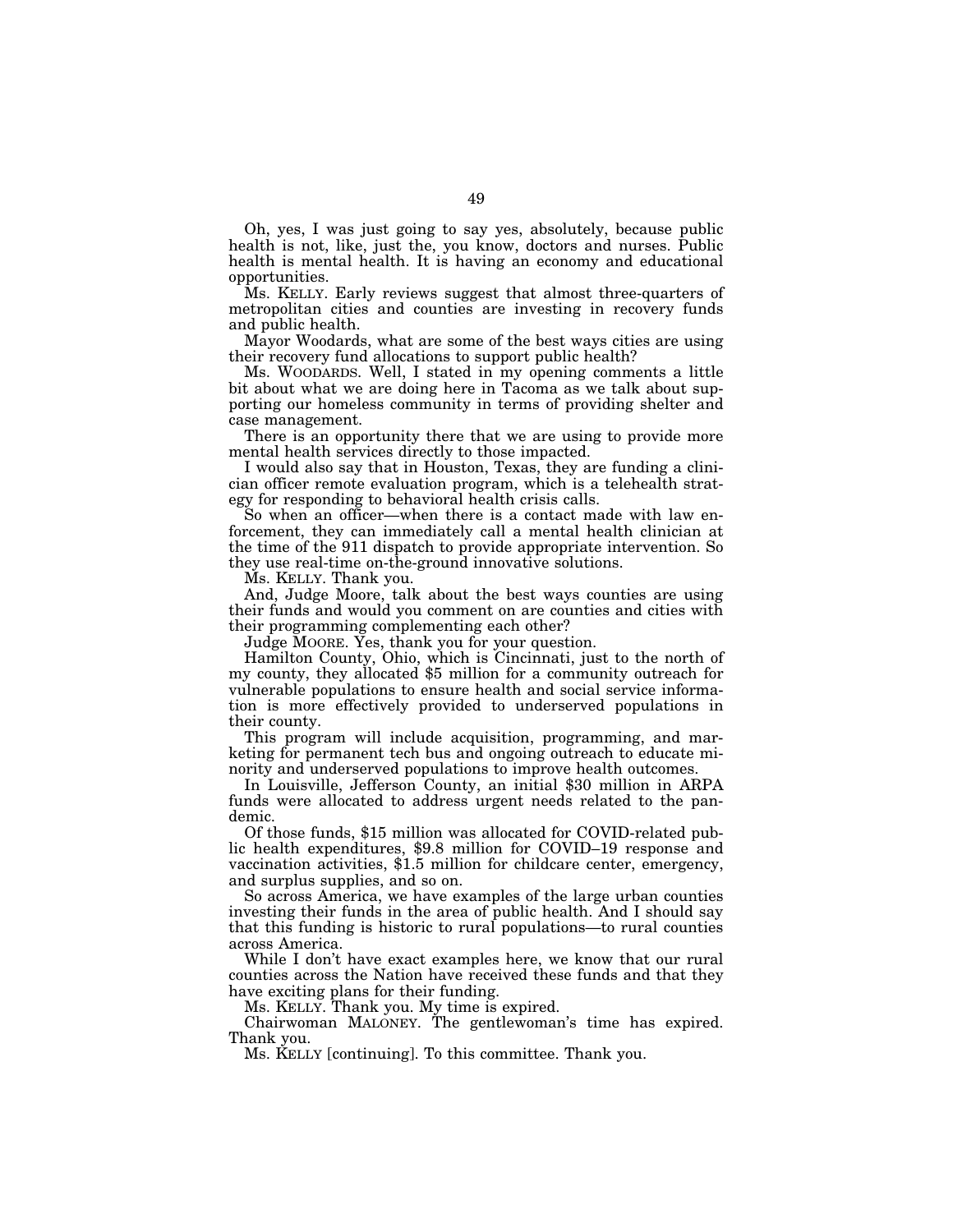Chairwoman MALONEY. Thank you, and the gentlelady yields back.

And the gentlewoman from Massachusetts, Ms. Pressley, is recognized.

Ms. PRESSLEY. Thank you, Chairwoman Maloney, for convening today's hearing about the unprecedented relief provided in the American Rescue Plan.

As we approach the two-year mark since the onset of the pandemic, we have to be candid about its disproportionate impact on the lives of Black, brown, indigenous, immigrant, and low income communities.

The American Rescue Plan put forth by the Biden/Harris administration and passed by Democrats in Congress, was a lifeline for families across the Massachusetts 7th congressional District, and because we were intentional in centering equity, states had adequate flexibility to prioritize lifesaving resources to our hardest hit communities.

Cities like Chelsea, Everett, and Randolph in my district were among the most severely impacted communities and they needed additional relief, regardless of esoteric funding formulas, to support their necessary recovery from the pandemic.

That is why I, along with Senators Warren and Markey, repeatedly called on our Governor to use this flexibility to ensure equitable distribution of more than \$5 billion.

Dr. Leachman, how did Congress and the Treasury Department structure the recovery funds to allow state governors to address the inequitable impact of the pandemic?

Mr. LEACHMAN. Thank you for that question. It is very important.

So the act itself emphasized that the funds were to be available to address the impact of the pandemic and its negative economic impacts, and the Treasury guidance has been very clear in encouraging states and localities and tribal governments and U.S. territories to spend to spend funds in ways that that address the inequities that the pandemic made so apparent. They have been invisible for us to see but the pandemic made them especially apparent.

And so what Treasury guidance has made clear and encouraged states and localities and other recipients to do is to focus on those communities that are hardest hit and address the disparities that will help—by addressing those disparities will—that is the only way we can really recover.

How can the community—if the communities that have been most hard hit aren't recovering because we aren't investing properly and then how can we really call that an effective recovery?

Ms. PRESSLEY. Thank you, Mr. Leachman.

And could you just speak to the reporting aspect of that so just in terms of, you know, that oversight and that accountability? So we gave that guidance. But what were the guidelines in terms of Treasury's reporting to make sure that, in fact, the funds were equitably distributed and going to the hardest hit and impacted communities?

Mr. LEACHMAN. Sure.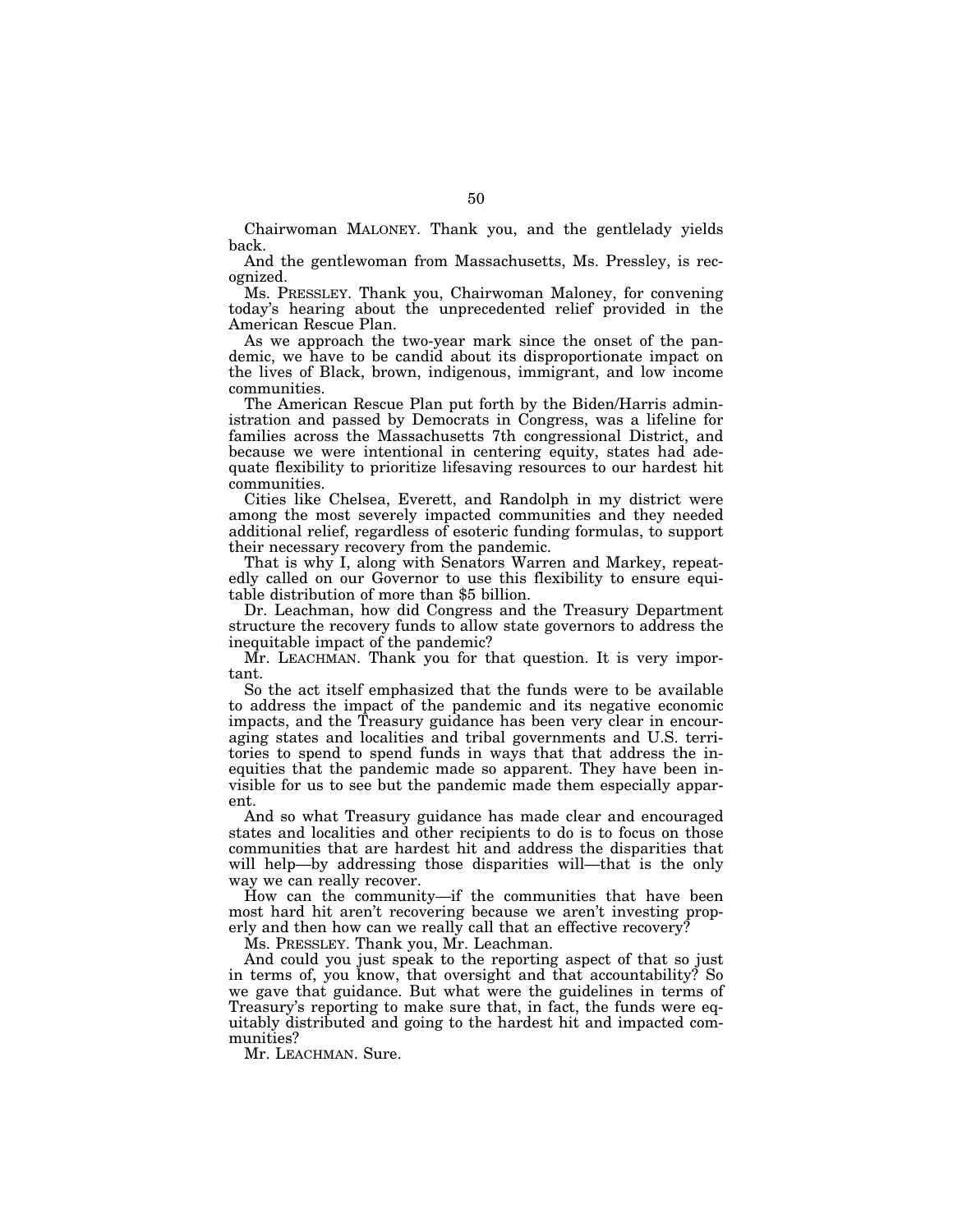Well, each recipient—each state recipient and larger cities and counties have to submit an annual performance report that details a number of facts about their spending of their funds, including details about each project and their use of funds for—in that detailed level.

They also have to describe the impact on equity and the community engagement process that they used when determining how to spend the funds, both of which can work together to make sure that the funds are allocated in ways that address community needs, especially in the communities most impacted, and that the recipients are thinking about the longer-term impacts on equity so that we cannot repeat the same problems in the future.

Ms. PRESSLEY. Exactly. And, in fact, in my district, the Mass. 7th, investments with the American Rescue Plan were used—directed toward community health centers who were critical in combating health disparities, affordable housing, free transit, bonus payments to low income essential workers who risked their lives during the pandemic and showed up for their community, folks like grocery store clerks and bus drivers.

Mayor Woodards, how are you and other mayors across the country—I have heard some of your testimony but if there is more you would like to unpack—how do you use recovery funds to ensure that people who are disproportionately vulnerable to Coronavirus and economic hardship are specifically and uniquely supported? Is there anything you would like to lift up?

Ms. WOODARDS. Yes. Sure. Just so a couple things that I would like to talk about.

So one, in terms of the fact that we could use some of our money to support our rental assistance. Here in the city of Tacoma, we had an opportunity to partner with a BIPOC nonprofit to get that money out the door, and because we partnered with them, we were able to allocate over 50 percent of our funding directly to BIPOC community members for rental assistance.

I would say that in other cities, Los Angeles has created a fund called LA REPAIR and it gave grants to support job creation and organizational support and community intervention on racial healing and justice work, again, focused on our BIPOC community.

So I have lots of other examples. But those are just a few additional examples of how we are focused on those who need it the most.

Ms. PRESSLEY. Thank you.

Chairwoman MALONEY. The gentlelady's time is expired. Thank you. The gentlelady yields back.

The gentleman, the ranking member of the committee, the gentleman from Kentucky, Mr. Comer, is now recognized.

Mr. COMER. Thank you, Madam Chair.

You know, Republicans voted against this American Rescue Plan because we knew that when the government prints more money you are going to have more inflation.

Now, we will all be able to celebrate projects that were funded with this that were beneficial. But there are going to be many, many horror stories about wasted money and I will get to that in just a moment.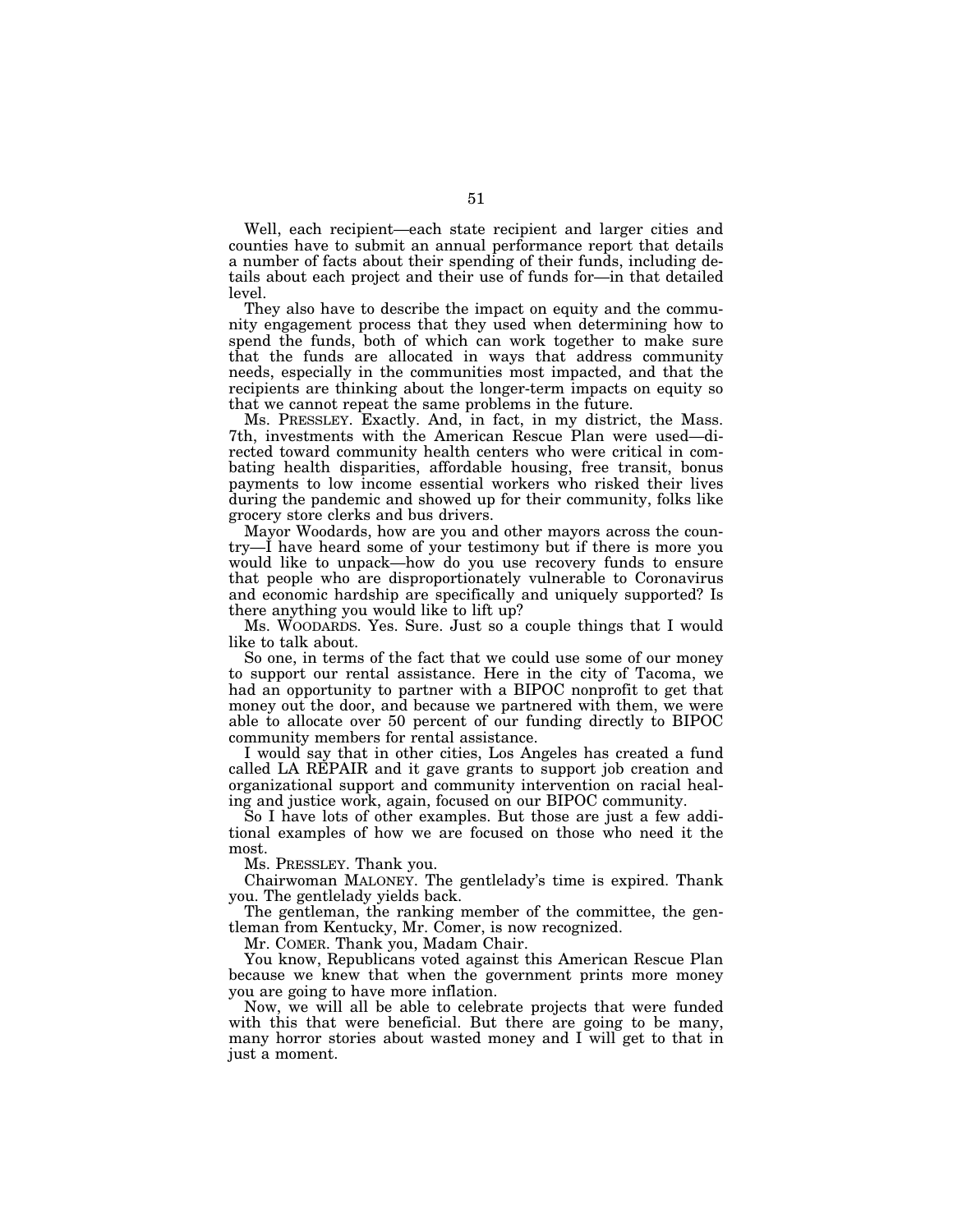But, Mr. Joffe, I want to talk about another bill, because when you look at this \$1.9 trillion that we are talking about here, this came on the heels of trillions of dollars passed for stimulus at the end of the Trump administration during the beginning of COVID, and then after this another several trillion dollar infrastructure bill.

Now, Mr. Joffe, historically, from my studies in history and economics, the government passes spending to stimulate the economy. But we had an economy—and Republicans kept saying this—that was on fire from stimulus that had been appropriated from Congress prior to this.

So we are historically—wouldn't you say that if and when the government stimulated the economy it would be at a time when the economy was sluggish and at a time when there was a high unemployment rate? Did we have a high unemployment rate when this \$1.9 trillion was passed?

In other words, do you think that this \$1.9 trillion was needed to stimulate the economy or, I guess, and also how much do you think this contributed to the current inflation we are seeing now?

Mr. JOFFE. I think it is the direction that you have to look at. So employment was rising rapidly at the time that this was enacted. So it really wasn't necessary.

Now, certainly, unemployment was still higher than it was before the pandemic, but because the economy had already developed a head of steam we didn't really need this.

And, you know, to your point about the infrastructure bill, Congressman, I just want to point out that a lot of the wins that have been presented here have to do with state and local government spending money on broadband. But that is also in the infrastructure bill as well.

So you have a lot of duplication of effort across these bills and, naturally, you are going to have a lot of waste.

Mr. COMER. The reason that I was concerned about an infrastructure bill when we passed it, I don't feel like we are going to get a lot of infrastructure.

I don't feel like we are going to get a lot of roads and bridges for the amount of money we are spending because we have massive inflation right now.

What the administration should have done is tried to get inflation under control and then see where the government needed to step in to help with infrastructure.

So I think the American people are going to be very disappointed, at the end of the day, when they see how little infrastructure is going to be constructed considering the massive amount of money that was spent.

Now, I want to ask some questions of my good friend, Judge Gary Moore. Boone County, the fastest growing county in the state of Kentucky, a real success story.

I have to respond again to Mr. Connolly. I have a lot of respect for Mr. Connolly but sometimes he competes with Adam Schiff for the most misinformation a single day as a Member of Congress.

But one thing that he was trying to compare was this spending to relief fund, and, as you know, Judge Moore, we had terrible tor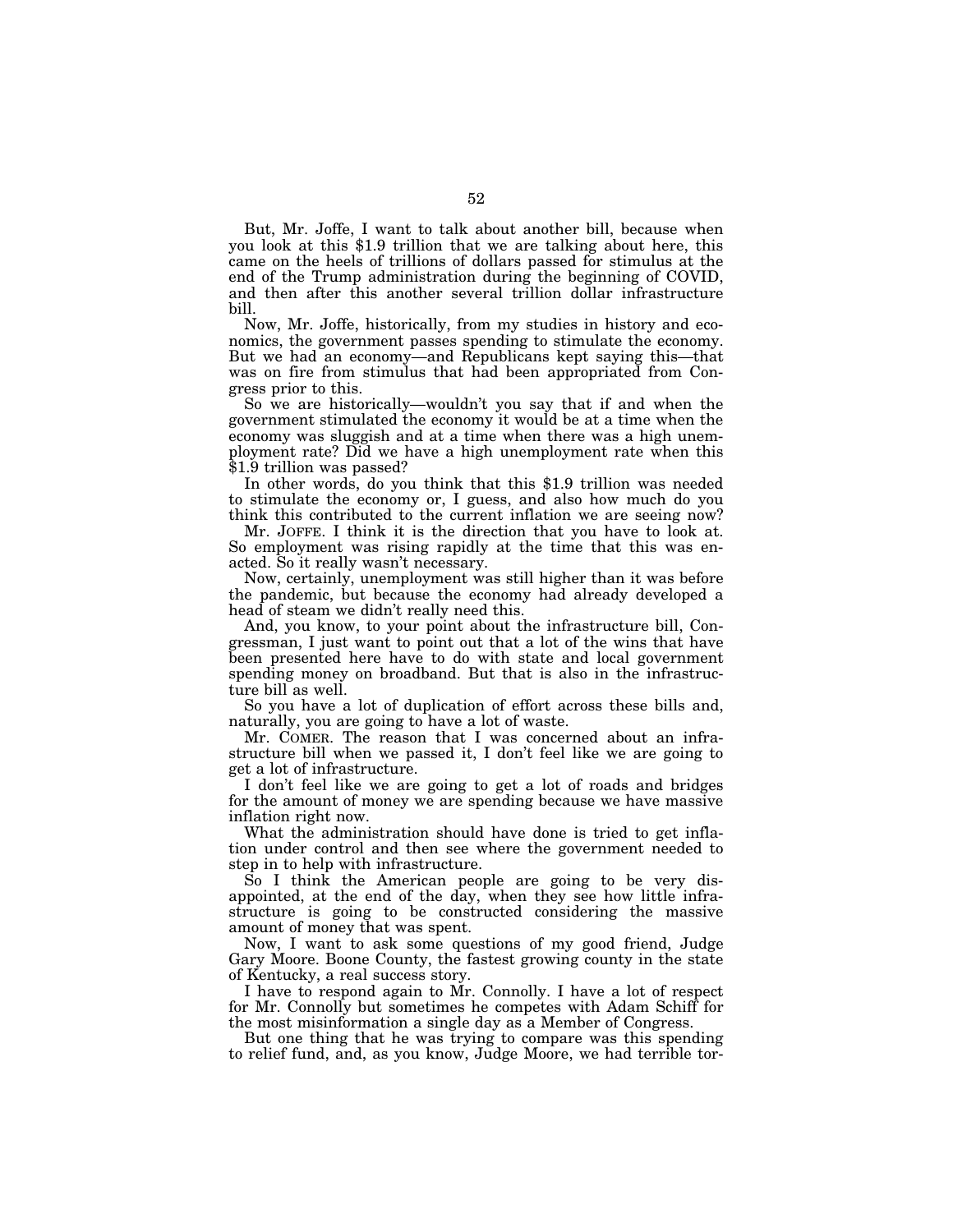nadoes. Three different tornadoes on the same night went to my whole congressional district from one end to the other.

But we get calls daily from county judge executives and mayors in those counties asking if they can use some of this money we are talking about today—the state local money for tornado relief and we are trying to get the answer from the Treasury Department, and all they respond to us is with a link—the frequently asked questions, and that is not one of the questions, can you use this money for tornado relief.

So can you talk about if you have had any challenges in Boone County or you heard from any county judges, not just in Kentucky but in other parts of America that have had trouble getting answers from Treasury about how to properly spend this money?

Judge MOORE. Early in the process, yes. The rollout from Treasury took longer than we had hoped. At NACO what we did we, basically, created a list of frequently asked questions.

We assembled those because a lot of them were the same across the country. We would submit those questions to Treasury, and by the end, once they got things stood up, we were getting answers back usually in 24 to 36 hours of yes or no or here is how you might.

We posted those on our websites for our county members. So there are still frustrations at times in some of those areas that are gray. We have been told that the Federal match for FEMA, that local ARPA funds can be used for a local match, and that is one thing that we have gotten answers for.

The flexibility with the \$10 million for lost revenue, we feel like that that is going to be helpful to those counties that need this flexibility.

What we did with the funds, of course, was broadband is our main expenditure and we have found that there were areas of our county that would not have had broadband if not for these funds. It is something we knew was important, but there just wasn't funding within our budget to do it. This provided gap funding to be able to make that happen.

Mr. COMER. And it is a good thing that money went directly to you and you didn't have to funnel it through Kentucky Wired so or you never would have gotten a penny of that. But, again, thank you, Judge Moore.

Madam Chair, I yield back.

Chairwoman MALONEY. The gentleman yields back.

The gentleman from Maryland, Mr. Raskin, is now recognized.

Mr. RASKIN. Madam Chair, thank you very much. I remember when the committee was considering creating the state and local fiscal recovery funds back in February 2021 and there was a deluge of bipartisan demand from all over the country for this help.

We heard from Democratic Governors. We heard from Republican Governors like the Governor of my state, Governor Hogan. We heard from Republican mayors.

We heard from Democratic mayors, corporations, labor unions, you name it, and they all described the immense challenges they were facing due to the economic and public health consequences of COVID–19, ranging from plummeting tax revenues across the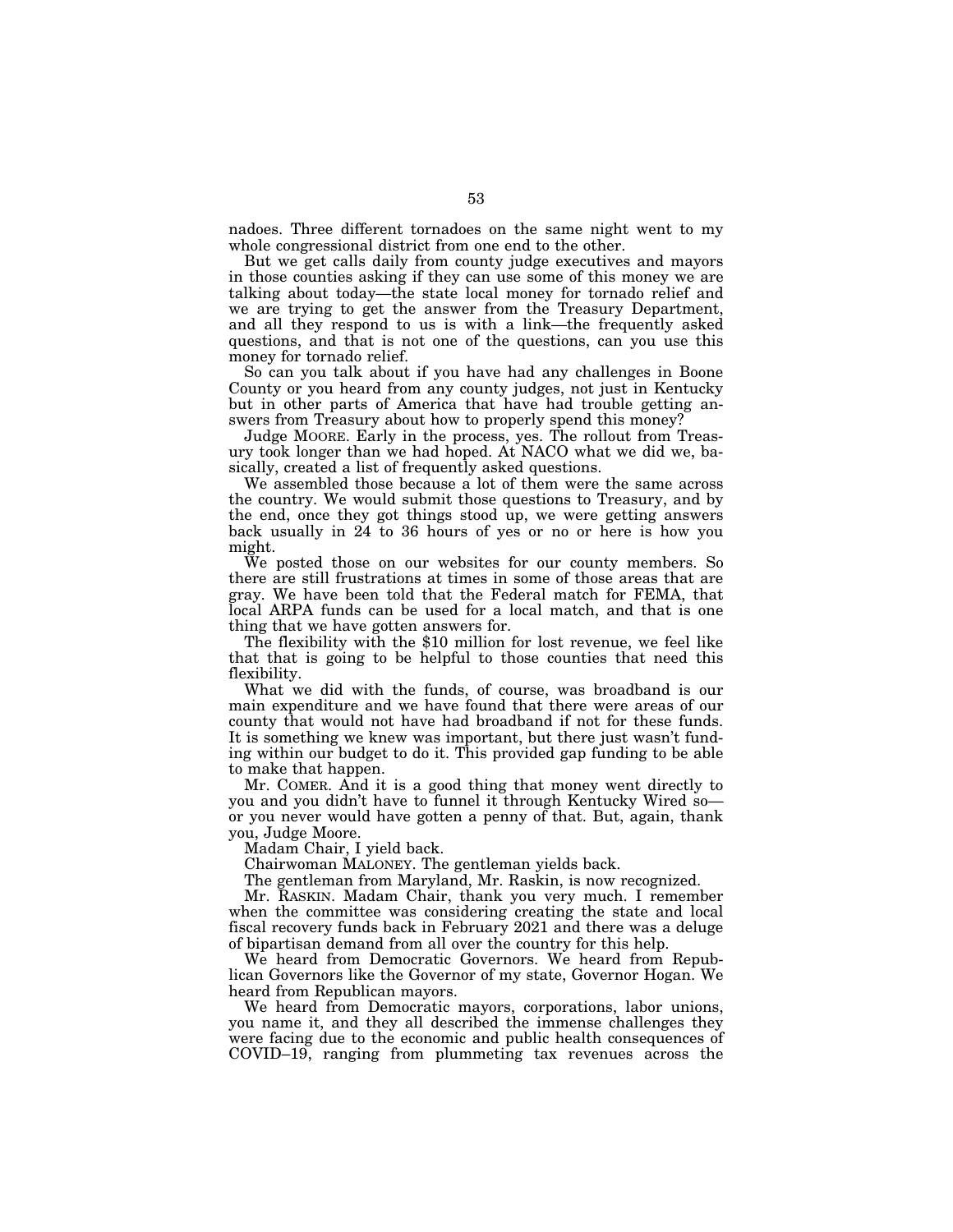board to government furloughs and layoffs at the state, county, and local level.

Judge Moore, you are the president of the National Association of Counties, or you were at the time, and you helped lead the charge for this legislation. Why was there such unified support for the recovery funds coming from Republican and Democratic leaders alike, and was there anything partisan about this legislation in terms of how the money was distributed?

Mr. MOORE. I would say that there were differences between our members, not just Republican and Democrat but others on whether spending should occur. Once we discovered that when the state and local aid, especially the local aid, was removed from the bill, through several of the negotiations, the total amount, the \$1.9 trillion, did not change.

It was then that many conservatives, not all but many conservatives chose to support the state and local aid component of the bill. We didn't have a vote in Congress, but if the money was going to be allocated we felt that direct aid to every county of every size was the way to go. So we locked arms and advocated for that, that if the funding was—if the bill passed, that local aid was a component of it.

Counties chose to distribute that based on population across the country. We thought that was the most fair and equitable way to do it. Every county, every size received direct funding, and they were able to make the decisions at the local level. We believe in local control. We support local control.

Mr. RASKIN. Well, and that provision, in fact, gave unprecedented decision-making authority to states and localities in the distribution and direction of funding where the communities needed it most. For example, in my district, in Montgomery County, the funds helped to provide financial assistance to low-income working families. It supported the broadband infrastructure program. It expanded the county's public health services. Frederick County plans to use recovery funds to expand broadband services, to provide economic aid, and improve infant and maternal health, just to name a few examples.

So do you believe that this flexibility in the allocation of the recovery funds, Judge Moore, contributed to the progress of our economic recovery?

Mr. MOORE. Yes. I would say that it has contributed to the economic recovery. It has been wonderful gap funding for those needs in our communities that otherwise would not have been funded. And my example once again, getting one gig of speed to every home in our county would not be happening without these funds. We found, during the pandemic, that connectivity was so critical.

So I do believe that it is creating jobs, it is creating economic investment, it is supplying a need that would not have been addressed without the funds.

Mr. RASKIN. Thank you. And Mayor Woodards, can you describe how flexibility in the eligible uses and distribution of the recovery money has helped your city?

Ms. WOODARDS. Certainly. I like the theme of the question because clearly giving us the opportunity to decide what is best, we are the ones who are on the ground every single day. We knew our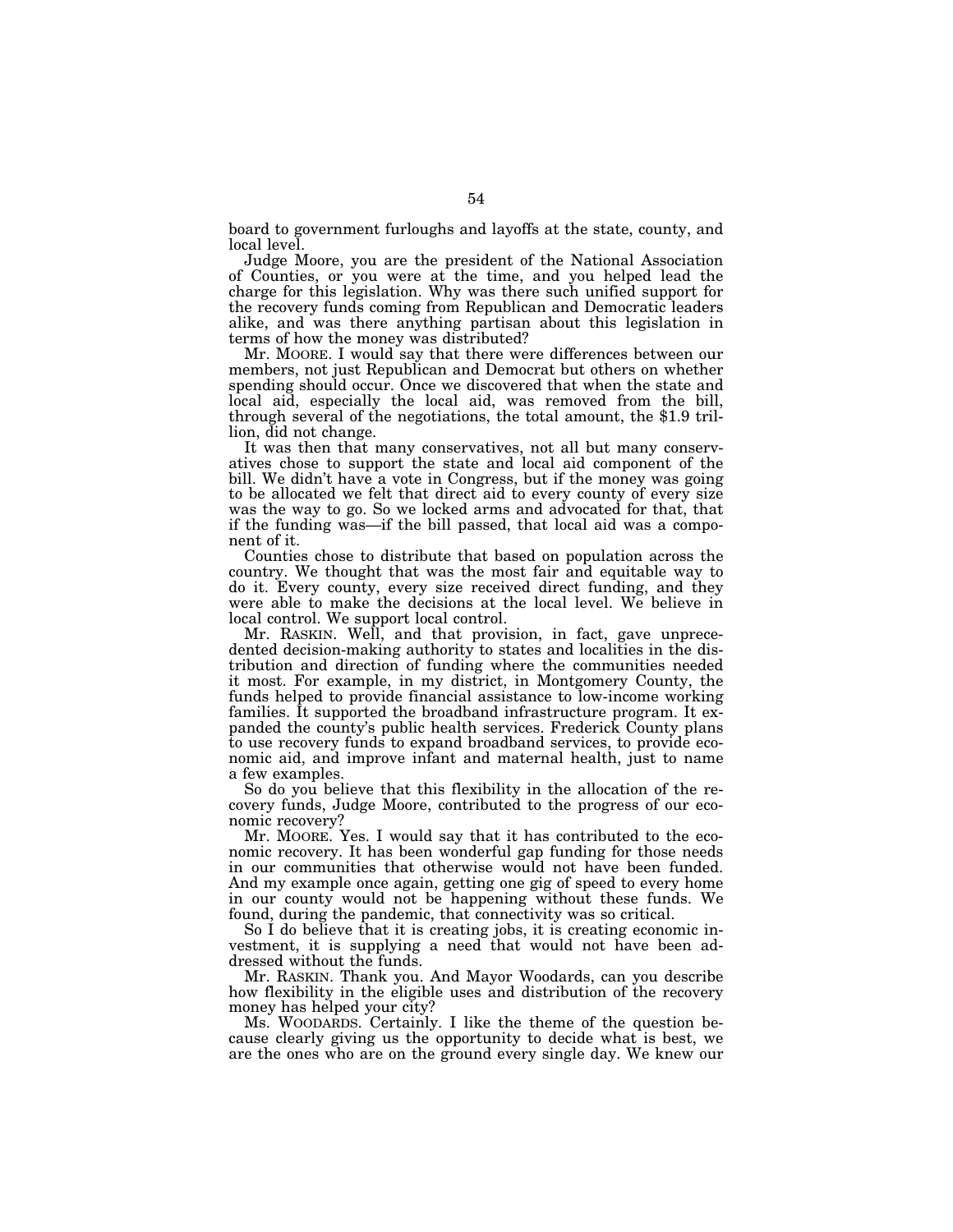residents in the grocery stores and in the gas stations, so we clearly understand the need. So the ability to have flexible spending and to be able to pivot quickly on the ground has been incredibly important to us.

I think about the fact that one of the things that we faced was we had to shut down an engine, a fire engine in our city. We were able to use ARPA dollars to recover that engine. That was so imperative for us because in the midst of everything that was happening with COVID we have had a string of arsons in our community. So being able to have that engine available and being able to pivot to see the importance of that was good for us, and saved lives.

Mr. RASKIN. Forgive me for interrupting. I just want to say there are a lot of us who are former state officials and local officials who serve on this committee and in Congress. We are great champions of strategic and cooperative federalism, and I think that these provisions have exemplified what it means to actually get power, get control, and get money to the county and local governments closest to the needs of the people.

I yield back to you, Madam Chair.

Chairwoman MALONEY. The gentleman yields back. The gentleman from Georgia, Mr. Johnson, is now recognized.

Mr. JOHNSON. Thank you, Madam Chair.<br>Georgia's Fourth congressional District, which I am proud to represent, received about \$62.5 million from President Biden's American Rescue Plan, which was passed by congressional Democrats without a single Republican vote. Americans received stimulus checks, extended unemployment benefits, and \$300 per month advance tax cut income from the earned income tax credit cut.

In additional to rental and mortgage assistance and moratoriums on evictions and home foreclosures, plus support for the businesses forced to close due to the pandemic, Democrats also provided financial support to state and local governments and money to support school systems.

Because of the Joe Biden American Rescue Plan, we put shots in arms, money in pockets and pocketbooks, we put kids back in school safely, and we put Americans back to work in good-paying jobs. Democrats ensured that local school systems could keep the doors open to Head Start programs, that county medical centers had the wherewithal to make it through the pandemic, and that small business owners could have a fair chance to survive and prosper. The ARP has saved so many from the catastrophic repercussions of the COVID–19 pandemic, and Democrats gave our economy a boost that surpassed pre-ARP forecasts by both the Federal Reserve and the Congressional Budget Office.

This landmark legislation proves that Congress and the President are working together for the American people, and not a single Republican in either the House or the Senate voted to pass the American Rescue Plan. But when they go back home they always take credit for legislation that they vote against, and American voters are not fooled.

My friends on the other side of the aisle are left to argue during this hearing that the American Rescue Plan was too much money, helped too many people, and caused inflation. I guess they would have preferred that President Biden leave the Nation stuck in a re-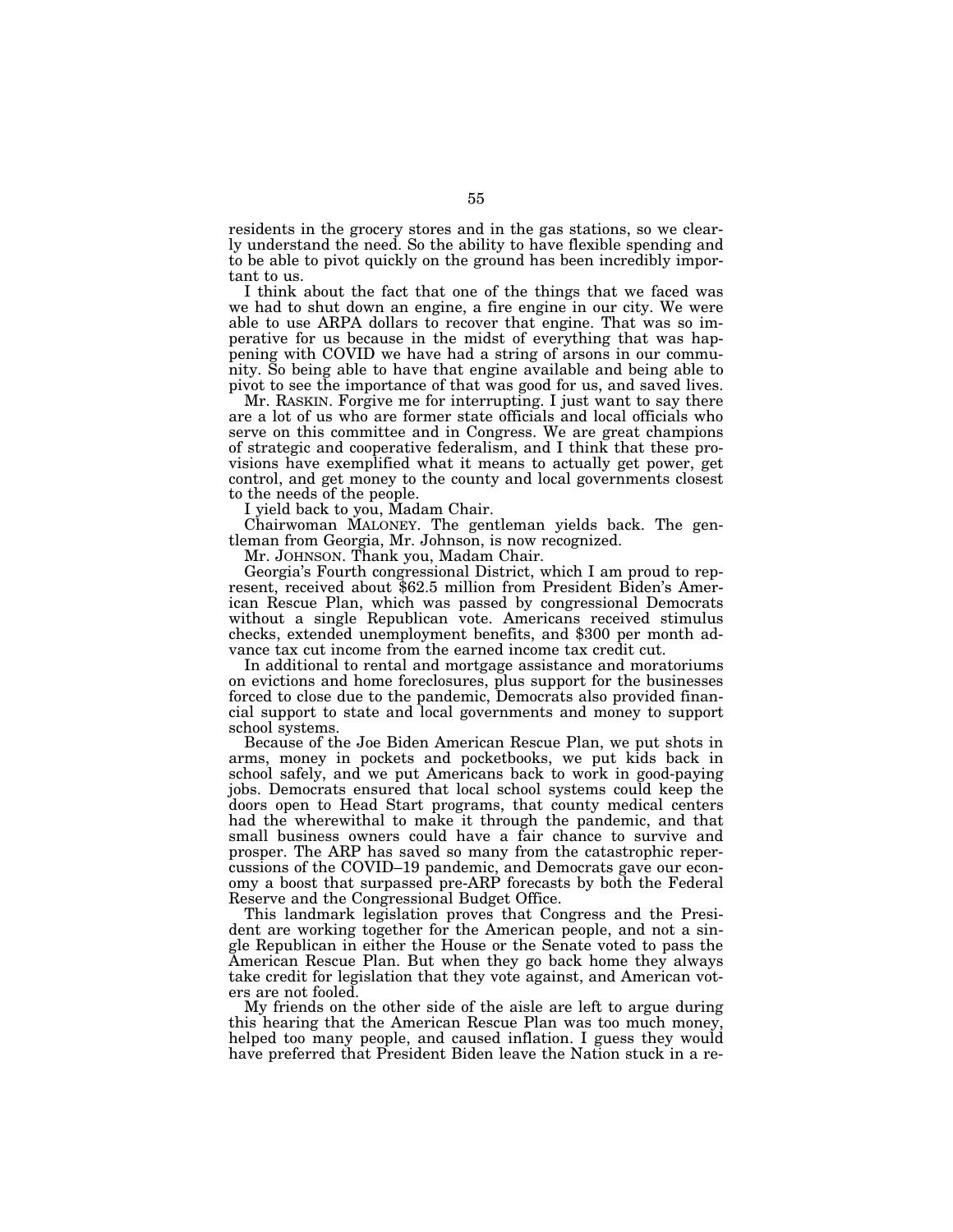cession with families out of work and impoverished, unable to afford groceries and unable to afford paying the rent and keeping a roof over their head. They whine about the \$1.9 trillion American Rescue Plan that helped working people, families, and small businesses, but when they had control of the House and Senate, under an insurrectionist in chief, they shoved out the door a \$5.8 trillion tax cut, 83 percent of which went to the top one percent. And my friend, Mr. Joffe, was cheerleading on the sidelines with two pompoms.

The American Rescue Plan was help for those who needed that help, and I am proud to have voted for this transformative legislation, which is part of President Biden's vision to build a better America. And don't forget that Congress passed the American Rescue Plan just two months after the insurrection.

Dr. Leachman, my office assisted small business owners with over \$50 million in Economic Injury Disaster Loan and Paycheck Protection Program loans as well as with \$500,000 in minority small business disaster loans. There is no doubt that the American Rescue Plan provided essential aid that allowed businesses to keep their doors open. Unfortunately, the Federal Government has a well-documented history of failing to spend advertising dollars in black and minority-owned media outlets, including when advertising to black and minority communities. The ARP provided a wide variety of investments targeted to minority communities, from SBA programs to funds to provide vaccines.

Are you aware of any effort to ensure that ARP advertising dollars were invested in black and minority-owned firms, and how well do you think those loan opportunities were advertised in minority communities?

Mr. LEACHMAN. Thank you for the question, sir. This is not an issue that I have studied closely. I will say that the Treasury guidance that requires states and the larger cities and counties to report on the impacts of each project spending on equity and to describe their community engagement processes will help in this regard in helping to assure that recipients, when they receive the funds, are engaging their communities properly and thinking about what are the equity impacts. But I would certainly encourage you to continue to advocate with state and local officials there to do the outreach and engagement necessary to go hand-in-hand with the direction of these funds.

Mr. JOHNSON. Thank you. I yield back.

Chairwoman MALONEY. The gentleman yields back. The gentleman from California, Vice Chair Gomez, is now recognized.

Mr. GOMEZ. Thank you, Chairwoman Maloney. First let me thank all the speakers. One of the things that I like to focus on is just how cities and states are definitely the backbone of our democracy and the backbone of how do we get services to the people in need. A lot of folks on the other side of the aisle always say that we shouldn't be helping—the Federal Government should be out of people's lives, but yet they refuse to help the cities and counties that are there day in and day out.

Most people don't know but I actually worked for the National League of Cities once upon a time, in 2005–2006, so it is good to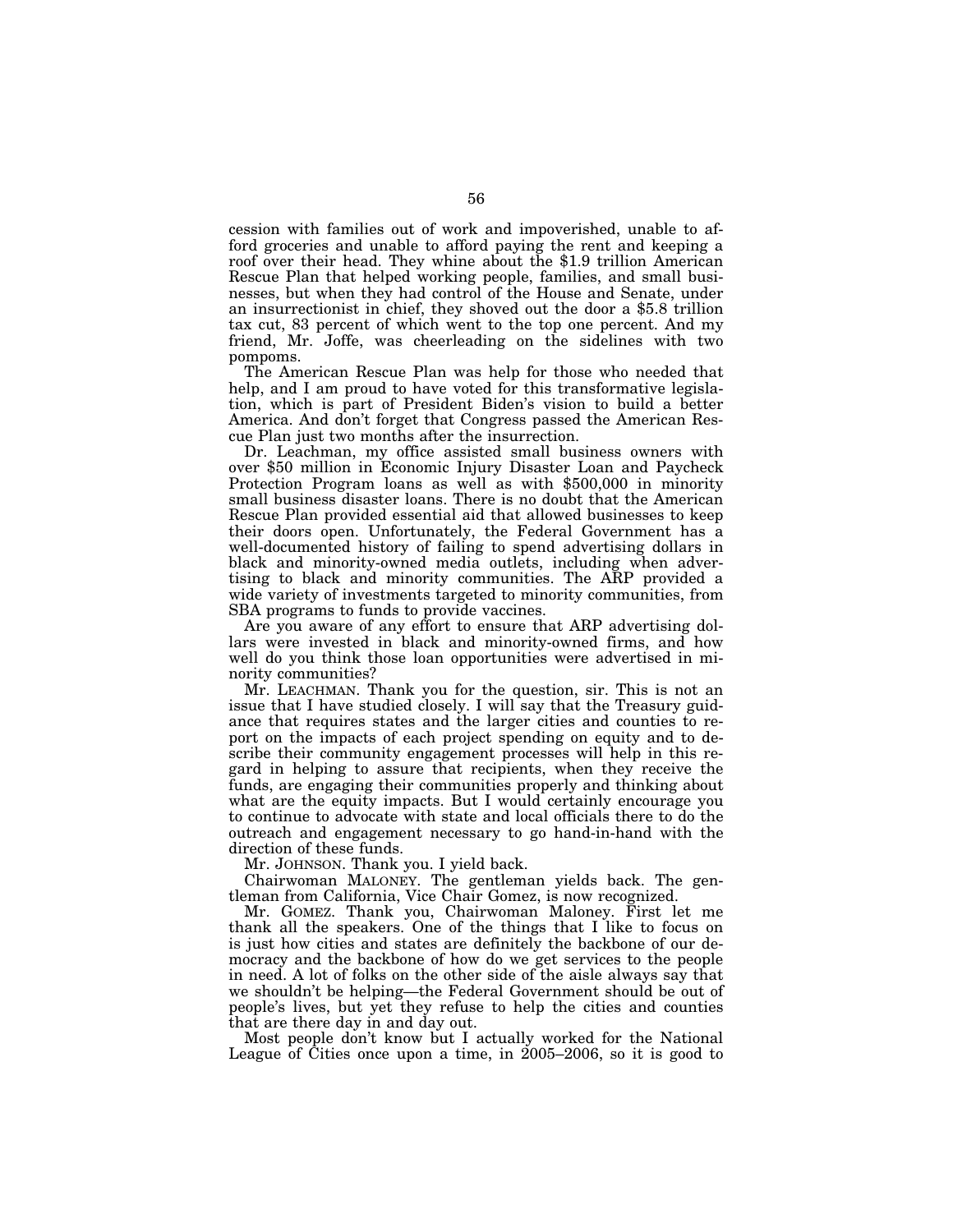see you, Victoria, and I also just understand the work that you do to advocate on behalf of the cities.

The funds, as everybody knows, that would have come into the coffers of cities and local municipalities and states because of just shutting down to make sure that people were protected from the pandemic really took a toll on cities and counties, and that is something that we saw across the board. In the city of LA, they had almost a \$700 million budget shortfall if it wasn't for what we did here at the Federal level, and the money that they did get allowed them to make sure that their employees had their paychecks, that they didn't have to go without, which are crucial when it comes to any economic downturns, because oftentimes local governments are the ones that can stay afloat longer than, say, a small business or a medium-sized business.

So those dollars are crucial to be circulating within the economy. They are the ones that are keeping that small business afloat because they can still continue to purchase those goods and services. So what we were doing was not just to help cities but it was also to help the local economy to help everybody, and that is why it was so crucial. And these cities, what did they do? They stepped up on their own to do COVID testing sites, vaccination sites, made sure that people were getting their food distributed, taking care of seniors, making sure that the first responders did not go without a paycheck and could respond to an emergency.

So it was so crucial, and I want to say if it wasn't for that Cali- fornia would be devastated. California received about \$27 billion, invested in affordable housing and homelessness resources; \$1.75 billion to fund the construction of new affordable homes; \$1.2 billion for Project Room Key, to acquire hotels and motels to providing housing for individuals and families who were experiencing homelessness; \$300 million for affordable housing preservation; and \$40 million for eviction and foreclosure prevention and defense. That is just to name a few.

The County of LA received \$1.95 billion. That is huge. What did they do? Build more affordable housing. They were working to keep people off the streets so that we wouldn't be dealing with a bigger health care crisis. And the city of LA received \$1.27 billion, and a lot of that is still going out as we speak. But it has made a big difference.

Dr. Leachman—is he still here? I can't see him.

Mr. LEACHMAN. Yes, sir. I am here.

Mr. GOMEZ. OK. Can you describe how severe the need of housing assistance has been throughout the pandemic?

Mr. LEACHMAN. Yes, absolutely crucial. You know, a new census survey that started up right around the time of the pandemic kicked in has been valuable in helping us understand what the impact of the pandemic has been on people's ability to pay for their rent. As of October, still one in six renters were not caught up on their rent, and as in other areas, the disparities here are quite stark by racial and ethnic categories. For example, among black renters, the share was more than one in four. And still, you know, even before the pandemic, 23 million people who lived in low-income households were paying more than half their income for rent and utilities.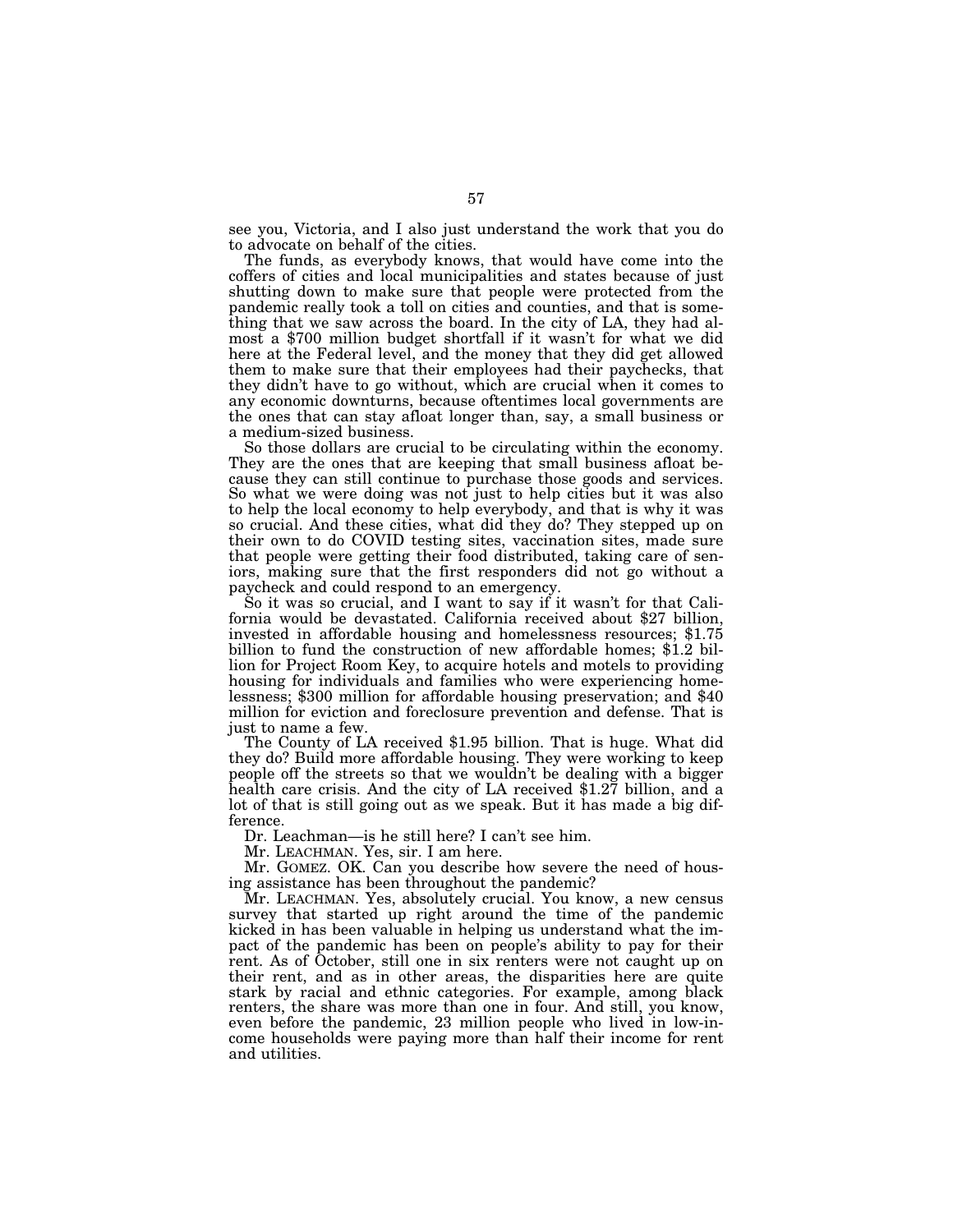So the need is quite stark, and as California has shown in its allocations and many other states and localities, using fiscal recovery funds to help address this crisis, to keep people housed, at this very difficult time has been a very important and vital use of these funds.

Mr. GOMEZ. And that was something that I wanted to really highlight. These are not folks that are not working. These are often the working poor. They are working two, three, four jobs a week to make ends meet, and they still have barely enough money to survive. But when the pandemic hit they were really in a bad place and they were really struggling. So this has helped millions of people stay off the street and make sure that our communities are kept as full as possible and that we have limited the emotional and economic devastation for people of color and the working class throughout this country.

With that I am glad I am supporting. We are still helping these cities and counties, and I yield back.

Chairwoman MALONEY. The gentleman yields back. The gentlelady from Missouri, Ms. Bush, is now recognized.

Ms. BUSH [continuing]. St. Louis, and I thank you, Madam Chair, for convening this important hearing today.

The state and local funding in the American Rescue Plan included critical targeted investments that have empowered our local leaders with the resources they need to save lives. The American Rescue Plan helped deliver over \$700 million to our St. Louis region, an unprecedented and much needed infusion of direct assistance during this pandemic and economic crisis. These funds are proving crucial in helping to alleviate existing injustices such as gun violence, economic inequality, and access to health care that the pandemic exacerbated. Moreover, I see the success of these investments as a blueprint for how this committee can work with local governments and advocates to broaden our public investments in the many crises of our day.

Judge Moore, you frequently referred to the recovery fund support for counties as critical. How does providing these critical resources to counties empower them to respond to emergencies?

Mr. MOORE. Thank you. In many of America's counties these dollars are being utilized to fund communication systems, 911 systems, and other tools to be able to respond to emergencies. We have already talked about public health and how additional facilities are being added and programs to deal with the health emergency component of it.

Overall, I would say that once again many of these funding needs were on the radar for capital plans or other funding requests, but probably would not have been met as quickly, or in many times not at all without the assistance and the flexibility that counties received across the country.

But I do believe it was critical. It was a critical time, and it did create jobs and provide resources for local governments.

Ms. BUSH. Yes, it did. Thank you.

One of the many things I am most proud of in the way our recovery fund was disbursed is that the city of St. Louis, under the leadership of our mayor, Tishaura Jones, engaged in an extensive community consultation process that considered over 2,500 public com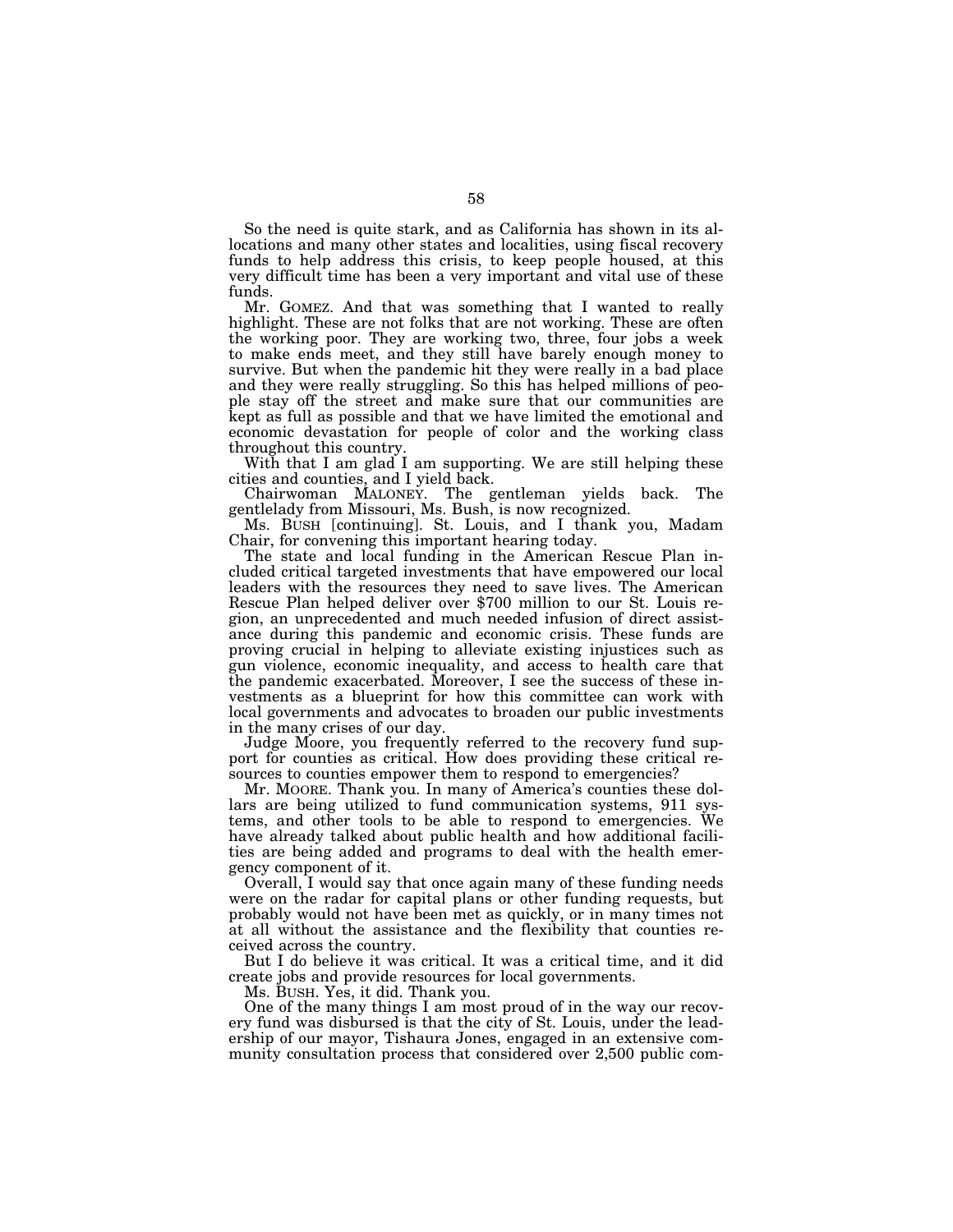ments, another crucial step of the process that takes time. I am incredibly proud of the way St. Louis is pursuing evidence-based, community-informed expenditures, including \$500 checks checks—in direct cash, that are going to our community members that need it the most, aid to help boost the vaccination rates, funding to prevent evictions, and investments that have helped to promote safer communities.

Now I believe we must build on the success of this committee's contributions for addressing this pandemic and make similar investments in ongoing emergencies, including the climate crisis. The Federal Government should also support states, tribes, territories, and local governments in delivering climate and environmental justice investments, just as we did in responding to this pandemic. My Green New Deal for Cities bill, H.R. 2644, would apply Green New Deal framework to do just that.

Mayor Woodards, do cities around the country need additional Federal resources to appropriately combat the climate crisis?

Ms. WOODARDS. Simple answer, yes, we do. So these towns and villages have been leading on climate action, as you know, for years, and because local leaders are the first responders, and we are seeing the impacts of climate change every day in our communities.

We have also been calling for a Federal partner in these efforts to enact national policy that will support local efforts and to provide resources and assistance to communities, including financial assistance, and we are so pleased that the Bipartisan Infrastructure Bill makes considerable investments in building communities' resilience, reducing greenhouse gas emissions, and investing in renewable energy.

Ms. BUSH. Thank you. Ms. Sharp, should this committee make the climate justice investments in every Native American nation in this country, as we do in our bill and as we did for COVID–19 funding?

Ms. SHARP. Yes, absolutely. Not only are tribal nations disproportionately impacted by the pandemic, we are also disproportionately impacted by the climate crisis. My nation, the Quinault Nation, is currently under five states of emergency—one for the pandemic, one for sea level rise, one for a landslide that potentially will take out Highway 101, the only access road to our community.

So yes, when we convene our board of directors and we hear reports all across Indian country, we are facing the climate crisis, we are on the front lines, and we are so very grateful not only for this investment but the future investments that are on the horizon. We absolutely need it.

Ms. BUSH. Thank you. I look forward to working with each of you to fight environmental racism using the most successful framework we used to combat the pandemic, close partnerships, and resource support for states, tribes, territories, and local governments.

Thank you, and I yield back.

Chairwoman MALONEY. The gentlelady yields back. Before we close, since she was our last colleague asking questions today, I want to offer the ranking member an opportunity to offer any closing remarks you may have. Ranking Member Comer, you are now recognized.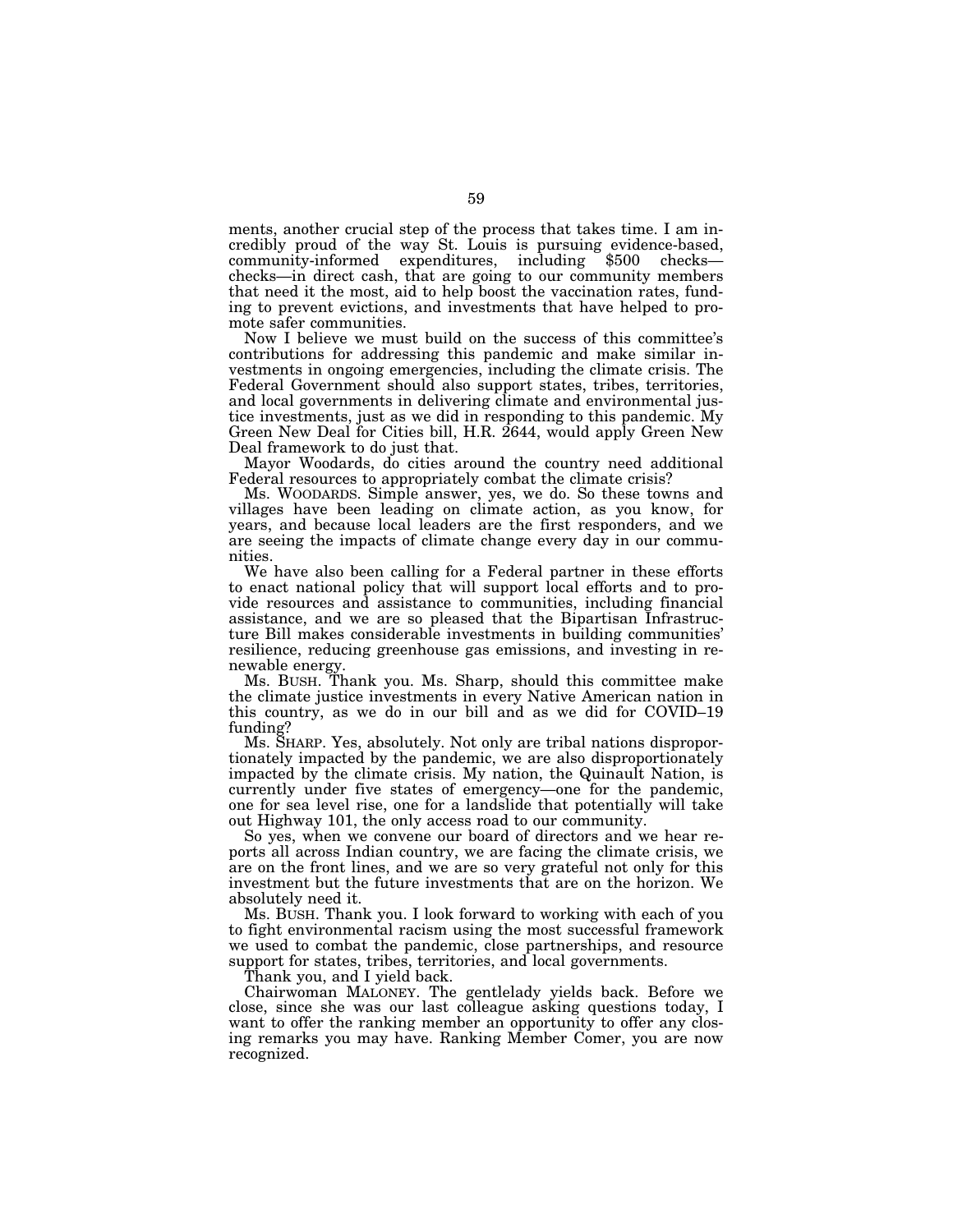Mr. COMER. Thank you, Madam Chair. I feel like Representative Hank Johnson just delivered my closing remarks, because he reminded every American that every Democrat voted in favor of this bill and every Republican opposed this bill. And the reason that the Republicans opposed this bill is because we warned of inflation. And here we have it: inflation.

You learned this in Economics 101 in college. I went to Western Kentucky University. When the government prints money it devalues the dollar. The government has printed a lot of money in the name of COVID. Thank goodness for Joe Manchin and Kyrsten Sinema in blocking that Build Back Better bill in the Senate, because I can only imagine what the inflation rate would be when that money hit the economy. And Representative Bush said this is a model of how this committee can help with local governments? I mean, what this committee did was just approve a blank check for the local governments.

Now I can tell you in Kentucky there will be counties, like Boone County, a progressive county, affluent county, a fast-growing county, that will spend the money wisely. There are counties in Kentucky that I can say, without hesitation, will not spend the money wisely. That is a fact.

Now, the government and this Congress and what Republicans wanted to do—what the government should do, what Republicans wanted to do—put guardrails. That is what this committee should do, Representative Bush. If we are going to oversee Federal money being reappropriated back to the local level we need to make sure there are guardrails and that this money is transparent, and that this money is actually needed. And there are needs, but again, the government is going to have to stop spending money, stop printing money, because our children and grandchildren are going to have to pay for this, and it is going to lead to more inflation.

So you are going to continue to hear Republicans talk about the ways that we need to control inflation, to stop inflation. This is one of many crises that I mentioned in my opening statement, in addition to a lack of border security, in addition to a disastrous energy policy that probably led to what is going on in Russia and Ukraine right now. So we are going to continue to talk about the issues that the American people want on this side of the aisle. The No. 1 issue that most Americans are concerned about is the issue that they face every day, when they go to the grocery store, when they go to the gas pump, when they pay rent, when they pay for their prescription drugs, inflation. And you can't continue to print and spend money without suffering the consequences of inflation.

Madam Chair, I yield back.

Chairwoman MALONEY. The gentleman yields back. I recognize myself for closing statement.

As we have seen here today, President Biden's American Rescue Plan and the state and local fiscal recovery funds have worked. They have put our communities and our country on a path for a strong recovery from the recession of 2020. Independent economists have told us that if Congress had not passed the American Rescue Plan the country would likely have plunged into a double-dip recession, with lower incomes and millions more Americans left without jobs.